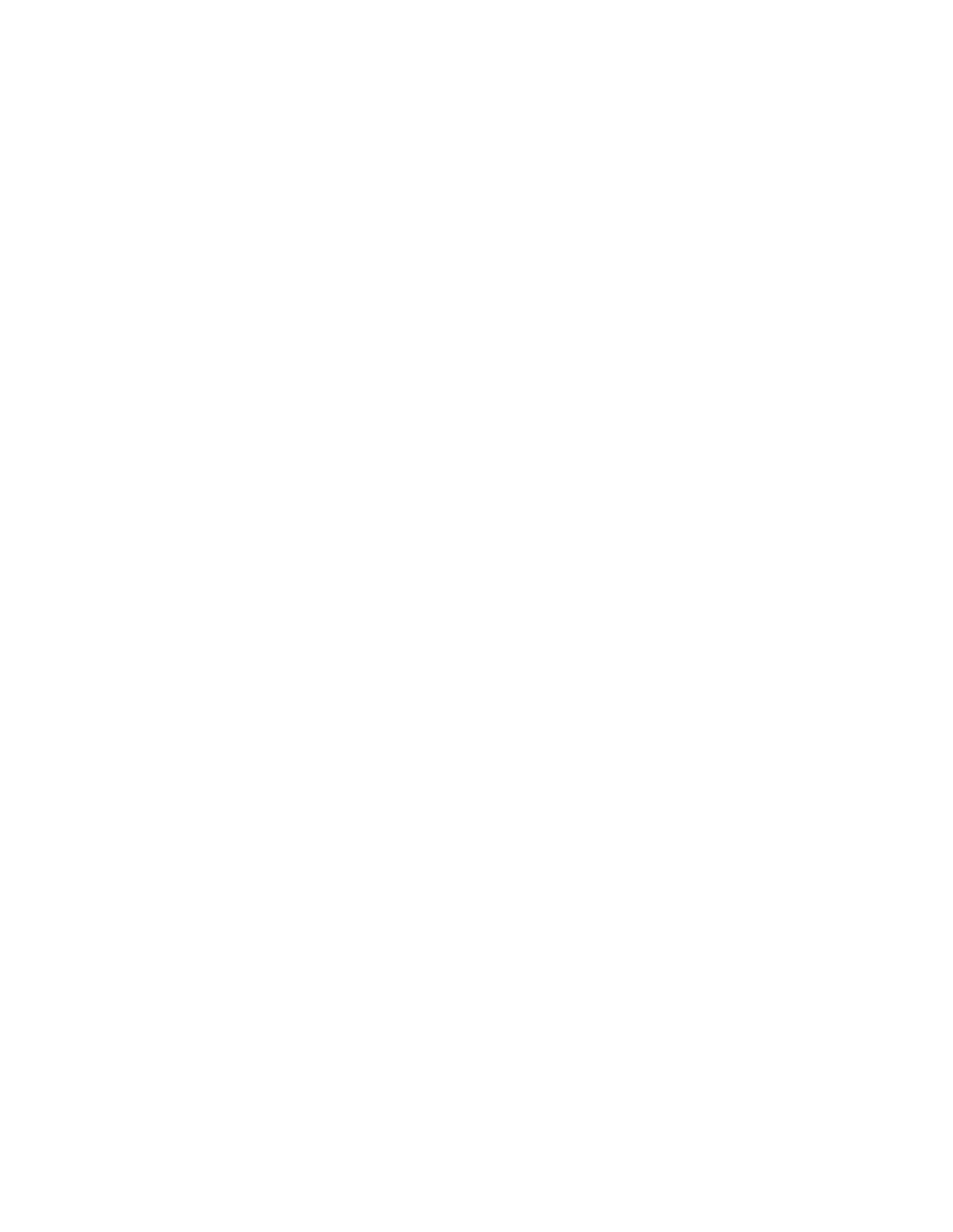# **TABLE OF CONTENTS**

| 2-5.02 TRAFFIC SIGNAL PLANS AND SPECIFICATIONS19 |  |
|--------------------------------------------------|--|
|                                                  |  |
|                                                  |  |
|                                                  |  |
|                                                  |  |
|                                                  |  |
|                                                  |  |
|                                                  |  |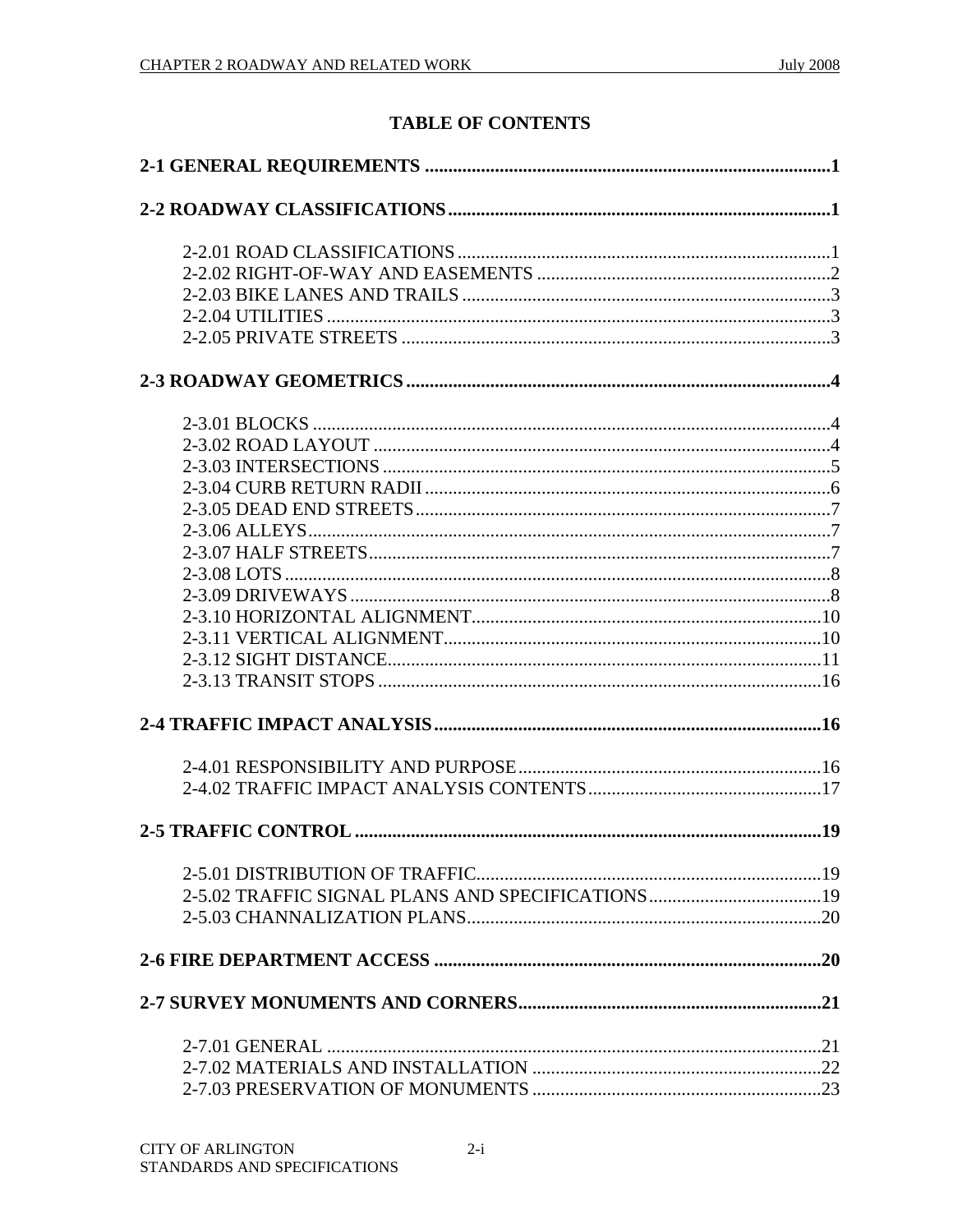| 2-9 ASPHALT CONCRETE PAVEMENT & PAVEMENT PATCHING24 |  |
|-----------------------------------------------------|--|
|                                                     |  |
|                                                     |  |
|                                                     |  |
|                                                     |  |
|                                                     |  |
|                                                     |  |
|                                                     |  |
|                                                     |  |
|                                                     |  |
|                                                     |  |
|                                                     |  |
|                                                     |  |
|                                                     |  |
|                                                     |  |
|                                                     |  |
|                                                     |  |
|                                                     |  |
|                                                     |  |
|                                                     |  |
|                                                     |  |
|                                                     |  |
|                                                     |  |
|                                                     |  |
|                                                     |  |
|                                                     |  |
|                                                     |  |
|                                                     |  |
|                                                     |  |
|                                                     |  |
|                                                     |  |
|                                                     |  |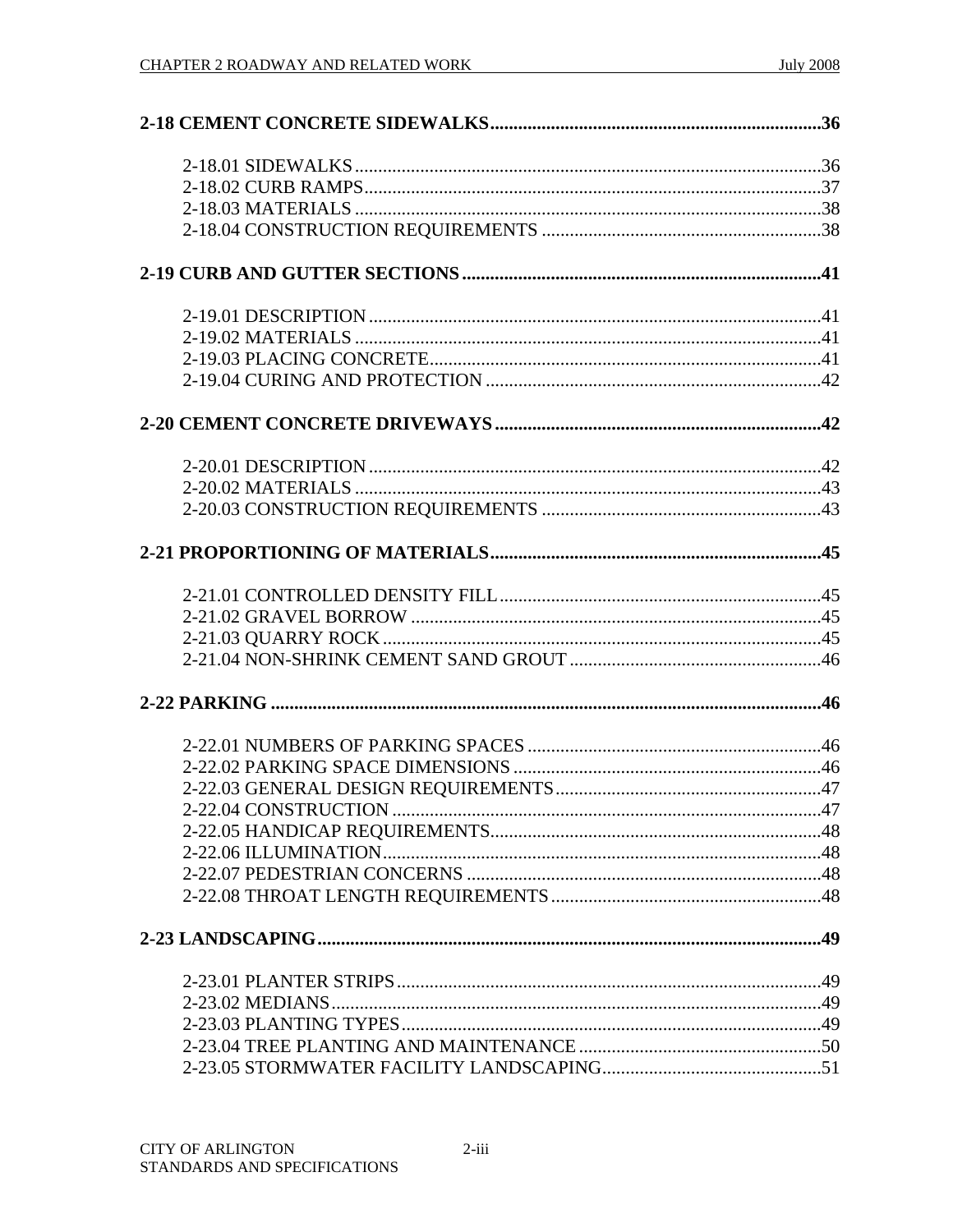# **2-1 GENERAL REQUIREMENTS**

All construction and improvements of roadway and related work, whether public or private, shall be in accordance with the plans approved by the City Engineer and shall be completed to the satisfaction of the City Inspector in accordance with these Standards and the construction permits issued for the project. The AMC and these Standards establish policy for the installation of street improvements. Specific applications may be reviewed with the applicant at a scheduled pre-application conference or will be determined at the time of permit application and/or issuance. In general, except where modified or amended in these Standards, all work and materials shall conform to the latest editions of the WSDOT/APWA Standard Specifications.

# **2-2 ROADWAY CLASSIFICATIONS**

# **2-2.01 ROAD CLASSIFICATIONS**

Most streets are provided a classification by the Transportation Element of the Comprehensive Plan in accordance with the AMC 20.56.010. Where a street is not classified therein, the classification shall be based upon the projected volume of traffic to be carried by the street, stated in terms of the number of trips per day.

The number of dwelling units to be served by the street may be used as an indicator of the number of trips but is not conclusive.

Whenever a subdivision street continues an existing street that formerly terminated outside the subdivision or it is expected that a subdivision street will be continued beyond the subdivision at some future time, the classification of the street will be based upon the street in its entirety, both within and outside of the subdivision.

The City's Official Street Map contained in the Transportation Element of the Comprehensive Plan classifies the City's streets into Principal Arterial, Minor Arterial, Collector, and Local Access.

- 1) Principal arterials provide for movement across and between large subareas of the City and serve predominantly "through trips" with minimum direct service to abutting land uses.
- 2) Minor arterials provide for movement within large subareas of the City. They may serve secondary traffic generators and traffic from neighborhood to neighborhood within a large community.
- 3) Collectors promote the flow of vehicles, bicycles and pedestrians from arterial roads to lower-order roads. Secondary functions are to serve abutting land uses and accommodate public transit. Traffic volumes typically range between 1,000 to 3,000 ADT.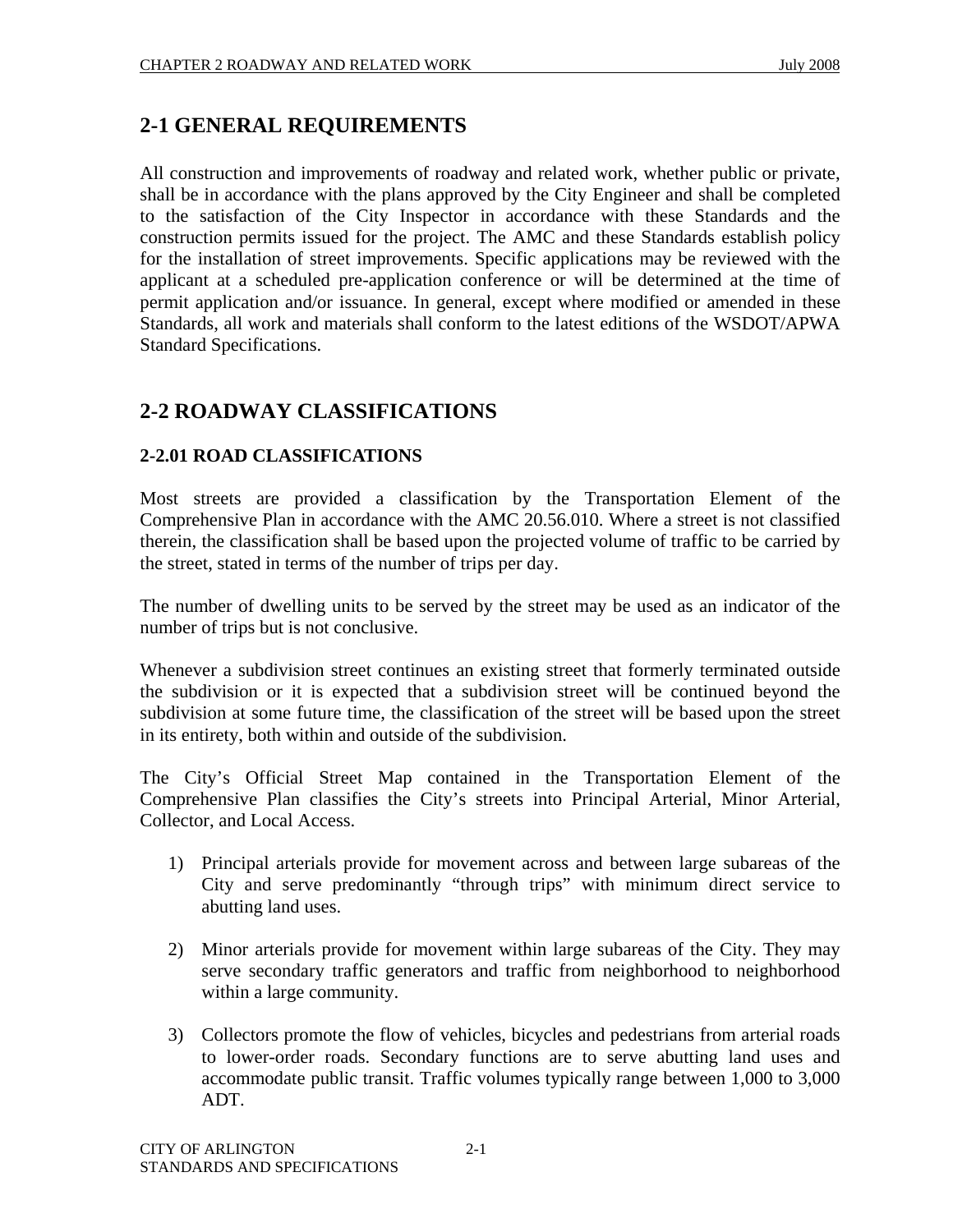4) Local access roads are designed to convey vehicles, pedestrians and bicycles to and from higher-order roads. Local access roads do not carry through traffic. Traffic volumes of 250 ADT or less are typical.

Typical sections and roadway appurtenances are shown in Standard Details R-010 through R-050. Modifications to the typical road sections may be required to address site specific soil conditions, drainage considerations and vehicle loads. Where higher than normal truck traffic is projected, the developer's traffic and geotechnical engineers should evaluate the adequacy of the proposed section and recommend any additional specific measures necessary to provide a minimum 20-year design life for the new asphalt pavement section. A minimum of 40-year design life is to be used for concrete pavement sections.

# **2-2.02 RIGHT-OF-WAY AND EASEMENTS**

Standard right-of-way widths for road classifications are specified in AMC 20.56.080 and shown in AMC Table 20.56-5. These right-of-way widths shall apply for road design, except where these Standards specify other right-of-way requirements. Additional right-of-way and traffic lanes may be required to accommodate turning movements at intersections and parking as determined through special traffic studies for proposed projects.

Deeded or dedicated right-of-way is required for all public street and roadway improvements in accordance with these Standards, the AMC and the Transportation Element of the Comprehensive Plan. All portions of the traveled lanes, parking lanes, curbs, gutters, sidewalks, medians, bike lanes, trails, drainage facilities and other required public utilities shall be located within the right-of-way.

Where existing right-of-way width is not sufficient for the required improvements, the Developer shall obtain additional right-of-way and arrange for dedication to the City at his/her expense per AMC 20.56.170.

Under certain circumstances, it may be desirable to reduce right-of-way width and locate facilities, such as sidewalks, walkways or trails, in separate tracts of land outside the right-ofway. Such tracts shall be owned and maintained by the homeowners association and guaranteed by covenants recorded with the plat. The recorded covenants shall be referenced on the approved final plat documents.

Easements for the purpose of construction, access, maintenance, sight distance preservation, roadway slopes, and utilities may be required in addition to required right-of-way, and in conjunction with roadway improvements. See Section 1-3 of these Standards for easement requirements. Street landscaping, as required by the City, may be included in the easements. It shall be the Developer's responsibility to obtain necessary easements. When off-site easements are required, they shall be approved and recorded prior to construction plan approval unless otherwise directed by the City Engineer.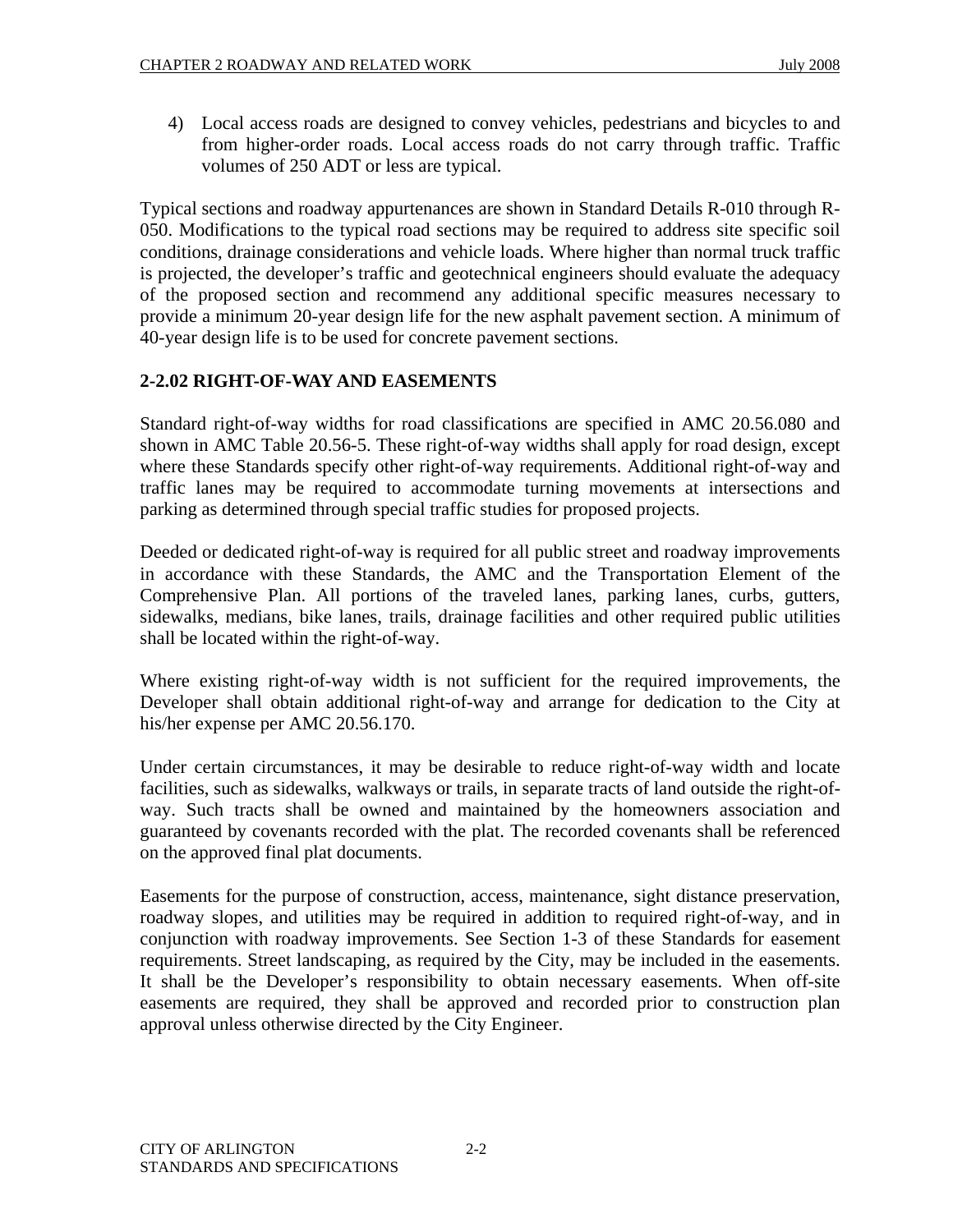Fire accesses into residential short plats shall be regulated by the AMC. If the access is for two dwelling units, the minimum width of access easement shall be 20 unobstructed feet and the minimum width of pavement shall be 12 feet. The access serving three or four dwelling units shall have a minimum of 25 feet of easement and a minimum of 20 feet of pavement. The accesses serving commercial/industrial or multi-family developments shall have a minimum of 25 feet of easement and a minimum of 20 feet of pavement.

# **2-2.03 BIKE LANES AND TRAILS**

Requirements for bike lanes and trails are established in the City Transportation Element of the Comprehensive Plan. Exact locations and widths of bike lanes and trails with respect to sidewalks and road lanes will be determined on a project specific basis. The Director of Public Works will determine final locations, widths, and related requirements. If the required bike lane or trail will not fit within the existing right-of-way available, then the Developer shall obtain, at his/her cost, and/or dedicate to the City additional right-of-way and easements necessary. Design and construction of bike lanes and trails shall conform to AASHTO standards for bike lanes, trails and paths.

# **2-2.04 UTILITIES**

Typical locations of public utilities in roadways are shown on Standard Detail R-060 for design purposes. Deviations from the typical locations in the Standards Details may be proposed by the Developer's Engineer and reviewed/approved by the City. Refer to Chapters 3, 4 and 5 of these Standards for storm drainage, water and sanitary sewer design and construction considerations. Prior to design and construction, the Developer's Engineer or Surveyor shall arrange for underground utility locations to be marked on the ground, surveyed and included on the construction drawings. The Engineer/Surveyor shall also research available utilities records for use during the design, permit and construction process.

# **2-2.05 PRIVATE STREETS**

Unless specifically approved by the Director of Community Development, private streets shall not be allowed, unless they serve four (4) or fewer dwelling units now and in the future as described by the City Land Use Code. Private Streets may be approved only when they are:

- 1) Located in an established tract providing legal access to each affected lot, sufficient to accommodate the required improvements;
- 2) Not in conflict with the goals of the City Comprehensive Plan;
- 3) Not going to result in land locking of present or future parcels;
- 4) Not needed as public roads to meet the minimum road spacing requirements of the Comprehensive Plan and these or other legal entity made up of all benefited property owners as noted on the face of the plat;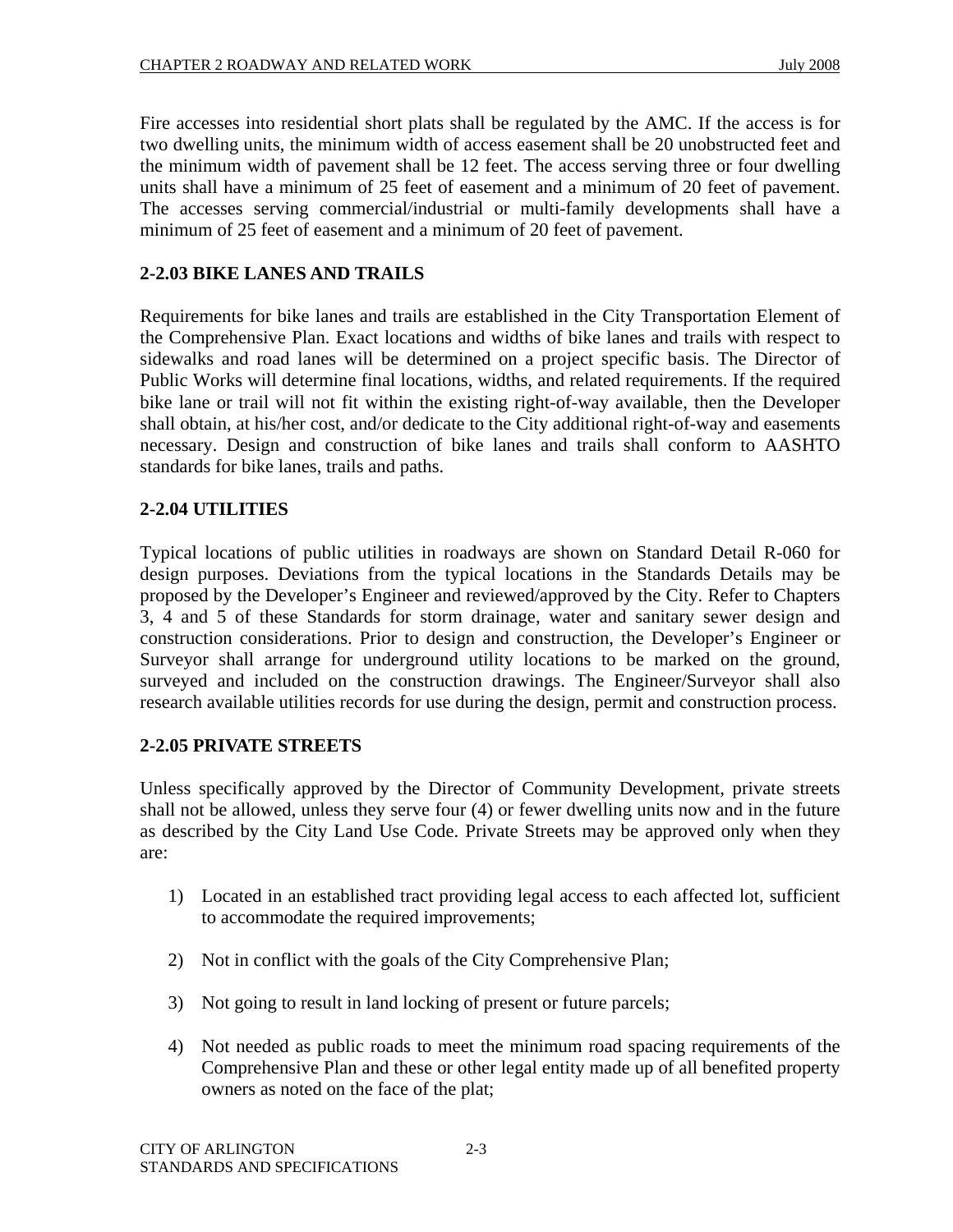- 5) Built to the pavement thickness outlined in these Standards;
- 6) Accessible at all times for emergency and public service vehicles; and
- 7) Clearly described on the face of the plat as a private street not maintained by the City. After construction the street must be clearly signed as a private street.

# **2-3 ROADWAY GEOMETRICS**

Roadway geometrics within the City shall be in conformance with the guidelines of the American Association of State Highway and Transportation Officials (AASHTO) *Policy on Geometric Design of Highways and Streets* and the WSDOT *Design Manual*. The City reserves the right to determine the final project geometric requirements. All new frontage improvements or other street improvements, whether public or private, shall conform to the minimum design geometrics of AASHTO for safe stopping and entering sight distance requirements consistent with the procedure described in these Standards unless otherwise approved by the City.

# **2-3.01 BLOCKS**

- 1) The maximum length of the residential blocks in an existing or extended grid system shall be 400 feet; those not in the grid system shall be 1200 feet, and the minimum length should be 400 feet, unless no other practicable alternative is available. Variations from these requirements shall be approved by the Director of Community Development in cases of extreme topography and in multiple family residential, commercial, and industrial developments.
- 2) The maximum and minimum width of blocks shall be sufficient to provide for two rows of lots with an alley or utility easement. The City Engineer may approve a single row of lots where the lots abut a major arterial, a collector street, a drainage course, a railroad right-of-way or a single row of lots in an abutting subdivision of record.
- 3) Where blocks are longer than 800 feet in length, and where access to a school, park, or shopping center is necessary, a pedestrian walkway between lots approximately mid-block, with a minimum right-of-way width of 10 feet, may be required by the City. The walkway may require surfacing, fencing, and barriers.

# **2-3.02 ROAD LAYOUT**

Road layouts for new developments shall conform to the Transportation Element of the Comprehensive Plan, AMC Chapter 12, and Land Use Code Chapter 20.56. The arrangement of streets shall meet the following requirements: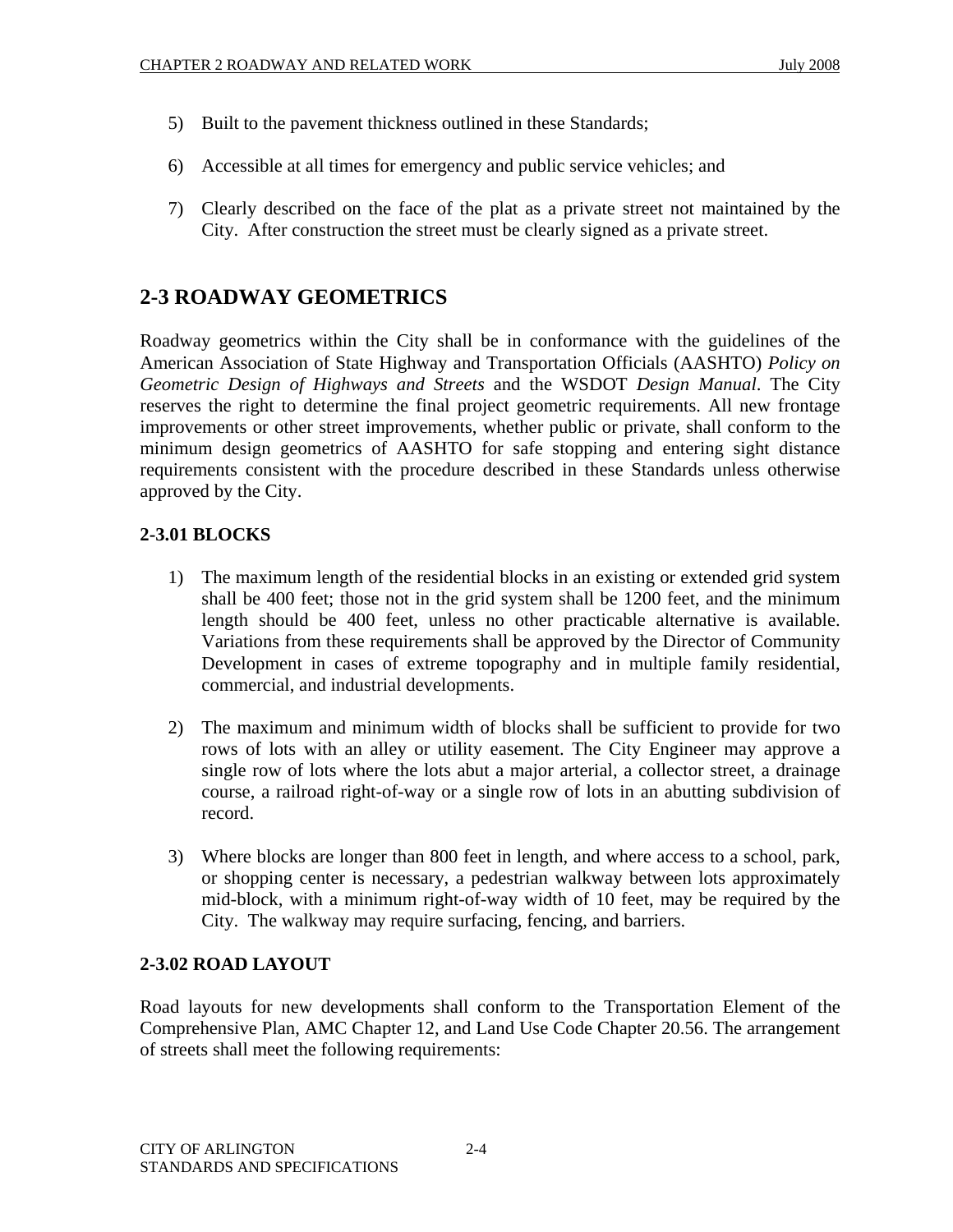- 1) Provide for the continuation or appropriate projection of existing streets in surrounding areas. This shall include but not be limited to new/completed street linkages compatible with an overall city circulation network to provide improved connectivity of the transportation street system.
- 2) Conform to a plan for the neighborhood approved or adopted by the Director of Community Development to meet a particular situation where topography or other conditions make continuance or conformance to existing streets impracticable.
- 3) When a subdivision abuts or contains an existing or proposed arterial street. The City may require marginal access streets, reverse frontage lots with screened vegetation contained in an easement along the rear property line, deep lots with rear service alleys, or other treatment that may be necessary for adequate protection of residential properties and to afford separation of through and local traffic.
- 4) The principals of traffic calming shall be used for residential access streets where it is determined by traffic study that cut-through traffic is probable and the development will contribute to or exacerbate neighborhood cut-through traffic or speeding.
- 5) Reserved strips controlling access to streets shall be prohibited except where they can be controlled by the City under conditions approved by the City Engineer. They must also provide access to adjoining undeveloped property as determined by the City.
- 6) Where a proposed development shall create or cause to exist 49 or more dwelling units (new or combination of new and existing), either single family, multi-family, retirement, or similar, a minimum of two vehicular access points to the street system are required. Such access points shall be located for circulation, alternate emergency vehicle access routes, through access and general area transportation design considerations. The emergency access (crash gate) shall be approved by the Fire Chief and shall not be considered a vehicular access point.
- 7) Property lines at street intersections shall be rounded with a radius of 10' or greater if required by the City. The City may permit comparable cutoffs or chords in place of rounded corners.

# **2-3.03 INTERSECTIONS**

1) Angle of Intersection; streets shall be laid out so that intersecting streets are at nearly right angles (80 to 90 degrees) unless otherwise approved by the City Engineer. Not more than 2 streets shall intersect at any one point unless the City Engineer certifies that such an intersection can be constructed with no extraordinary danger to public safety.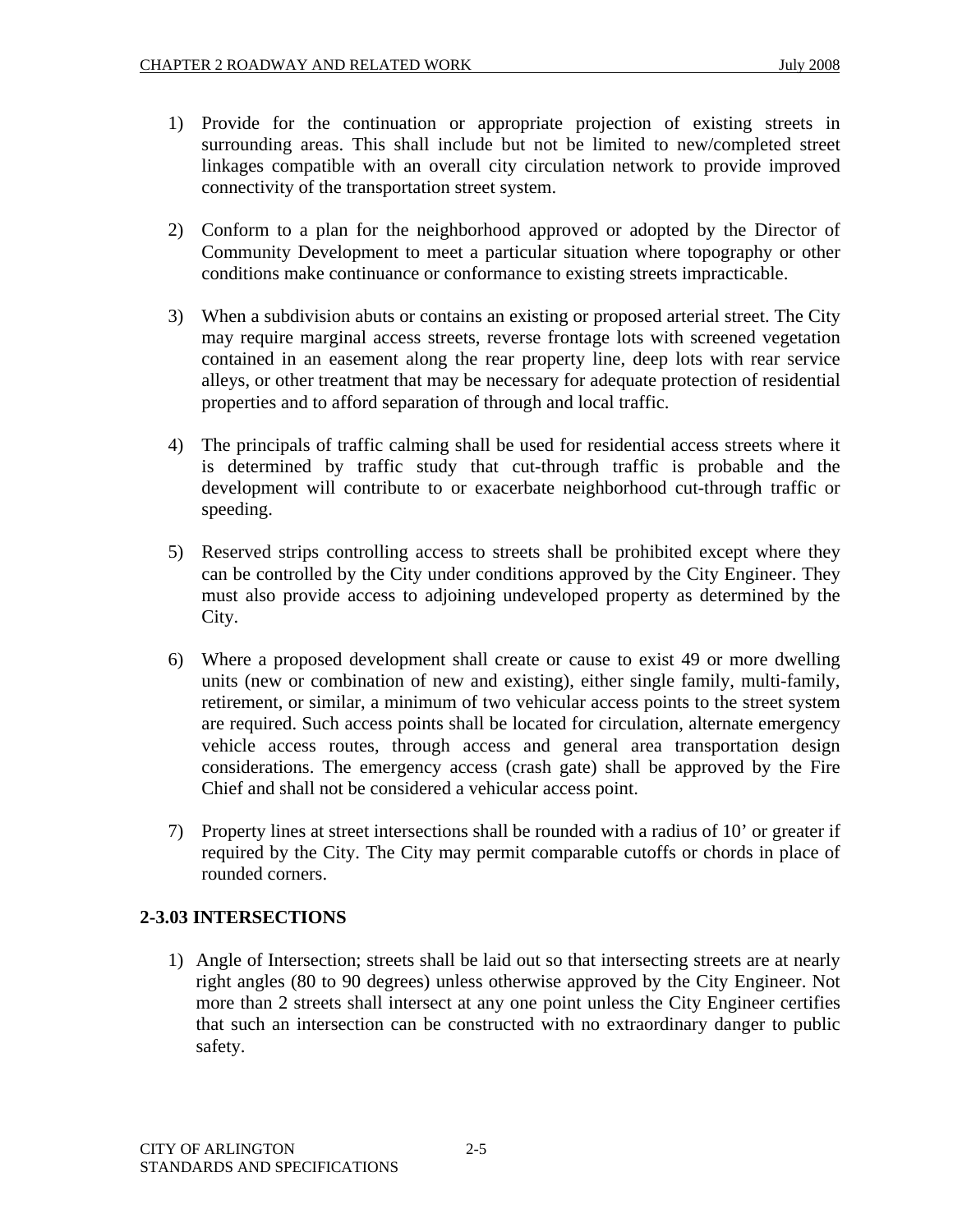2) Grades at Intersections; road grade transitions at intersections shall be designed using vertical curves wherever the grade change exceeds 1%. This includes the transition from the slope of the intersecting road to the cross-slope of the road being intersected.

For safety reasons, a landing or safe stopping area must be provided before the intersection. The landing may be part of the vertical curve transition between the slope of the intersecting road and the cross-slope of the road being intersected. The standard to be met for an acceptable landing is no more than one foot of elevation change for a distance of 30 feet from an arterial road or 20 feet from a non-arterial road, measured from the ultimate right-of-way line of the road being intersected.

For low-volume roads (<1,000 ADT) approaching a stop sign controlled intersection, a 20 mph design speed with a minimum vertical curve length of 60 feet may be used for the final curve at the intersection.

- 3) Centerline Offsets; whenever possible, proposed intersections along one side of a street shall coincide with existing or proposed intersections on the opposite side of such street. In any event, where a centerline offset (jog) occurs at an intersection, the distance between centerlines of the intersecting streets shall not be less than 150 feet. On any street classified as arterial, the distance between centerlines of the intersecting streets shall not be less than 300 feet. Except when no other alternative is practicable or legally possible, no two streets may intersect with an arterial on the same side at a distance of less than 1,000 feet.
- 4) Every intersection shall be designed to accommodate the design vehicle appropriate for the highest classified street forming the intersection. All elements of the intersection, including turning lanes and channelizing islands, shall be designed so that a design vehicle will not encroach onto curbs, sidewalks, traffic control devices, channelizing islands, or center divisional medians, or encroach into the travel lanes of opposing flow traffic.

# **2-3.04 CURB RETURN RADII**

For the intersection of two residential access streets, the minimum allowable curb radius shall be 25 feet, which is to be measured from the radius point to the face of curb. For the intersection of a residential access street with any collector or arterial, the minimum radius shall be 30 feet.

On all other street intersections, the minimum allowable radii shall be 30 feet, except where high concentrations of pedestrians (i.e. the downtown business core) would encourage smaller radii. The City Engineer may approve a reduced radius to minimize pedestrian crossing length so long as the turn movement is not subject to a high degree of large truck/bus movements.

Radii of 40 feet or more shall be provided where large trucks and buses turn frequently. Radii of 40 feet or more shall be designed to fit the paths of appropriate design vehicles. Larger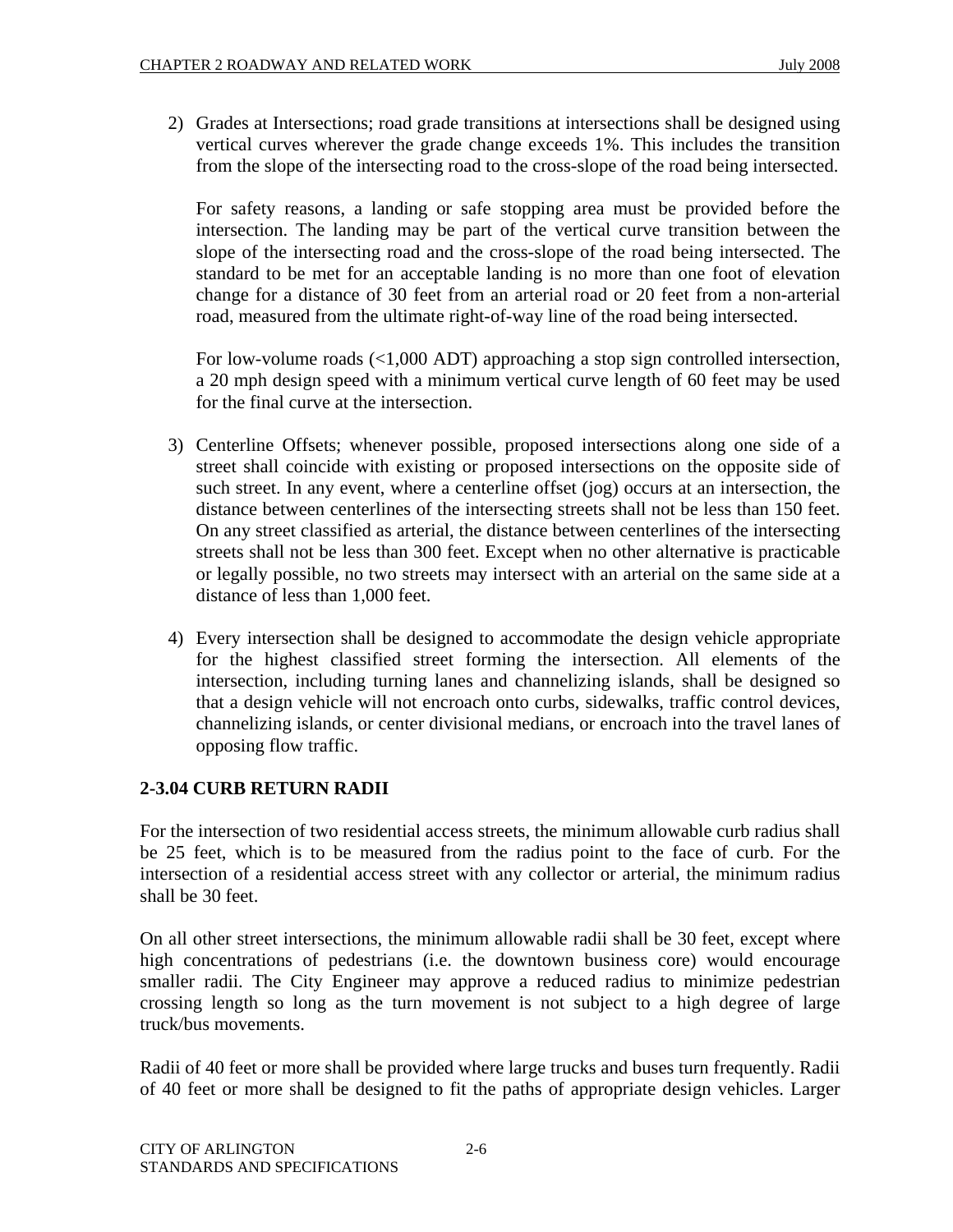radii are also desirable where speed reductions would cause problems. The WSDOT *Design Manual* shall be used as a guide in evaluating such designs.

#### **2-3.05 DEAD END STREETS**

Dead end streets shall be avoided. Cul-de-sacs may be used only when conditions warrant their use. Maximizing the number of lots in a project does not warrant their use. When roads have a potential for extending to adjacent properties (either current or future) they shall do so.

Cul-de-sacs shall be provided at all permanent street ends, and/or on any temporary dead end location when the length of the street is more than 150 feet in length. Cul-de-sacs shall be per Standard Detail R-070 and shall not be longer than 600 feet measured from center of cul-desac to the nearest street intersection, unless written approval is granted by the Fire Chief and confirmed with the City Engineer. Private access roads serving less than 3 lots do not require a turnaround.

The maximum slope in any direction within a cul-de-sac bulb is 6%. A temporary road end may exceed 6% with the approval of the Fire Chief.

A drop-curb cul-de-sac is a design option that may be used where multiple driveways around a cul-de-sac bulb will reduce the functionality of vertical curbs, planter strips and sidewalks. Where five or more access points are taken around the bulb, vertical curb and planter strips may be eliminated and a drop-curb (1-inch lip) or rolled curb installed around the cul-de-sac.

On temporary dead ends, when the street is less than 150 feet in length, the required turnaround area may be a hammerhead type (see Standard Detail R-080). However, if four or more access points are located within 50 feet of the road end, then a cul-de-sac is required.

# **2-3.06 ALLEYS**

- 1) The width of an alley shall be as shown in the Standard Detail R-040.
- 2) Alley intersections and sharp changes in alignment shall be avoided. Corners shall be cut off sufficiently to permit safe vehicular movement if necessary.
- 3) Dead-end alleys shall be avoided where possible. If it is unavoidable, adequate turnaround facilities shall be provided at the dead-end as determined by the Fire Chief.

#### **2-3.07 HALF STREETS**

Temporary three-fourth streets (i.e., streets of less than the full width of right-of-way and pavement width) may be allowed at the discretion of the City under the following conditions.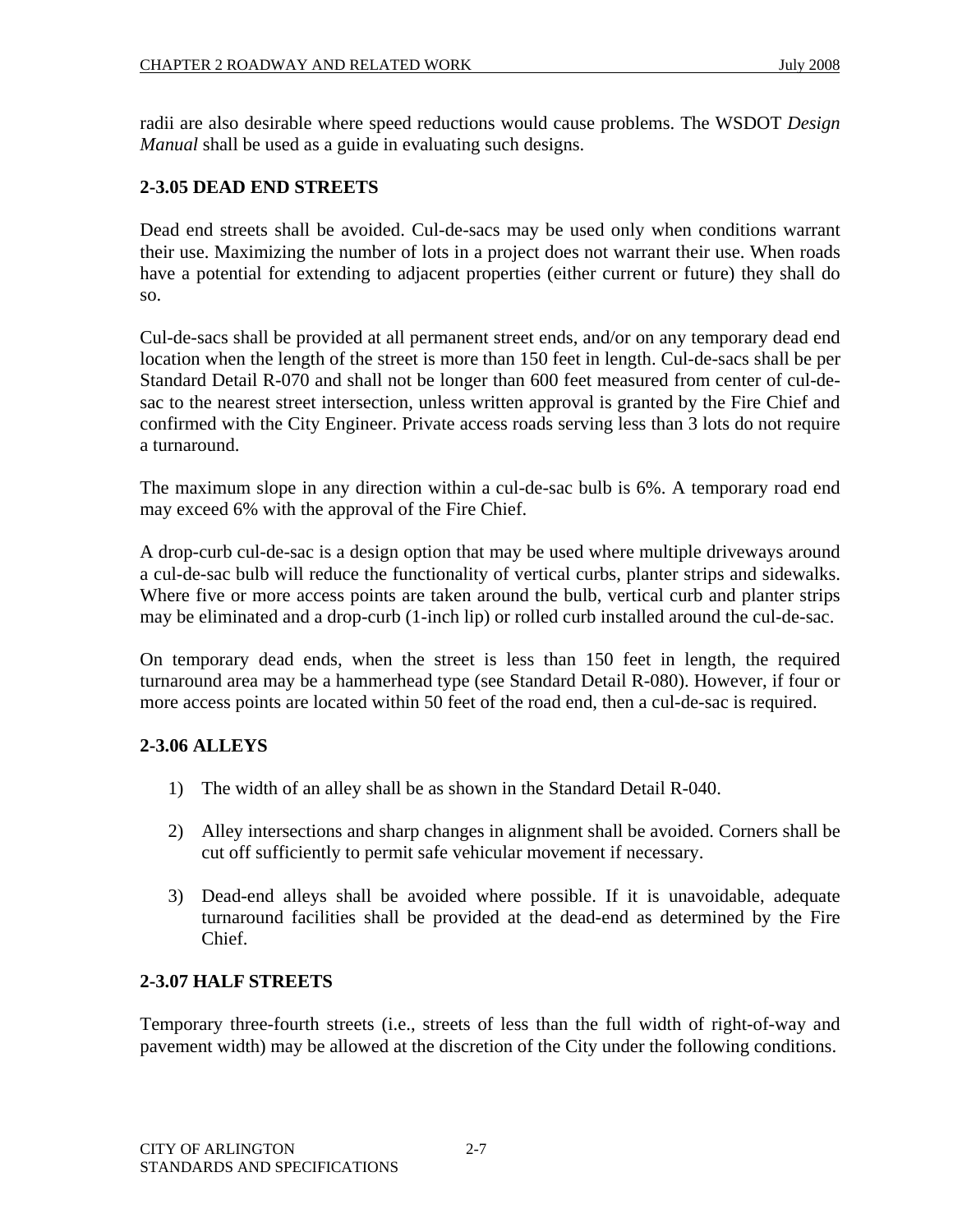- 1) Where such street, when combined with a similar street developed previously, simultaneously, or anticipated to be built within a reasonable time frame on property adjacent to the subdivision, creates or comprises a street that meets the right-of-way and pavement requirements.
- 2) Where no more than ten (10) dwelling units will use the three-fourth ( $\frac{3}{4}$ ) street.
- 3) Where a temporary three-fourth (34) street is allowed, the portion to be built shall be paved, at a minimum, to a width equal to three-fourth (¾) of ultimate paved width. Curb, gutter, sidewalk, landscape strip, and street trees are to be built in conjunction with each respective half-street  $(\frac{1}{2})$  on the side adjacent to the proposed project.
- 4) Where a public right-of-way has been or is being dedicated to the City over those portions of the adjacent property to be used as a half-street.
- 5) When a temporary three-fourth street is eventually completed to a full-width street, the then Developer shall obtain the right-of-way or easements needed to complete the above improvements and reconstruct the street as necessary to produce a fullwidth street to meet the current City Standards at their expense.

# **2-3.08 LOTS**

Depth, width, area and shape of lots for commercial or industrial purposes will be in conformance with the *City's Land Use Code*. Off-street service and parking facilities may be required by the type of use and development contemplated.

All corner lots shall have additional width to provide for proper yard setback on the side street and provide an adequate building area.

Double frontage lots shall access only one street, except that the City Engineer may approve dual access for lots where it is essential to provide separation of residential development from major traffic arterial or to overcome specific disadvantages of topography. A 20 foot buffer easement with appropriate screening shall be provided along the lot lines of lots abutting an arterial or railroad. There shall be no right of vehicular access across the buffer easement to eliminate traffic conflicts.

When the rear or side of any lot borders a freeway, highway, or parkway, the Developer may be required to provide a 30 foot, Type A landscape buffer for residential use adjacent to such thoroughfare. No lot shall be created which is divided by County, City, school, or other taxing district boundary lines.

#### **2-3.09 DRIVEWAYS**

1) The City shall have the authority to restrict the number, size and location of access driveways. In critical on street parking areas, additional off street parking space(s) are required for the on-street parking spaces eliminated by any driveway(s).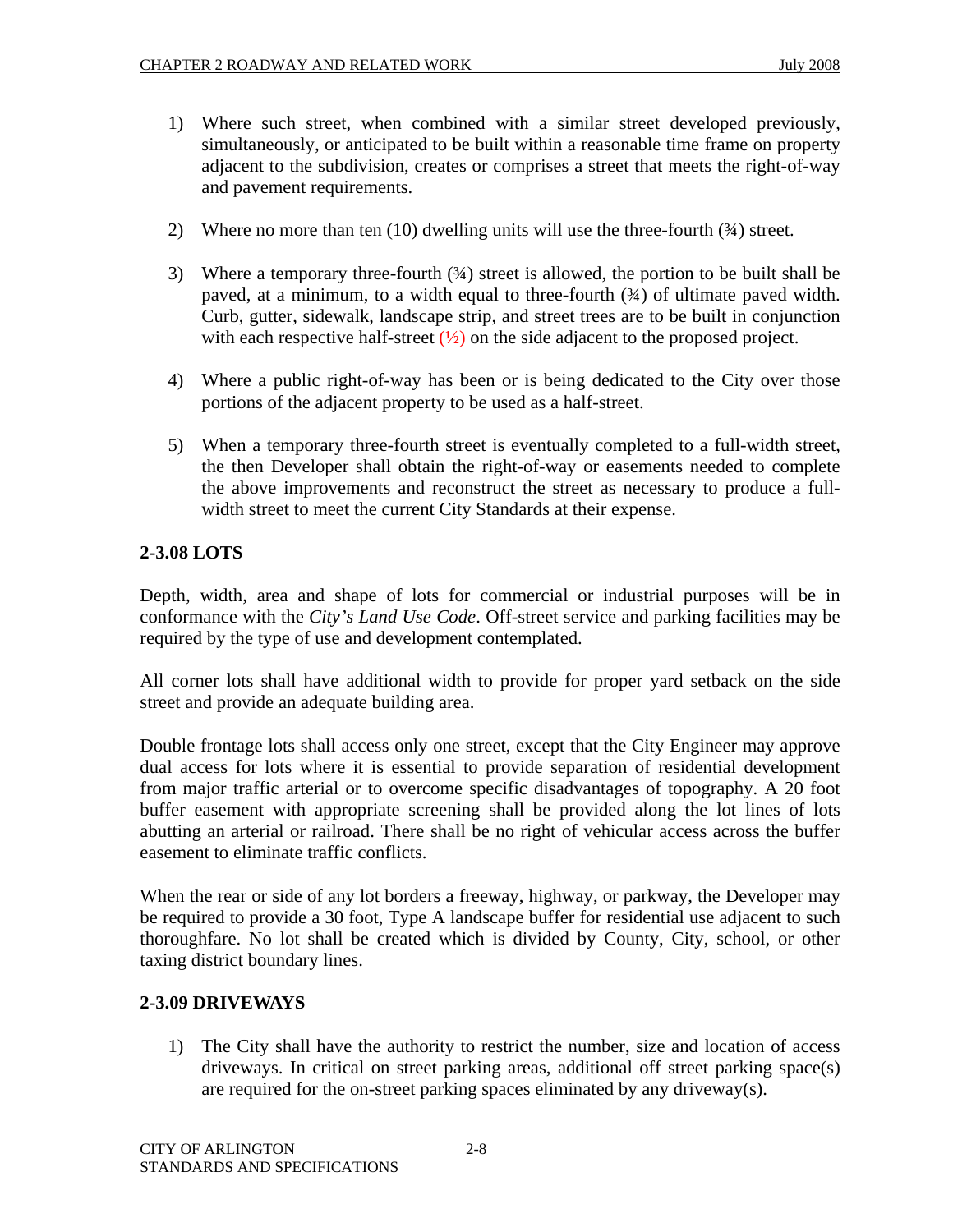- 2) No driveway approach shall be permitted to encompass any infrastructure. Permit conditions may authorize the applicant to relocate infrastructure, such as valves, hydrants, meters, blow-offs, pump stations, manholes, catch basins, and etc.
- 3) At intersections, no portion of any driveway approach, including end slopes, shall be permitted closer than four (4) feet to the end of the curb return.
- 4) Shared driveways are encouraged to minimize the number of access points on arterials. Shared driveway access for more than one parcel may be approved with the contingency that the driveway is jointly owned and maintained, and that covenants, as approved by the City, are established to provide for this maintenance in perpetuity.
- 5) Driveways shall not be located adjacent to one another in such a manner as to create a "double width" driveway without any landscaping between the driveways.
- 6) Commercial and multi-family driveway centerlines shall align with opposing driveways or be offset by a minimum of 125 feet, unless otherwise approved by the City Engineer. Driveways on the same side of streets shall have a separation of least 125 feet if possible.
- 7) Driveways giving access directly onto arterials may be denied if alternate access is available.
- 8) The width of residential driveway approaches shall not exceed 25 feet unless otherwise approved by the City Engineer. The driveway approach is defined as the area between full sections of a street's vertical curb that are lowered to allow vehicular access into the property.
- 9) The width of commercial driveway approaches shall be a minimum of 35 feet and maximum of 40 feet, or otherwise approved by the City Engineer.
- 10) Commercial driveways located closer than 150 feet from the approach to an arterial intersection may require medians, type "C" curbing, and/or signing to restrict access to safe movements as determined by the City Engineer.
- 11) The maximum allowable grade for residential driveways shall be 15% per AMC 20.56.070. The maximum recommended grade for commercial driveways is 8%; however, grades up to 15% may be allowed subject to the approval of the Fire Chief and City Engineer. Vertical curves should be used for smooth transitions at significant grade differentials. See Standard Detail R-090.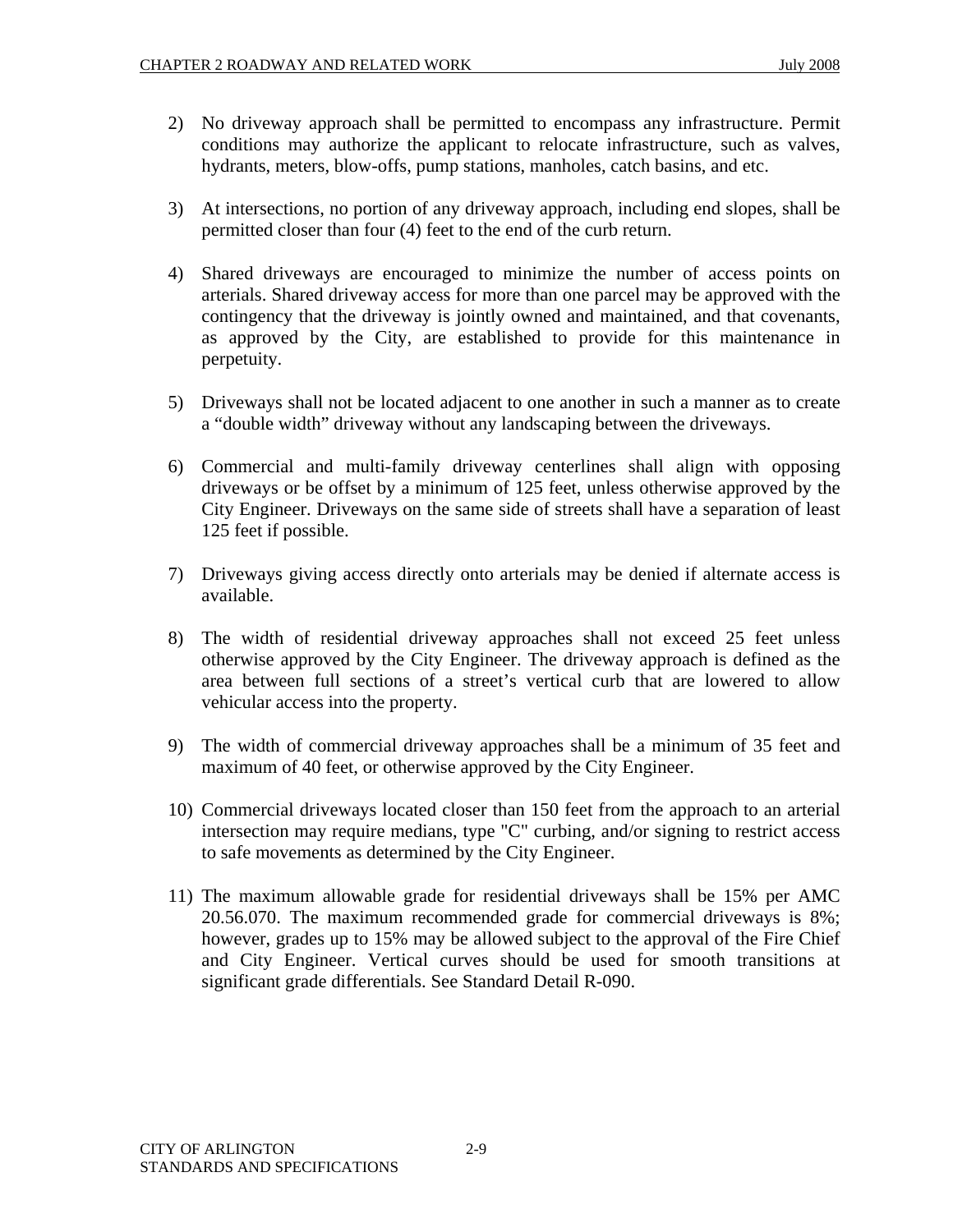#### **2-3.10 HORIZONTAL ALIGNMENT**

1) Design speed is a speed selected to determine the various geometric design features of a roadway. Design speed shall be used to determine stopping sight distance (SSD) and intersection sight distance (ISD) requirements for new road facilities. A full discussion of sight distance analysis is provided later on in this section.

Arterial road design speeds are established by the City during project design process. The design speed for a collector is typically 35 mph. The design speed for a subcollector or residential access is 25 mph.

2) Operating speed is the observed speed of vehicles during free flow conditions. Operating speed shall be the  $85<sup>th</sup>$  percentile speed of a roadway as determined by recorded data by the Public Works Department. Where circumstances create a safety concern, the City Engineer may direct that a speed study be performed to determine the  $85<sup>th</sup>$  percentile  $(85%)$  speed.

Operating speed shall be used on existing roads to determine stopping sight distance and intersection sight distance requirements where the traffic volume on the minor road is less than 80 ADT.

3) Horizontal Curve Radii and Superelevation; the minimum horizontal curve design criteria, including curve radii and superelevation, for design speed of 40 mph or less, should be determined using the AASHTO *Policy on Geometric Design*.

For design speed above 40 mph, horizontal curve design shall comply with Chapter 6 of the WSDOT *Design Manual*.

A tangent between reverse curves shall be at least 100 feet long on arterial and collector streets, and 50 feet long for residential access streets.

The maximum superelevation rates allowed for arterial roads, with design speeds of 35 mph or greater, shall be 6% unless otherwise approved by the City Engineer. The maximum superelevation rates for roads with design speeds of 30 mph shall be 4% or as directed by the City Engineer. Superelevation is not recommended for use on non-arterials in the City with design speeds of less than 30 mph.

#### **2-3.11 VERTICAL ALIGNMENT**

1) Grades; road grades shall be 0.5% or greater to provide proper drainage. The maximum grade on any new or reconstructed road shall not exceed the limits in Table 2-1. Grade transitions shall be constructed as vertical curves except at new intersections where the difference in grade is 1% or less.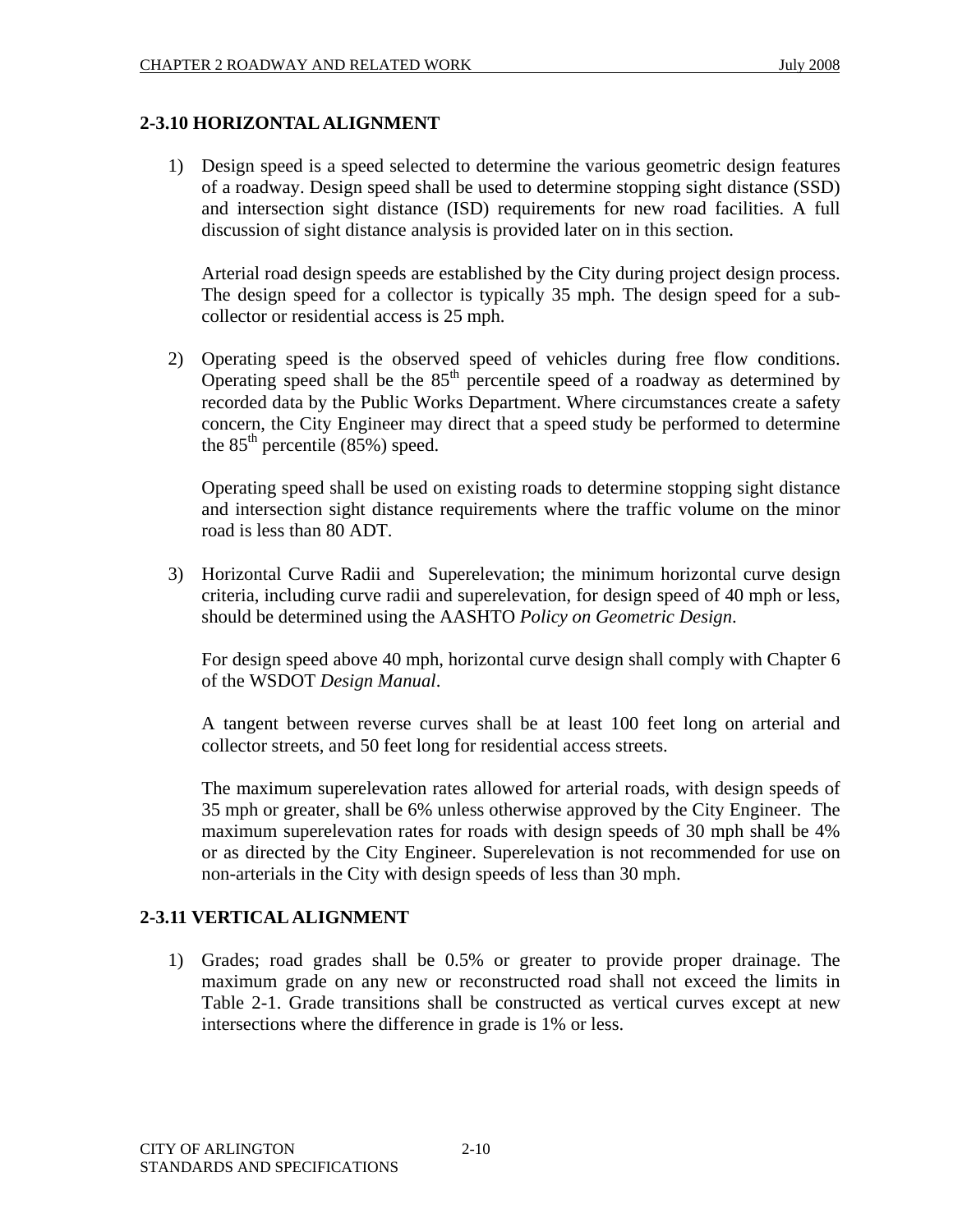| <b>Road Classification</b> | Max. Grade |
|----------------------------|------------|
| Arterial                   | 8%         |
| <b>Collector Arterial</b>  | 10%        |
| <b>Local Collector</b>     | 12%        |
| <b>Local Access</b>        | 14%        |
| Alley                      | 14%        |
| Cul-de-Sac                 | 14%        |
| Cul-de-Sac Bulb            | 6%         |
| Private Access             | 15%        |
| Pedestrian Way             | Per ADA    |

2) Vertical curves shall meet or exceed the criteria in AASHTO *Policy on Geometric Design* for crest vertical curves and sag curves, to ensure that minimum stopping sight distance is provided.

# **2-3.12 SIGHT DISTANCE**

1) Sight distance criteria established in this section are based upon AASHTO *A Policy on Geometric Design*, 2001 edition.

Each new intersection or access point connection must meet the stopping sight distance (SSD) and intersection sign distance (ISD) requirements set forth in this Chapter.

Sight distance requirements in this section are based on passenger car operation and do not account for heavy vehicle operating characteristics. Access points or intersections that will handle significant numbers of heavy vehicles or trucks, as determined by the City Engineer, shall be designed in accordance with Chapter 9 of AASHTO.

2) Stopping Sight Distance (SSD) is the distance needed for a vehicle traveling at or near design speed to stop before reaching a stationary object in its path. The provision of stopping sight distance at all locations along each highway or street, including intersection approaches, is fundamental to intersection operation.

SSD requirements as shown in Table 2-2 shall be the minimum acceptable values for designing new vertical and horizontal road alignments and evaluating the adequacy of existing vertical and horizontal alignments. Design speed shall be used to determine SSD requirements for new facilities. Operating speed shall be used to determine SSD for existing facilities.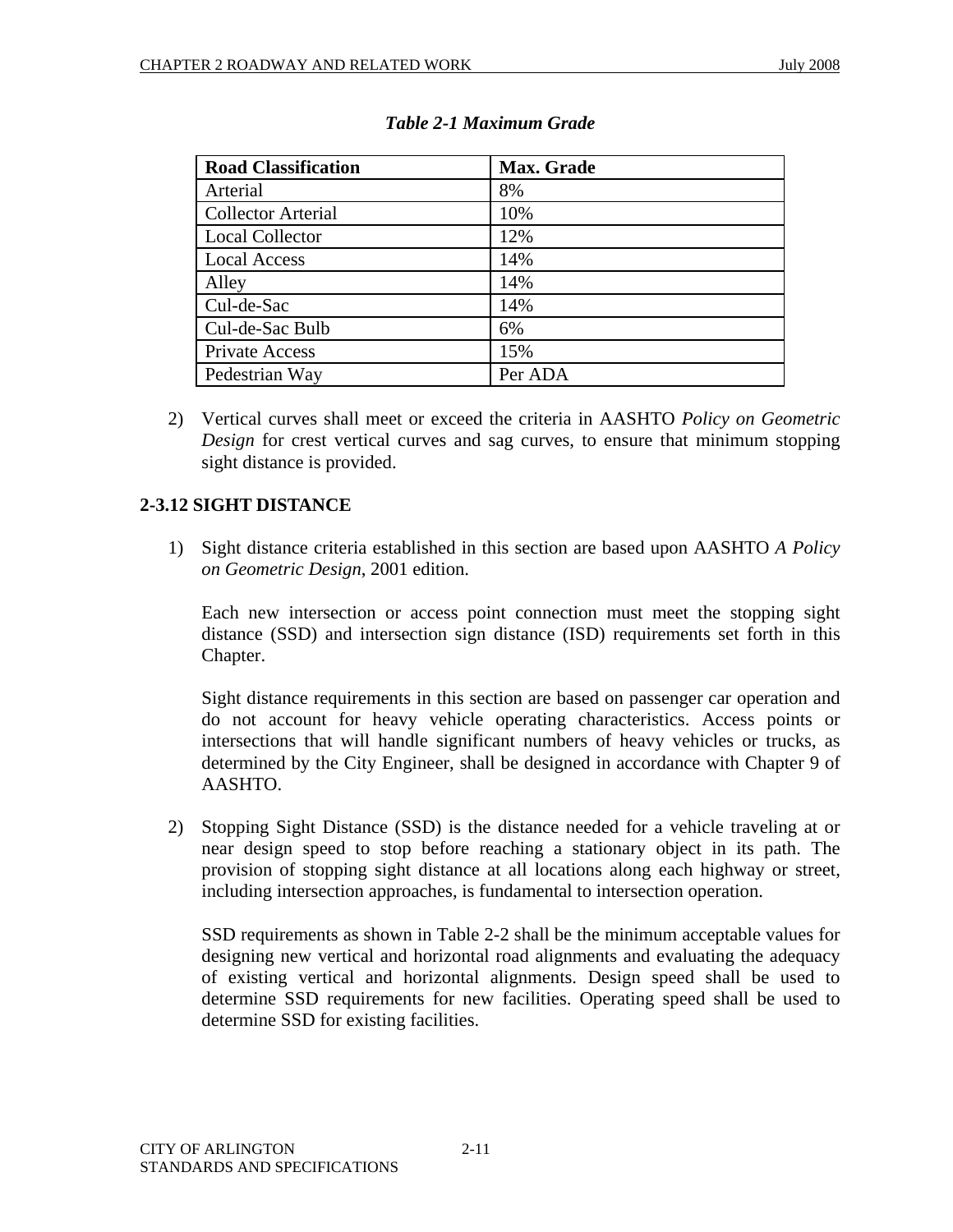| Speed (mph) | Distance, D (feet) |
|-------------|--------------------|
| 20          | 115                |
| 25          | 155                |
| 30          | 200                |
| 35          | 250                |
| 40          | 305                |
| 45          | 360                |
| 50          | 425                |
| 55          | 495                |

#### *Table 2-2 Stopping Sight Distance*

*Adapted from Exhibit 3-1, A Policy on Geometric Design of Highways and Streets, AASHTO (2001)* 

When measuring SSD, the height of the driver's eye is assumed to be 3.5 feet and the height of the object to be seen by the driver is 1.5 feet above the pavement. The driver's line-of-sight may not fall within the limits of the road; for example, on a horizontal curve the sight line will be a chord of the curve. SSD is measured along the center line of the vehicle's travel lane.

3) Effect of Grade on Stopping Sight Distance; the SSD in Table 2-2 is based on flat road grades. For downgrades or upgrades of 3 percent or greater, SSD requirements are shown in Table 2-3. Grades other than those shown in the table may require interpolation.

|                 |     | SSD (feet) for Downgrade |     |                |     | SSD (feet) for Upgrade |     |
|-----------------|-----|--------------------------|-----|----------------|-----|------------------------|-----|
| Speed*<br>(mph) | 3%  | 6%                       | 9%  | Speed<br>(mph) | 3%  | 6%                     | 9%  |
| 20              | 116 | 120                      | 126 | 20             | 109 | 107                    | 104 |
| 25              | 158 | 165                      | 173 | 25             | 147 | 143                    | 140 |
| 30              | 205 | 215                      | 227 | 30             | 200 | 184                    | 179 |
| 35              | 257 | 271                      | 287 | 35             | 237 | 229                    | 222 |
| 40              | 315 | 333                      | 354 | 40             | 289 | 278                    | 269 |
| 45              | 378 | 400                      | 427 | 45             | 344 | 331                    | 320 |
| 50              | 446 | 474                      | 507 | 50             | 405 | 388                    | 375 |
| 55              | 520 | 553                      | 593 | 55             | 469 | 450                    | 433 |

*Table 2-3 Stopping Sight Distance on Grades* 

*\* Design speed for new facilities. Operating speed for existing facilities.* 

*Adapted from Exhibit 3-2, A Policy on Geometric Design of Highways and Streets, AASHTO (2001).*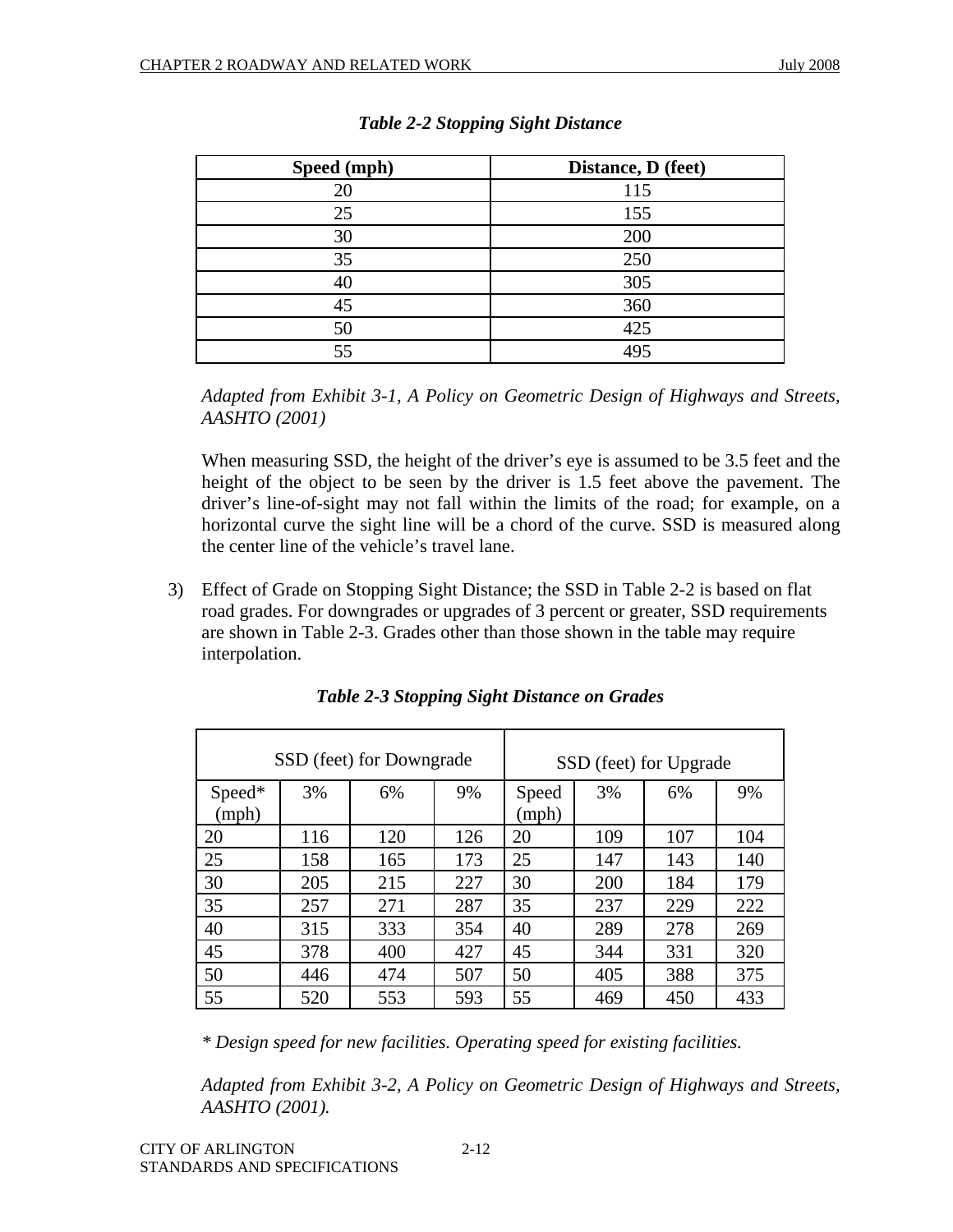4) Intersection Sight Distance (ISD) is the distance necessary for the driver of a vehicle stopping at an intersection to decide when to enter or cross the intersecting roadway, and for the driver of a vehicle traveling at or near the posted speed on the intersecting roadway to reduce speed to avoid overtaking a vehicle that has entered the roadway.

When measuring ISD, the driver's eye location is assumed to be 15 feet from the edge of the traveled way. The height of driver's eye is assumed to be 3.5 feet and the height of the object to be seen, assumed to be another vehicle, is 3.5 feet above the pavement. Clear sight triangles are shown in Standard Detail R-100.

The ISD requirement is determined by the type of intersection and the traffic volume.

Table 2-4 shall be used for low-volume, non-arterial intersections where the minor road or access point traffic volume is projected to be 80 ADT or less. This table corresponds to the stopping sight distance requirements of AASHTO.

Table 2-5 shall be used when the ultimate traffic volume for the proposed road or access point is projected to be more than 80 ADT, or the intersecting major road is an arterial.

A private residential driveway, serving 20 ADT or less, that intersects an arterial shall use Table 2-4 instead of Table 2-5.

| Speed* (mph) | Distance, D <sup>**</sup> (feet) |
|--------------|----------------------------------|
| 20           | 115                              |
| 25           | 155                              |
| 30           | 200                              |
| 35           | 250                              |
| 40           | 305                              |
| 45           | 360                              |
| 50           | 425                              |
| 55           | 495                              |

*Table 2-4 Intersection Sight Distance < 80 ADT* 

*\* Design speed or new facilities; Operating speed for existing facilities. \*\*Table 2-3 applies if grade is 3% or greater.* 

*Adapted from Exhibit 3-1, A Policy on Geometric Design of Highways and Streets, AASHTO (2001)*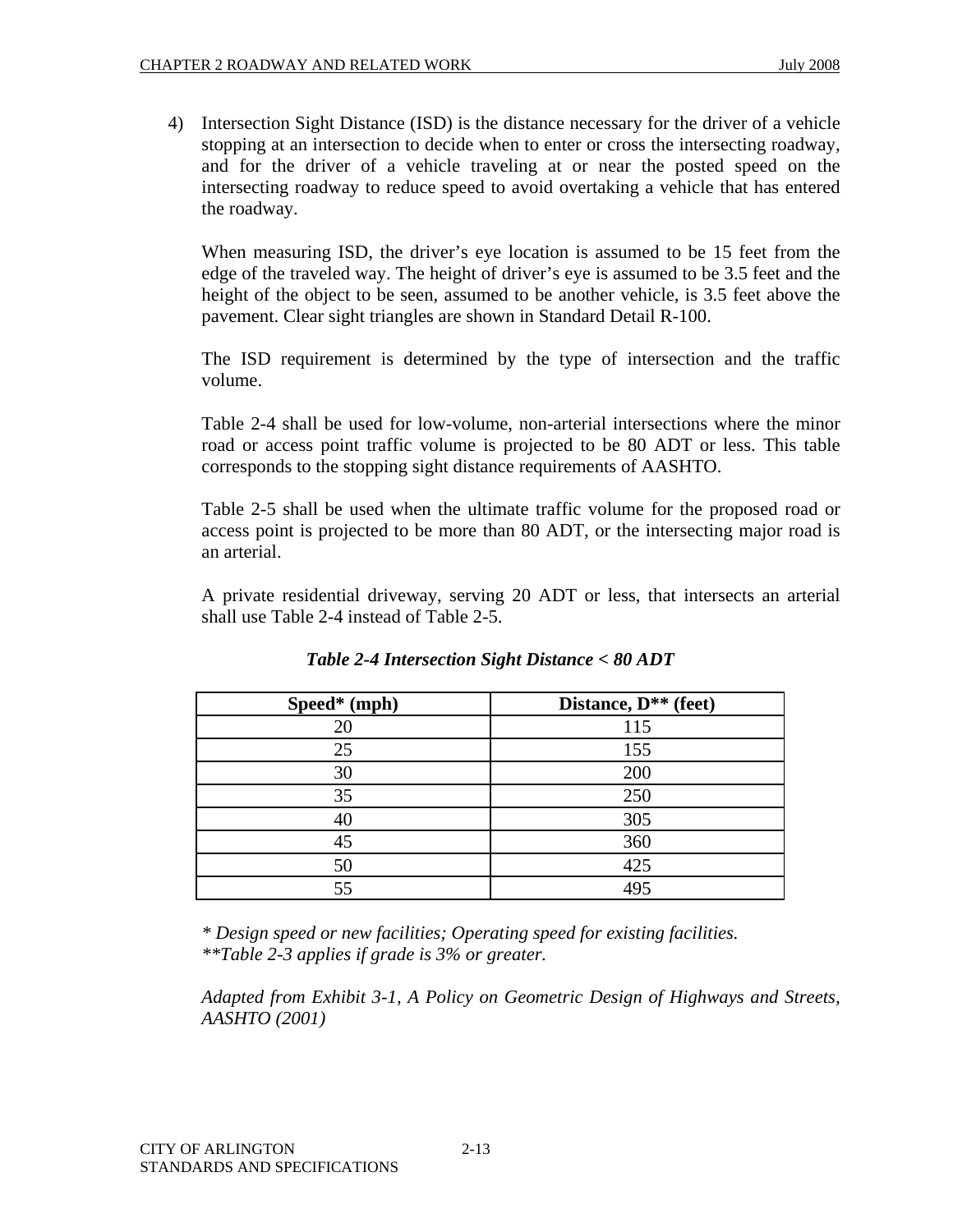| Speed (mph) | Distance, D (feet) |
|-------------|--------------------|
| 20          | 225                |
| 25          | 280                |
| 30          | 335                |
| 35          | 390                |
| 40          | 445                |
| 45          | 500                |
| 50          | 555                |
| 55          |                    |

*Table 2-5 Intersection Sight Distance > 80 ADT* 

*Adapted from Exhibit 9-55, A Policy on Geometric Design of Highways and Streets, AASHTO (2001)* 

For low-volume, non-arterial intersections with 80 ADT or less, use Table 2-3 instead of Table 2-4 to account for an intersecting (major) road with a downgrade or upgrade 3% or greater.

For arterial intersections or intersections serving more than 80 ADT, a driver's time gap acceptance time must be adjusted, and therefore the values of Table 2-5, when vehicles other than passenger cars will be present, or where the intersecting major road has multiple lanes, or where the minor road approach has a significant grade.

Adjustment factors are provided in AASHTO Exhibit 9-54. Note that the adjustment for minor road approach grade is necessary only if the rear wheels of the design vehicle would be on an upgrade that exceeds 3% when the vehicle is at the stop line of the minor road approach.

If a time gap acceptance time is adjusted, then ISD must be recalculated using AASHTO Formula 9-1:

$$
ISD = 1.47 V_{major}T_s
$$

Where ISD = intersection sight distance in feet, measured along the major road.

 $V_{\text{major}} =$  design speed of major road in mph

 $T_s$  = time gap for minor road vehicle to enter major road in seconds (see Exhibit 9-54)

5) Clear Sight Distance; at any intersection or access point connection, there must be a clear sight triangle to allow a driver stopped on an approach to depart from the minor road and enter or cross the major road.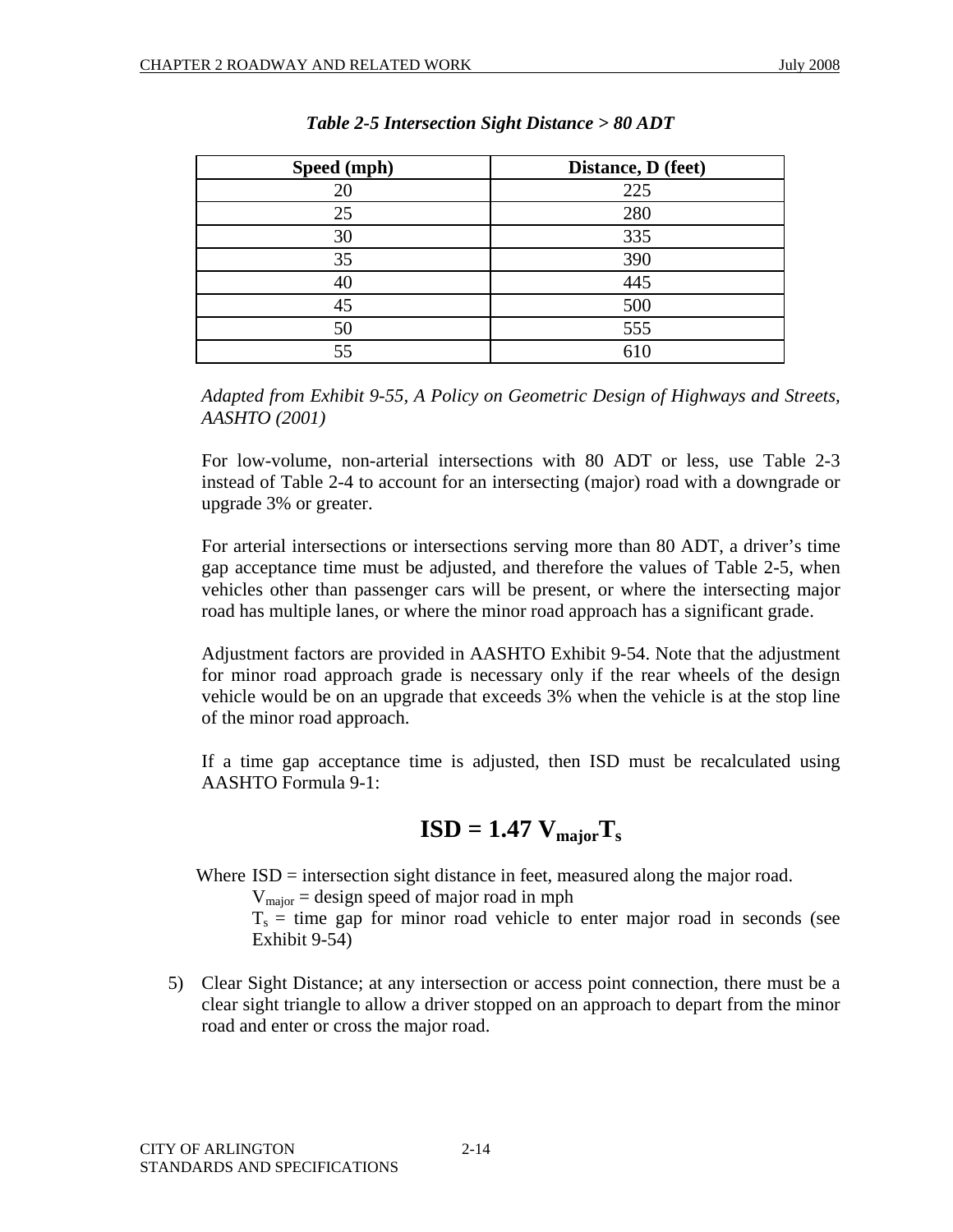The triangle is defined by the line of sight from a vehicle stopped on a minor road to a vehicle approaching on the major road and back to the intersection. This area, along the intersection approach legs and cross their included corners, must be clear of obstructions that might block a driver's view of potentially conflicting vehicles. Visibility applies to not only drivers on the minor road, but also drivers on the major road, allowing them to see vehicles stopped at an intersection and to prepare to slow or stop, if necessary.

The vertex, or decision point, of the sight triangle on the major road or access point shall be 15 feet from the edge of the major road traveled way. The edge of the traveled way shall be the outside edge of the travel lane. Bicycle lanes, walkways or paved shoulders are not included.

The driver's eye location may be reduced to a minimum of 10 feet from the edge of traveled way, with the approval of the City Engineer, where the reduction in driver's eye location will not adversely affected safety or operation. Examples where this may be allowed include: an intersection on the outside of a horizontal curve; an intersection where one approach is in a cut or fill; or where a bridge abutment obscures the line of sight from 15 feet back but not 10 feet.

The line of sight defining one side of the clear sight triangle may cross private property and be obstructed by objects or vegetation outside the existing public rightof-way. To ensure that sight distance is maintained, the area within a clear sight triangle shall be acquired and conveyed to the City as new public right-of-way or a sight distance easement recorded to allow maintenance of the clear sight triangle.

When provision of sight distance is a condition of an application approval, it shall be the Developer's responsibility to accomplish any activities necessary to provide sight distance, such as trimming or removal of vegetation or regrading of earth.

- 6) Special Circumstances; if circumstances are different from those presented in these Standards, the City Engineer may establish sight distance standards and requirements that generally conform to the intent of the sight distance guidelines in the latest edition of AASHTO.
- 7) Documentation of Sight Distance; to verify acceptable sight distance, the City Engineer may require a Developer to evaluate and document an existing sight distance condition. The evaluation and documentation of sight distance shall include the following, or such additional information as may be necessary to make a determination:
	- Plan, profile and cross-section drawings along the sight line
	- Posted speed, operating speed and/or speed study data
	- Right-of-way and easement limits (existing and proposed)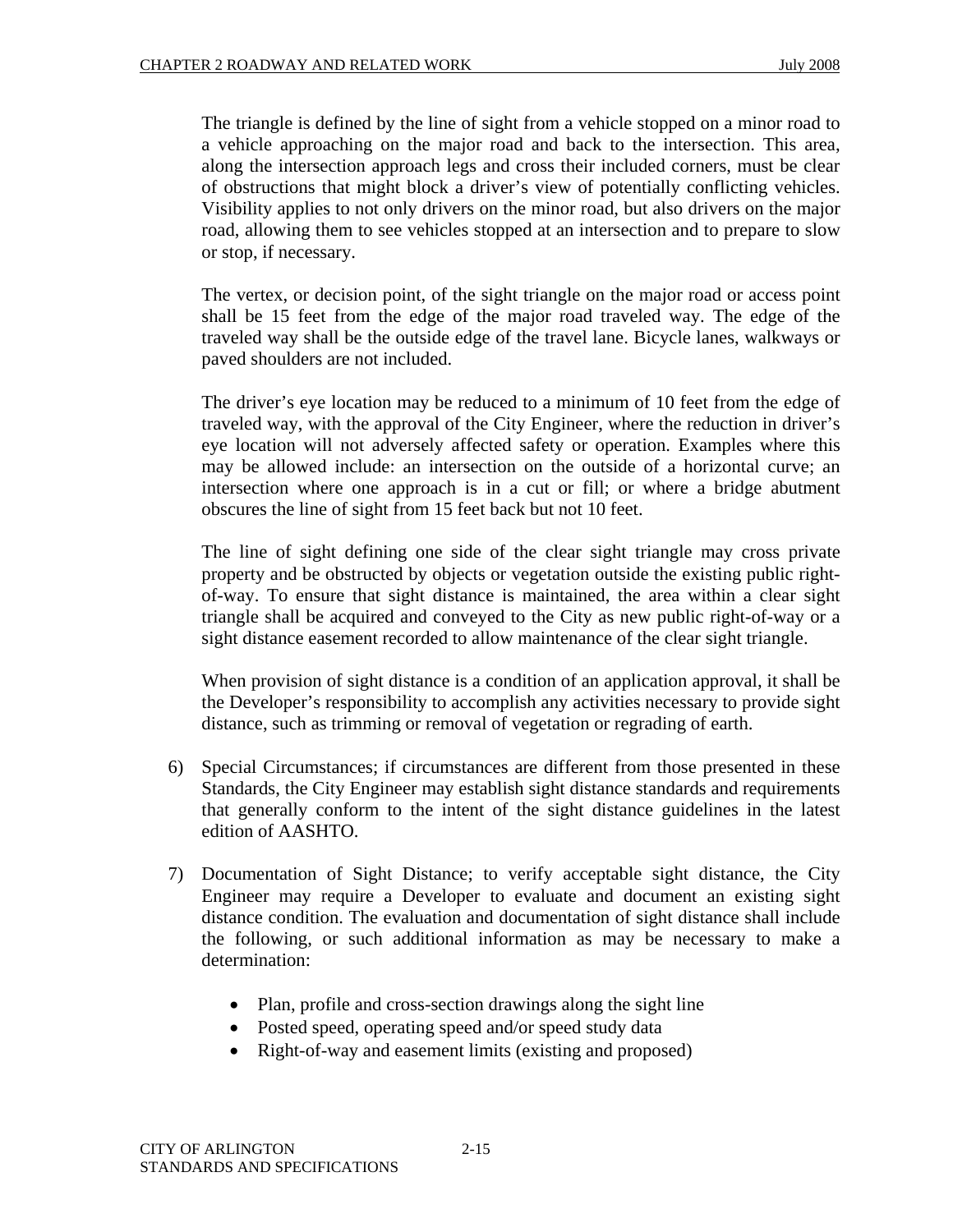When the City Engineer determines from the documentation presented that a location has insufficient sight distance, a plan to improve the sight distance to meet these Standards will be required.

# **2-3.13 TRANSIT STOPS**

1) Land development applications and City road projects are reviewed by Community Transit for provision of appropriate transit facilities. Facilities may include pedestrian accessibility improvements, bus stops or pullouts, or other related facilities.

Bus pullouts will be required if (1) traffic volume and passenger loading/unloading conditions warrant; (2) traffic flow would be greatly hindered by in-lane stopping, or (3) the posted speed limit is 35 mph or greater.

2) Bus pullout location shall be determined by the City Engineer in consultation with Community Transit. Generally, bus pullouts should be placed on the far side of both signalized and non-signalized intersections, and immediately following the intersection is preferred. The distance between bus pullouts should be greater than 1,000 feet.

Bus pullouts should be constructed on both sides of a two-way street in a complementary pair, if possible.

Driveways should not be located within the limits of a bus pullout.

# **2-4 TRAFFIC IMPACT ANALYSIS**

# **2-4.01 RESPONSIBILITY AND PURPOSE**

Traffic impact analysis (TIA) is governed by the AMC, adopted Ordinances, and the Public Works Department policies on preparation of these analyses. All developments subject to the traffic threshold identified by the City requires a TIA, the extent of which is dependent on the type and size of development. The primary responsibility for assessing the traffic impacts associated with a proposed development rests with the applicant, with the City serving in a review capacity. The analysis is the responsibility of the applicant and must be prepared by a professional engineer, registered in the State of Washington, with experience in traffic engineering and/or transportation planning.

The extent of the analysis will be determined at the pre-application conference for the project and must be consistent with department policies and procedures for the preparation of such analyses. Scoping the requirements for the analysis is intended to identify key issues early in the project planning and development stage, and assist the City during the review and approval process. A checklist will be prepared documenting the requirements for the analysis. Required number of copies of the TIA must be submitted with the land use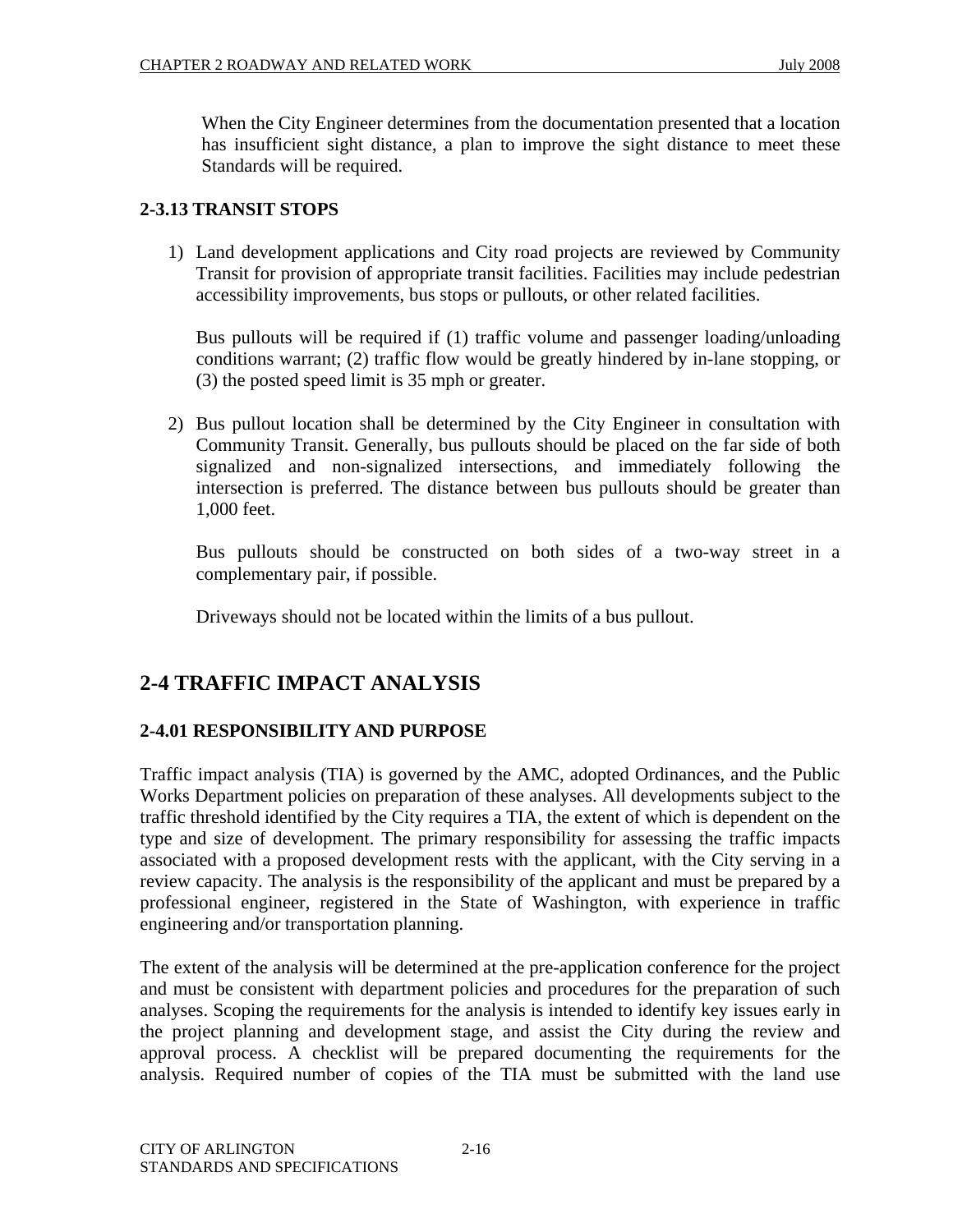application and other completed forms as required by the City permit application procedures. A copy of the completed checklist must also be submitted with the application.

TIA must show how the proposed development will affect the existing and future transportation network. If the final use(s) of the proposal are not determined at the time of the study, the land use with the greatest overall traffic impact must be assumed for the study. Once the City has reviewed the analysis and comments have been returned to the applicant, any required changes must be incorporated in the analysis and a revised report must be submitted to the City for final review and approval.

# **2-4.02 TRAFFIC IMPACT ANALYSIS CONTENTS**

While individual reports may vary in style and format, certain information must be included as identified in the Public Works Department TIA checklist and guidelines on preparation of TIA. The amount of detail required, as well as the overall extent of the study, will be provided during the pre-application conference on a project specific basis. General requirements of the TIA are outlined below with more detailed description of intent provided in the Public Works Department checklist and guidelines.

#### *Project Description*

- 1) Project type and size.
- 2) Project location, with vicinity map.
- 3) Proposed site access, with site plan.
- 4) Horizon planning year (minimum 2 years from existing condition). Longer horizon years may be necessary when determining ultimate sizing of a roadway facility or addressing multiple phases of a project.

#### *Existing Conditions*

- 1) Existing traffic volumes, daily turning movements.
- 2) Daily and intersection counts completed within one year prior to a complete application date.
- 3) Roadway network, including traffic control.
- 4) Level of service calculations at impacted intersections and site entrances, if applicable.
- 5) Parking supply.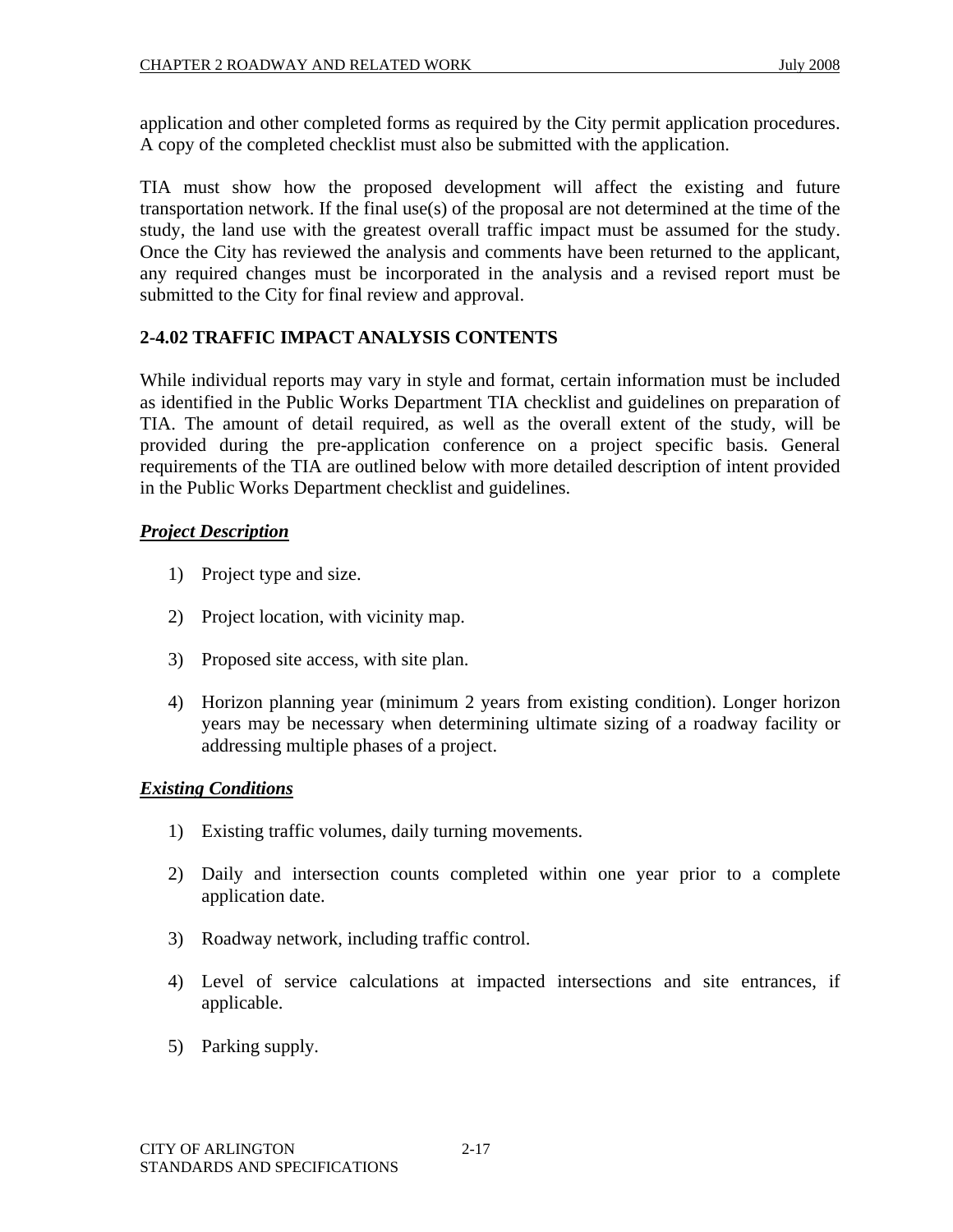#### *Accident/Safety Conditions*

- 1) Sight distance analysis at intersections and access points. Minimum stopping and entering sight distance as defined by AASHTO is required.
- 2) Clear zone analysis (document poles, hydrants, or other obstructions near travel edge).
- 3) Evaluation of accident data as available.

#### *Trip Generation and Distribution*

- 1) Trip generation using the latest ITE Trip Generation Manual or other approved method.
- 2) Trip distribution and assignment map showing turning movements assigned to roadway network. The proposed development's trips are to be distributed through the street network to a level as prescribed in the City's TIA Guidelines.

#### *Public Transit and Non-Motorized Facilities*

- 1) Identification of existing transit service.
- 2) Identification of existing trails, bicycle lanes, and other non-motorized facilities.

#### *Future Conditions*

- 1) Annual growth rate determined by actual data or other approved source.
- 2) Future conditions, with and without the project, with commentary on compliance with concurrency requirements as needed.
- 3) Level of service calculations sheets at all impacted intersections and site access points, with and without the proposed project.
- 4) Effect of proposed development on public transit and non-motorized facilities.
- 5) Any transportation facilities proposed by the Comprehensive Plan which may affect the development.

#### *Mitigation Measures*

1) All developments are subject to the City's Traffic Mitigation Ordinance and mitigation payments to the City, County and State are calculated accordingly.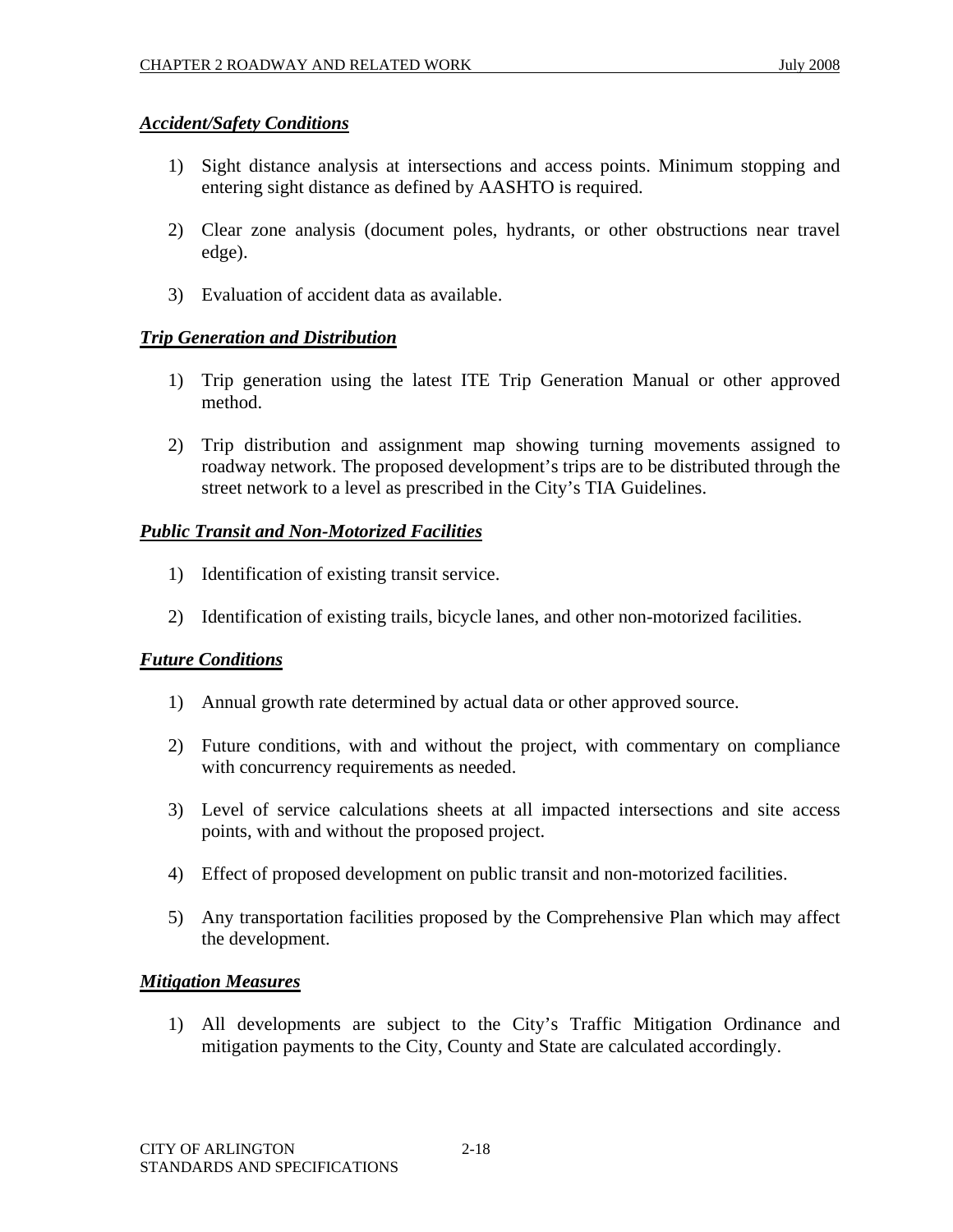- 2) Proposed mitigation to correct any deficiencies not addressed through the Traffic Mitigation Ordinance.
- 3) Dedication of right-of-way and associated frontage improvements.
- 4) Evaluation of change in accident potential with proposals to correct safety deficiencies.

#### *Other*

- 1) Analysis of internal site circulation for vehicles, transit, non-motorized users, and handicap access.
- 2) Safe walk analysis evaluation and coordination with the School District and Public Works for providing safe walking conditions for all new residential short plats and subdivisions.

# **2-5 TRAFFIC CONTROL**

# **2-5.01 DISTRIBUTION OF TRAFFIC**

All construction and/or maintenance within the City right-of-way shall conform to the provisions of the applicable connection/access permit, the MUTCD, WSDOT *Design Manual*, and other applicable referenced requirements of these Standards. The Department of Public Works may restrict hours of construction to minimize traffic disruption on the street system. If construction activity within the right-of-way causes undue disruption of traffic, creates safety hazards on the street system, or if the construction activity is not in compliance with the traffic control specifications in the permit, the City Engineer will advise the Developer or the Developer's Contractor of the need for immediate corrective action, and may order immediate suspension of all or part of the work if deemed necessary. Failure to comply with this provision may result in permit modification or revocation.

All traffic control devices, signing, striping and other pavement delineation shall utilize the latest edition of the MUTCD as a guideline when preparing designs and traffic control plans. It shall be the Developer's responsibility to furnish all materials and labor as necessary to install all traffic control to satisfy project requirements. All required signage, striping, and other delineation, shall be shown on the street improvement plans prior to plan approval.

#### **2-5.02 TRAFFIC SIGNAL PLANS AND SPECIFICATIONS**

Preparation of traffic signal plans and specifications and other traffic control devices shall be consistent with Department of Public Works policies and procedures for maintenance and operations. All designs must be prepared by a Professional Engineer, licensed in the State of Washington, with experience in preparation of traffic signal plans and specifications. The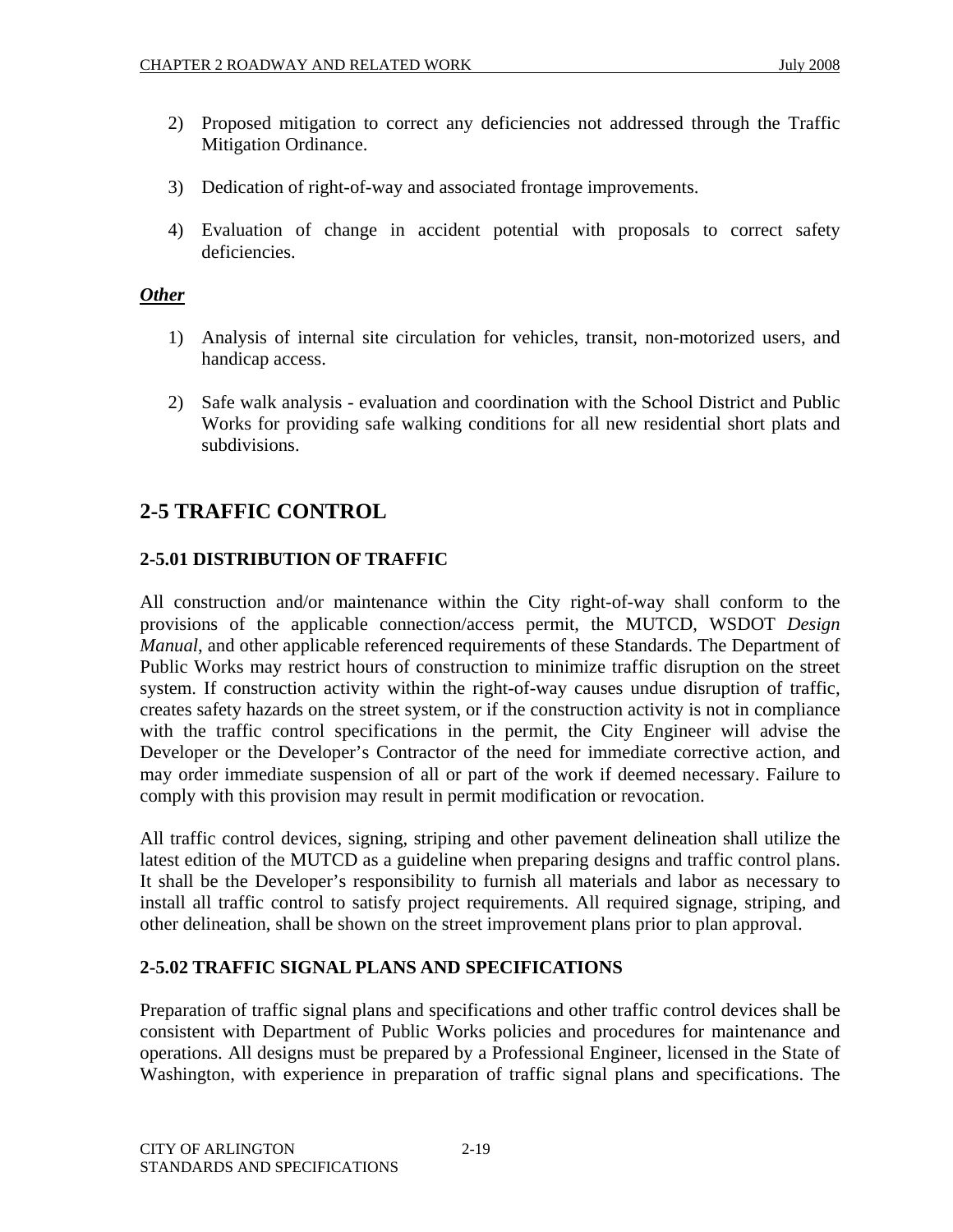applicant may be required to schedule a pre-design meeting to coordinate with the City on general requirements and identify the parameters of the design.

The permittee is responsible for securing any State and local permits needed for traffic signalization and regulatory signing and marking.

All signals shall be equipped with preemption that is compatible with the equipment approved by the Fire Chief. New traffic signal installations shall include a minimum of one spare conduit run for any arterial crossing.

Warrants for traffic signals shall be consistent with the practices set forth in the MUTCD. The City Engineer shall determine consistency with these practices based on submitted information by the applicant when determining if a traffic signal is warranted and consistent with City planning.

Traffic signal interconnect to nearby affected signals may be required for any new traffic signal installation to promote progression of traffic and improved efficiency of the travel stream.

#### **2-5.03 CHANNALIZATION PLANS**

All designs shall be consistent with the MUTCD, WSDOT *Design Manual* and these Standards. Plans must be prepared by a professional engineer licensed in the State of Washington, with experience in preparation of channelization plans. A pre-design meeting may be required to identify key parameters of the design.

All new crosswalk installations shall be Dura-Stripe or equalivalent with supplemental signing as determined necessary by the City. Mid-block crosswalks shall require supplemental lighting or special treatment to maximize safety as determined by the City. Use of raised pavement markers supplemental to pavement lane striping may be required as determined by the City.

Post mounted street signs shall be as shown in Standard Detail R-110. Traffic regulatory signs shall be installed per Standard Detail R-120.

# **2-6 FIRE DEPARTMENT ACCESS**

As required by the Fire Chief, every commercial or industrial building constructed or moved into the City of Arlington shall be accessible by the Fire Department, both during and after construction, by way of access roadways approved by the Fire Chief. The access roadways shall be no less than 20 feet in width and placed within an approved access tract that is no less than 25 feet in width plus slope easements that may be necessary. There shall be no parking or any other obstruction within the required 20 feet. The inside turning radii for all access roadways shall be no less than 30 feet. The minimum outside diameter for cul-de-sac driving area shall be 100 feet measured from inside face of curb to inside face of curb on the opposite side. If an island is proposed in a cul-de-sac it shall be no larger than 30 feet in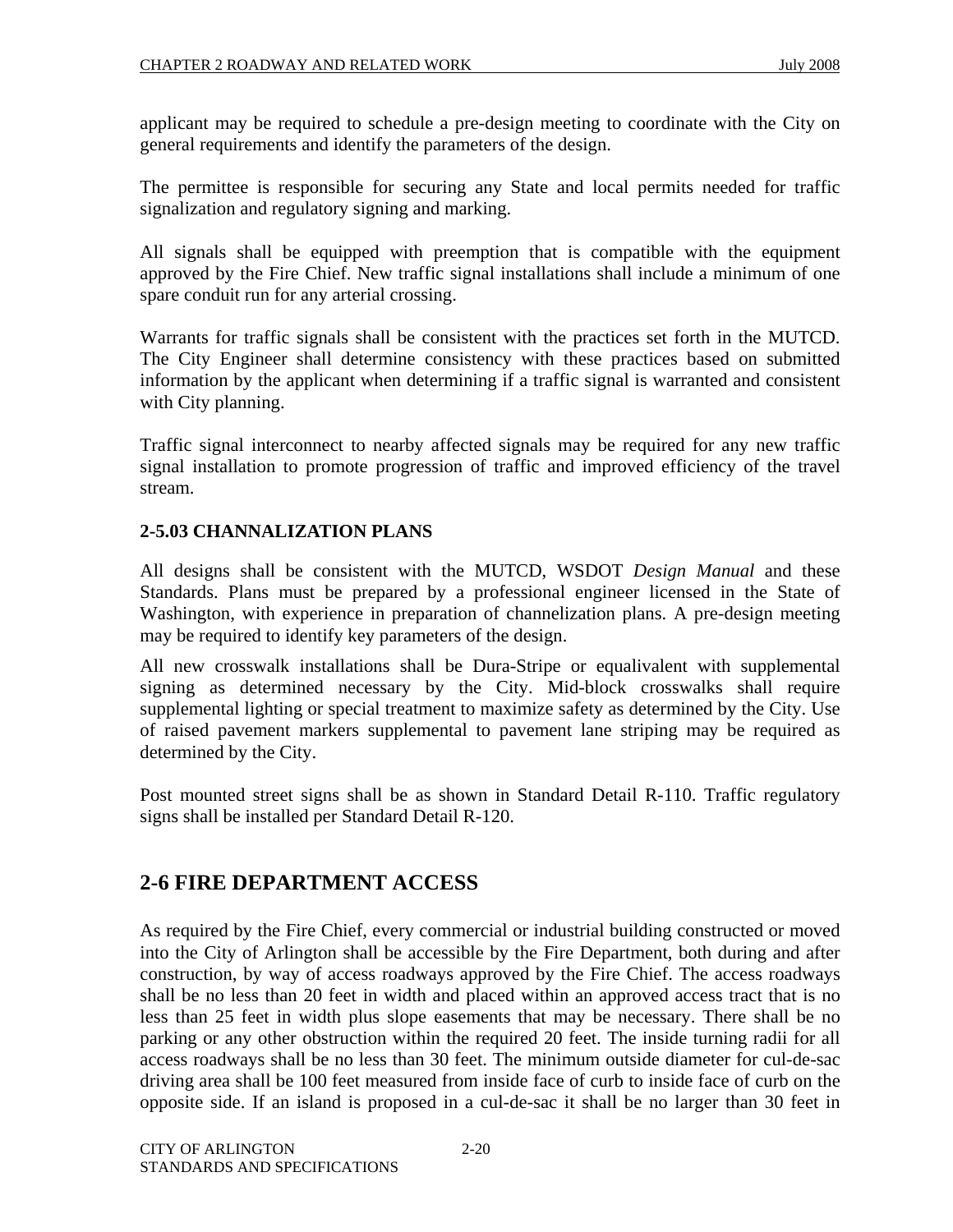diameter. In all cases at least 35 feet of paved surface shall be provided around a cul-de-sac. If landscape islands are provided on public or private streets at least 20 feet of paved roadway shall be provided on either side.

Fire Department access roadways shall be designed and constructed to support the imposed weight of the fire apparatus. The minimum design weight for fire apparatus access roadways shall be 25 tons. All Fire Department access roadways, regardless of width, shall have a clear unobstructed vertical clearance of 13 feet 6 inches.

The maximum allowable grade on fire lanes, fire access roadways, access easements, or any other roadway that may be used by the Fire Department to access a structure within the City, shall not exceed 15%. However, if unusual circumstances exist this requirement may be modified up to an 18% grade if agreed upon by the Fire Chief and City Engineer. Additional fire protection requirements may be necessary.

Fire Department access roadways serving only one or two single family lots may be reduced to 12 feet of paved surface when approved by the City Engineer and the Fire Chief. This access roadway shall be placed in a separate tract at least 20 feet wide plus any slope easements that may be necessary. There shall be no parking or any other obstructions allowed within the required 20 feet.

Prior to the start of combustible construction a temporary approved access roadway shall be constructed of 4 inches of either ATB or the first lift of Class "B" asphalt and must be capable of supporting the imposed weights identified above. At no time during the construction of a project should the access roadway surface consist primarily of dirt, mud, sand or other material that, in the opinion of the Fire Chief, may impair fire fighting or rescue operations. The above required 20 feet width must be maintained so that the driving surface is recognizable day and night and shall not be obstructed in any manner, including the parking of vehicles and the staging of any construction materials or equipment. Temporary construction gates may be used if approved by the Fire Chief. The Fire Chief may stop construction at anytime if he/she believes the conditions of the road has deteriorated or is not adequate for providing emergency services.

# **2-7 SURVEY MONUMENTS AND CORNERS**

# **2-7.01 GENERAL**

1) In accordance with Chapter 332-120 WAC, no survey monument as defined therein shall be removed or destroyed without first obtaining a permit from the Department of Natural Resources. Any party causing the removal or destruction of a survey monument shall be responsible for ensuring that the original survey point is perpetuated.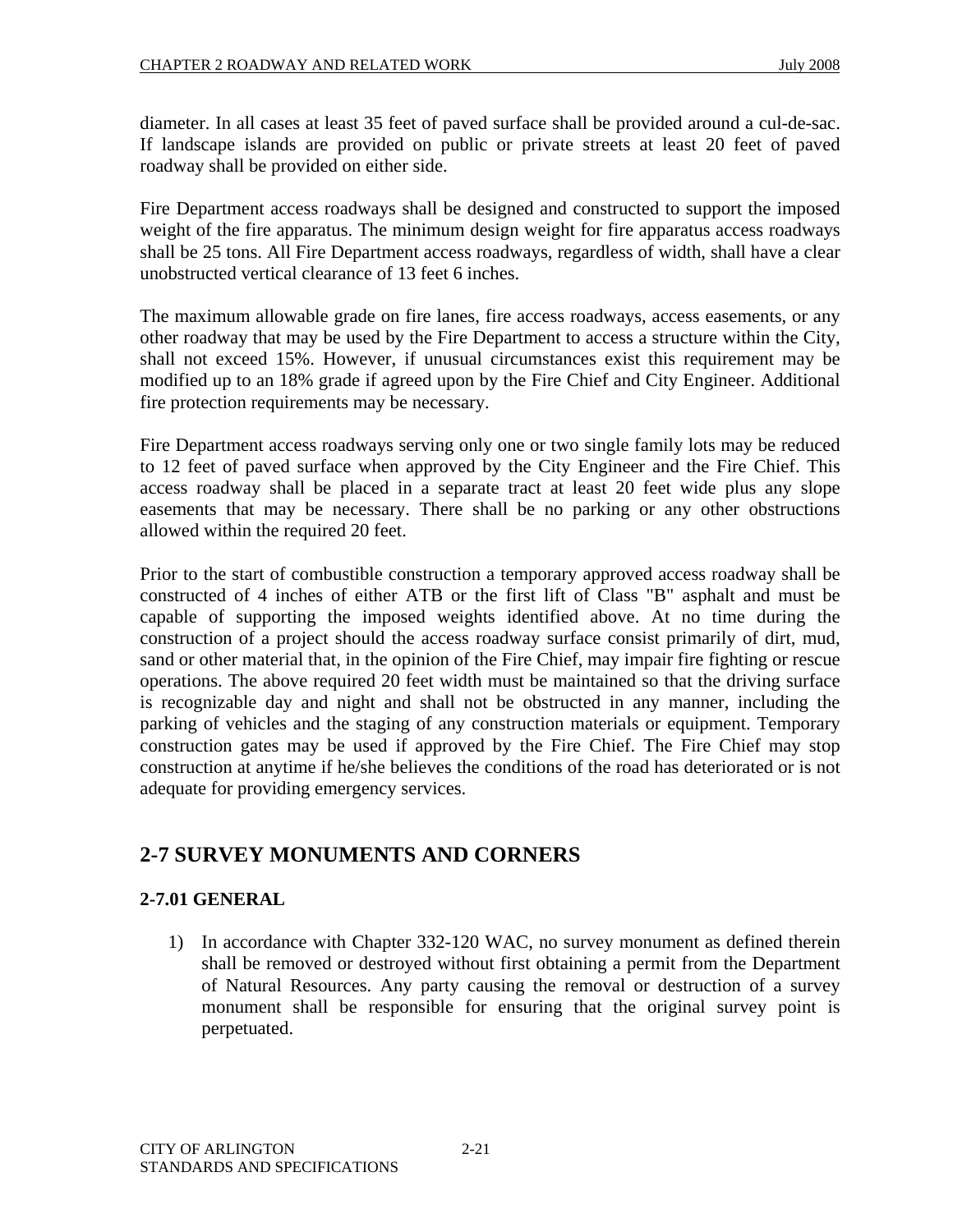- 2) All existing survey control monuments that are disturbed, lost, or destroyed during surveying or construction shall be replaced, at the expense of the Developer, by a Professional Land Surveyor licensed in the State of Washington.
- 3) Boundaries of final plats, short plats and binding site plans shall be established with standard steel reinforcing bar or steel pipes permanently marked with the Professional Land Surveyor's registration number. The same corner shall be used to mark the subdivision lot, tract and NGPA easement boundaries. Boundary lines or corners that are section or quarter section corners shall be marked with standard monuments.
- 4) If a property corner is occupied by a fence post, an offset standard steel reinforcing bar shall be installed along one of the boundary lines. Offset concrete monuments shall only be set to witness section and quarter-section corners.
- 5) A monument shall be installed at each intersection of a new plat road centerline with the centerline of an existing City right-of-way. Monuments at intersections with state highways are subject to the requirements and approval of WSDOT.
- 6) Each monument, case, and cover shall be set in accordance with Standard Detail R-130, for all PC, PT, center of cul-de-sac, and street centerline intersection points. The point of intersection (PI) will be acceptable in lieu of a PC and PT for plat road curves, provided that PI falls within the paved roadway and approved by the City Engineer.
- 7) If monuments have not been set prior to recording of a plat or short plat, then a signed and sealed Certificate of Monumentation shall be submitted by the Developer's professional land surveyor prior to construction acceptance of all land subdivision activities and/or road improvements requiring monumentation.
- 8) Where an existing monument is on the same tangent line, visible and within 250 feet of the nearest plat boundary line projected to the centerline of a City right-of-way, only one monument is required. However, a backsight monument must be on the same tangent and visible at a distance of not less than 250 feet from a controlling monument. The distance tie between the existing monument and the intersection shall be shown on all plat or short plat drawings and the final plat or short plat.

# **2-7.02 MATERIALS AND INSTALLATION**

Materials for monumentation shall conform to Standard Detail R-130. The cover and seat shall be machined so as to have perfect contact around the entire circumference and full width of bearing surface.

Standard steel reinforcing bar shall be 24 inches in length and at least  $\frac{1}{2}$  inch in diameter; steel pipes shall be at least 34 inch inside diameter. Pipe or rebar shall be permanently tagged with the land surveyor's registration number.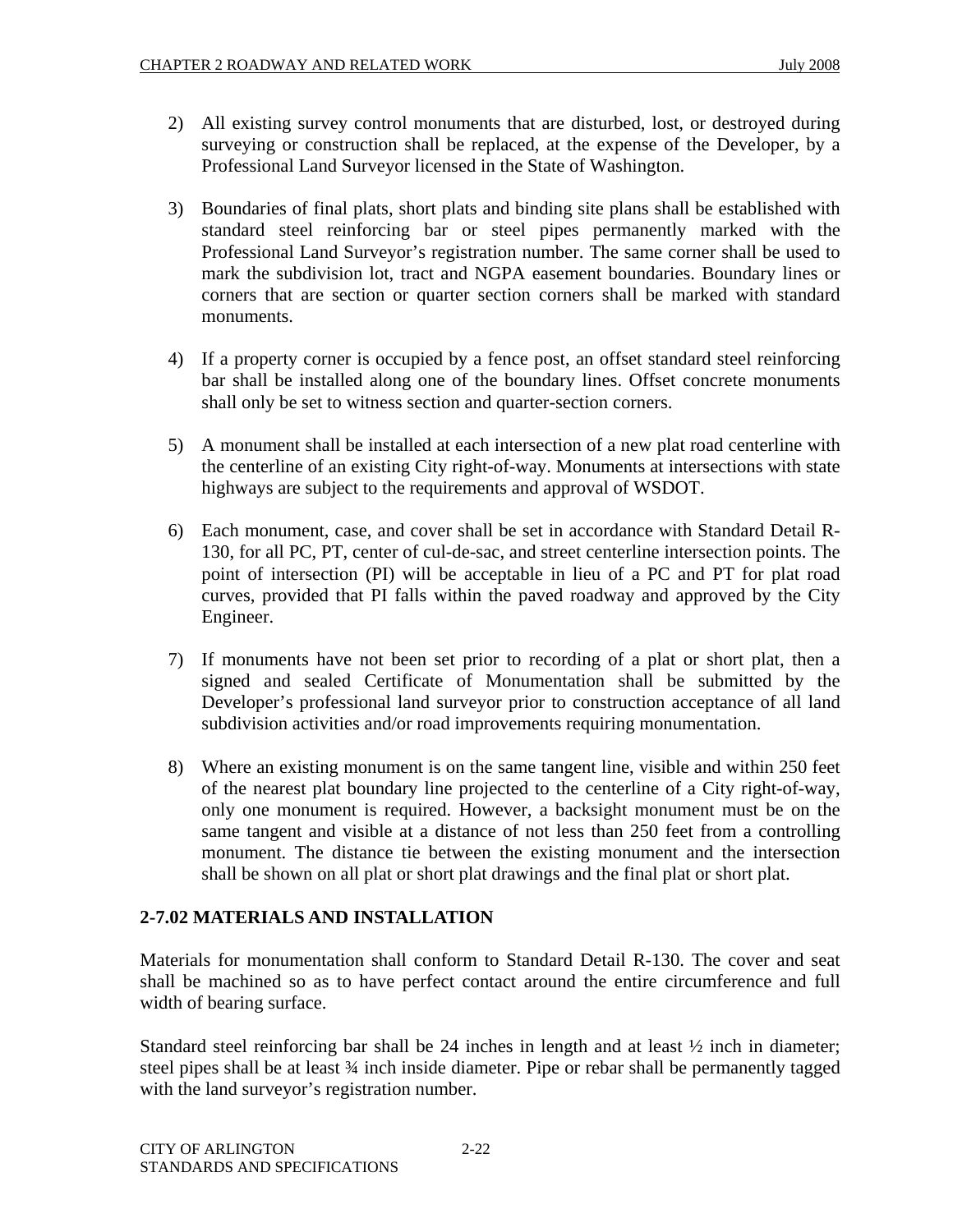#### **2-7.03 PRESERVATION OF MONUMENTS**

The Developer or Contractor shall not disturb any survey monuments or markers during excavation until ordered to do so by the City Engineer. All street monuments, property corners, bench marks and other monuments disturbed during the progress of the work shall be replaced by a land surveyor, at the expense of the Developer, to the satisfaction of the City Engineer.

# **2-8 LIGHTING**

All public streets, sidewalks, and other common areas or facilities in new subdivisions shall be sufficiently illuminated to ensure the security of property and the safety of persons using such streets, sidewalks, and other common areas or facilities.

All roads, driveways, sidewalks, parking lots, entrances, exits, and other common areas and facilities in commercial/industrial and multifamily developments shall be sufficiently illuminated to ensure the security of property and the safety of persons using such roads, driveways, sidewalks, parking lots, entrances, exits, and other common areas or facilities.

Street lighting systems shall conform to the applicable portions of the WSDOT/APWA Standard Specifications Section 8-20, except as modified by the City herein, according to the standards of the Snohomish County PUD and AMC 20.60.400. Street light poles shall meet the requirements of PUD. The extent of lighting shall include as a minimum, illumination of all affected frontage roads and internal roads, whether public or private, related to the development. Additional lighting beyond project limits may be required to address safe walk connections as determined by the traffic study for the development. Special pole styles may be installed with the approval of the City Engineer.

All outdoor lights shall be low sodium or similar lamp type and down shielded to prevent light pollution.

Street light locations must be shown in site/civil plans. The City may require the Developer to add, reduce, or relocate street lights at Developer's expense. Street light plans shall be prepared in accordance with PUD standards and approved by PUD. The Developer shall provide the City with a copy of the approved street light plans before Site Civil plan approval.

Operation and maintenance of public street lights are provided by PUD and paid by the City. The Developer is responsible for construction of street lights and all accessories necessary to energize the street light system, which shall be consistent with City and PUD Standards. When feasible, all new street light wiring, conduit and service connections shall be located underground. Other special luminaries, which are not consistent with the PUD Standards, must be approved by the City Engineer. The installation of special luminaries, not provided by PUD, shall be the responsibility of the Developer.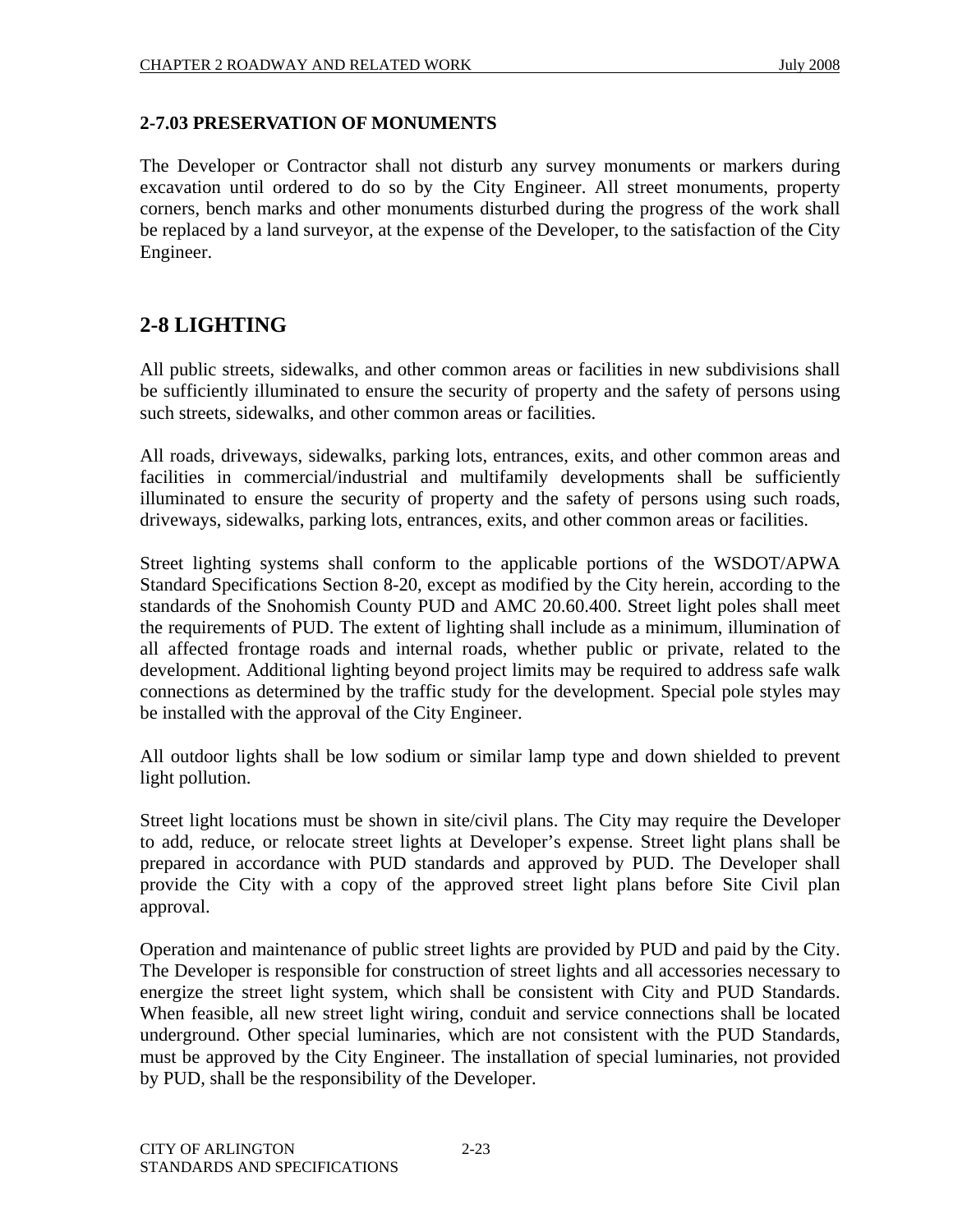Maintenance of the completed lighting system in City right-of-way is provided by PUD and paid by the City. Maintenance of private lighting shall be the responsibility of the property owner.

# **2-9 ASPHALT CONCRETE PAVEMENT & PAVEMENT PATCHING**

#### **2-9.01 DESCRIPTION**

This work shall consist of asphalt concrete paving and the patching of various types of pavement cuts, the performances of which shall be in accordance with these Standards and the WSDOT/APWA Standard Specifications.

The City may require the final lift of asphalt to be bonded for and delayed for up to one (1) year due to weather and other considerations. A geotechnical study and recommendations will normally be required for any proposed new road construction, widening existing roadways or major repair and overlay work. The Developer shall be responsible for providing such reports, prepared by a Professional Engineer licensed in the State of Washington, for review by the City.

#### **2-9.02 MATERIALS**

All materials shall conform to the requirements specified in the WSDOT/APWA Standard Specifications as follows:

- 1) Asphalt concrete pavement, including patching, shall conform to "Class B" meeting the requirements of Section 5-04, 9-02.1(4) and 9-03.8.
- 2) Asphalt for temporary patch shall be cold mix (MC 250) meeting the requirements of Section 9-02.
- 3) Asphalt Treated Base (ATB) shall meet the requirements of Section 4-06 and all others referenced therein.
- 4) Tack coat shall be emulsified asphalt grade CSS-1 as specified in Section 9-02.1(6).
- 5) Crack sealing shall conform to Section 5-04.3(5)C.
- 6) Geotextile fabric for pavement reinforcement shall be needle-punch non-woven 100% polypropylene Products such as "Petromat" or "Supac" as manufactured by Phillips Fiber Corporation, or approved equal. Other products may be submitted by the Developer to the City Engineer for review "as equal" substitutions.
- 7) Asphaltic binder for use with geotextile fabric shall conform to the manufacturer's recommendations for the fabric used. Cutback asphalts cannot be used with polypropylene fabrics due to reactions with solvents at high temperatures.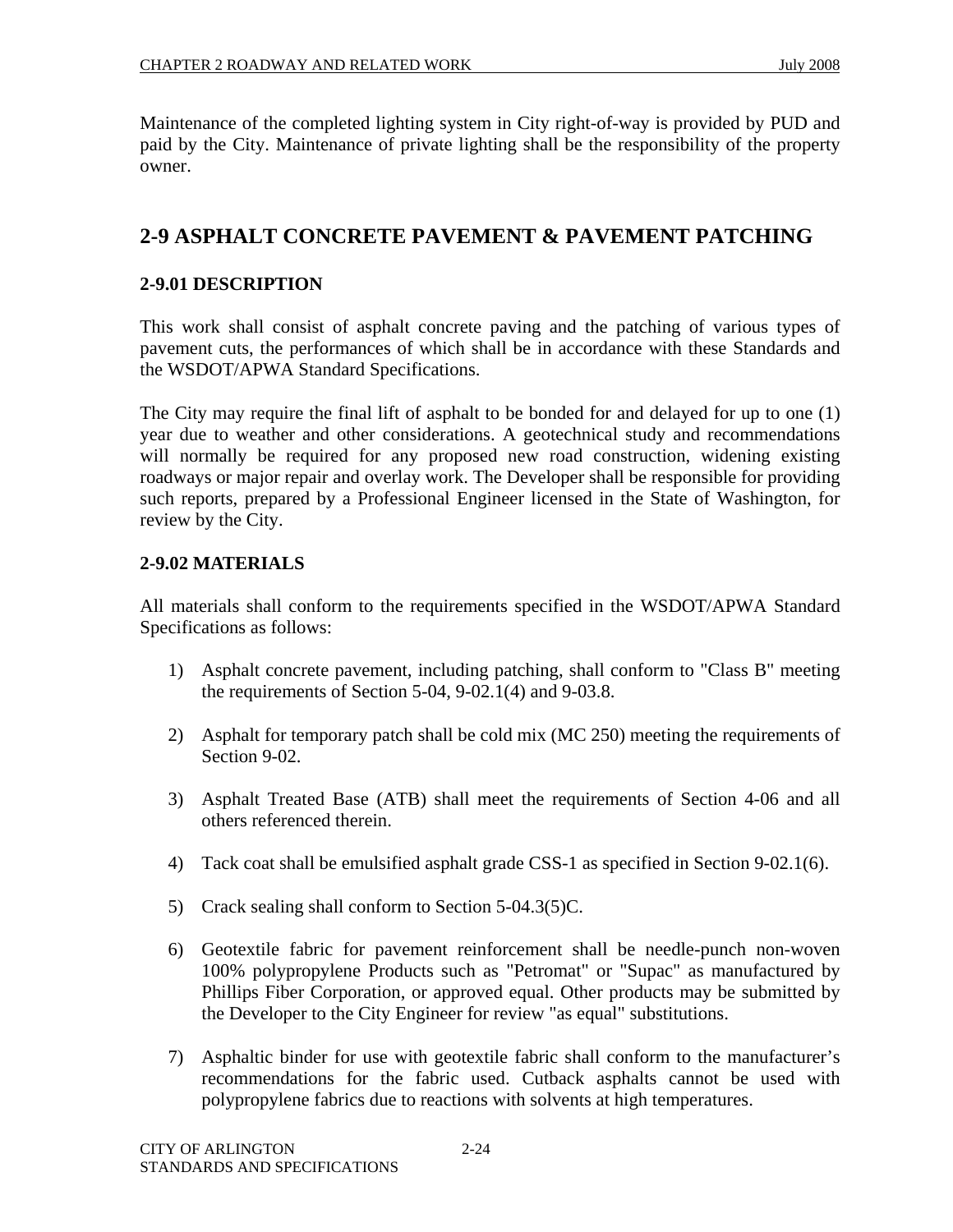- 8) Crushed Surfacing Top and Base Courses (CSTC) shall meet the requirements of Section 9-03.9(3).
- 9) Cement concrete pavement patch shall be Class 4000 High Early Strength (HES) meeting the requirements of Section 6-02.

# **2-9.03 CONSTRUCTION REQUIREMENTS**

#### *General*

Signs, barricades, lights and other warning devices shall be installed per the requirements of the MUTCD and shall be maintained 24 hours a day until the roadway work is completed and ready for traffic. See Section 1-3.18 TRAFFIC CONTROL PLAN for instructions.

The placing and compaction of the trench backfill and the preparation and compaction of the sub-grade shall be in accordance with the various applicable sections of the WSDOT/APWA Standard Specifications except as approved by the City Engineer.

Compaction of the sub-grade shall be completed prior to the required asphalt work or patching as determined in the WSDOT *Design Manual*.

Pavement patching shall be scheduled to accommodate the demands of traffic and shall be performed as rapidly as possible to provide maximum safety and convenience to public traffic.

Before the pavement patch is to be constructed the pavement shall be saw cut so that the marginal edges of the patch will form a rectangular shape with straight edges and vertical faces.

When required, cold planing along the edge of existing roadways and at interfaces with existing pavements, shall be completed to the widths and depths established in the plans and specifications. The cold planing should be completed prior to trenching, when feasible, so that remaining pavement patching and overlays can be completed in a uniform manner.

Geotextile fabric materials, when required in the plans and specifications, shall be placed and constructed according to the manufacturer's recommendations. Only contractors experienced in the placement of the material shall be responsible for placement. The manufacturer should make available a representative to review the project conditions, proposed placement methods and equipment to be used, with the contractor and the City Inspector.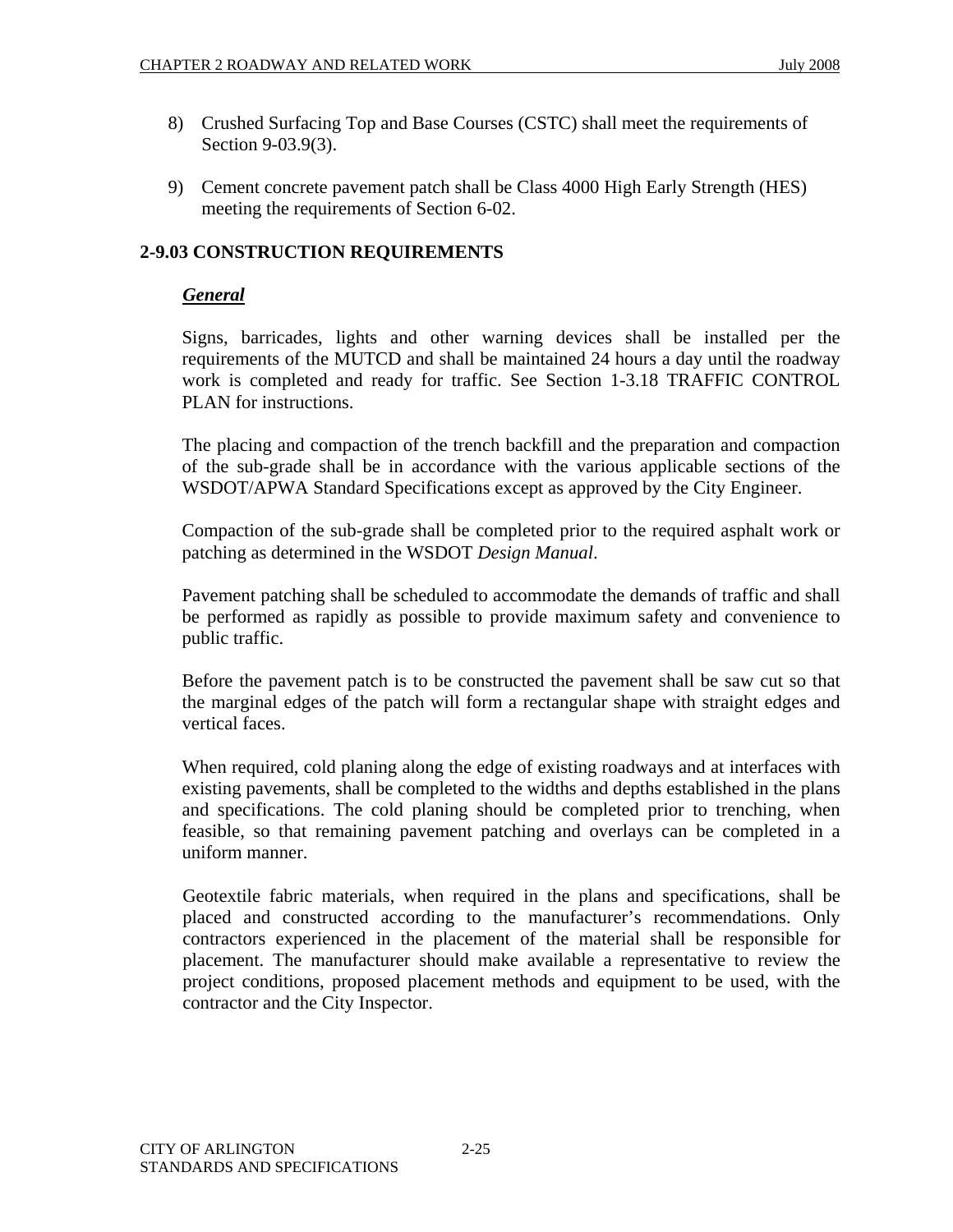# *Asphalt Concrete on Granular Base*

After the Crushed Surfacing Top Course subgrade or ATB has been leveled and compacted, Asphalt Concrete Pavement Class B shall be placed to the thickness indicated on the plans. Asphalt shall be compacted to a minimum 92% of the reference maximum density as determined by WSDOT Test Method 705.

## *Asphalt-Treated Base (ATB)*

This work shall consist of one or more courses of ATB placed on the properly prepared subgrade. The ATB shall be compacted per the requirements of WSDOT 4-06.3(7).

#### *Temporary Pavement Patching*

The Developer shall furnish, place and maintain temporary pavement patching, at locations as directed by the City, until such time as a permanent pavement patch can be made. Generally, the permanent patch shall be completed within 2 weeks of the completion of trenching and road repairs, unless an extension is granted by the City. Temporary pavement patch shall consist of asphalt treated base (ATB) compacted to at least 90% of maximum dry density as established for the mix by WSDOT Test Method 705.

Temporary asphalt patching shall be required where roadway or walk is needed for vehicular or pedestrian traffic during the construction period, until permanent pavement and sidewalks can be constructed.

In the event that the temporary surface subsides after the initial placement, additional MC 250 and Crushed Surfacing shall be applied to maintain the surface.

#### *Cement Concrete Pavement Patching*

Streets which have cement concrete pavements overlaid with asphalt concrete shall be patched as shown on Standard Detail R-140. After the Crushed Surfacing Top Course subgrade for the pavement has been constructed and compacted to line and grade, the cement concrete pavement patch shall be placed and struck off to a thickness of 1 inch greater than the existing pavement or 8 inches minimum, whichever is greater. All work shall be in accordance with Section 5-05 of the WSDOT/APWA Standard Specifications, except as modified by these Standards.

The cement concrete portion of the patch shall be Class 4000, High Early Strength (HES). The thickness shall be 1 inch thicker than the existing concrete base or 6 inches whichever is greater. The top surface of the concrete patch shall match the top surface of the existing concrete base; in no case shall the top of the concrete be higher than the top of the existing concrete base. Joints shall be placed to match existing or as directed by the City.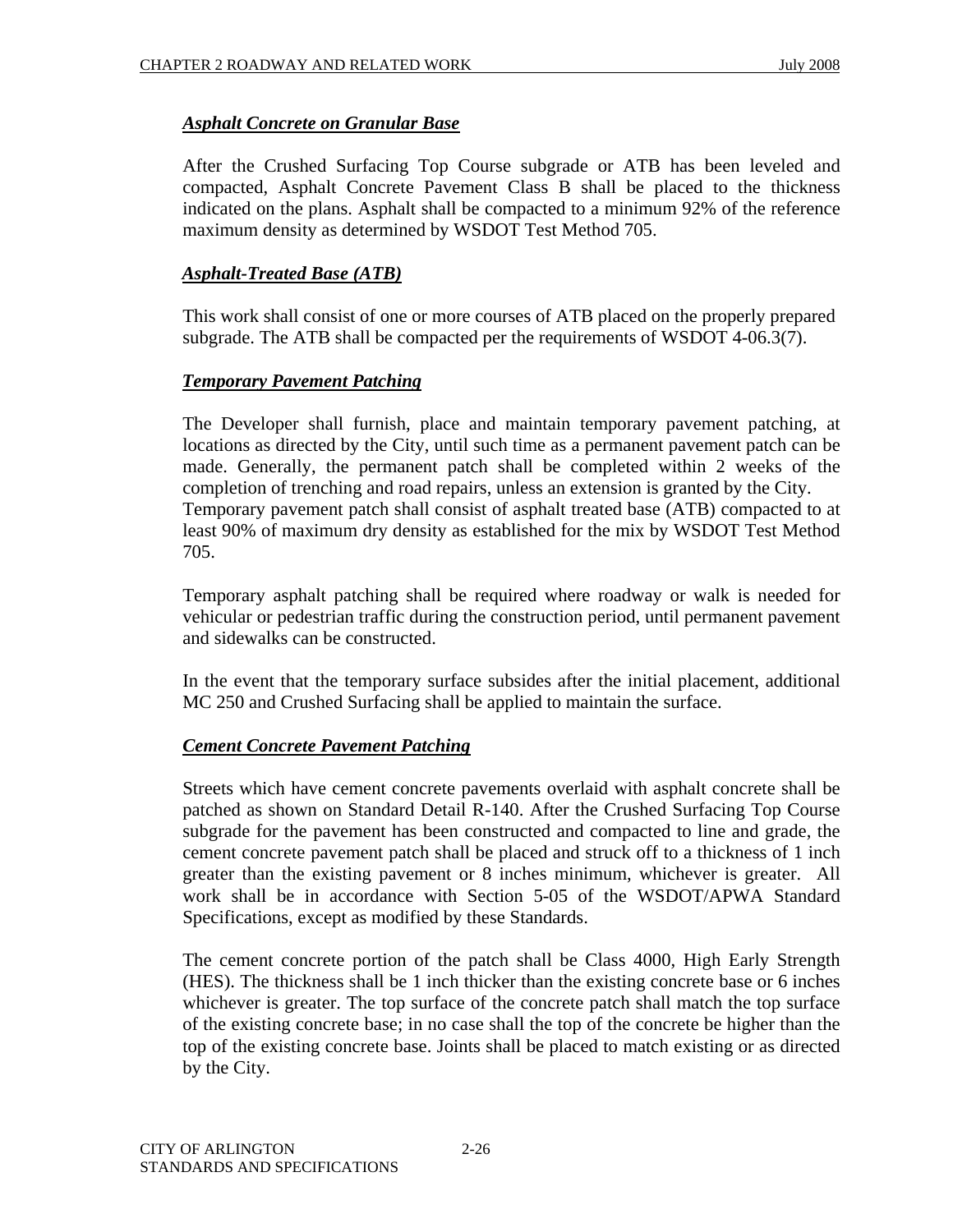Expansion joints and control joints shall be placed to match existing or as directed by the City. The surface of the concrete patch shall be finished and brushed with a fiber brush to improve bonding with the asphalt overlay. Approved curing compound shall be placed on the finished concrete immediately after finishing.

Asphalt concrete plant mix shall not be placed until 3 days after the cement concrete base has been placed or otherwise permitted by the City. The asphalt concrete plant mix shall not be placed until the concrete base has received a tack coat of CRS-2 at a rate of 0.12 to 0.20 gallons per square yard. The edges of the existing asphalt and castings shall also be painted with the tack coat. The asphalt concrete pavement shall then be placed, leveled, and compacted to conform to the surface of the existing asphalt pavement. Immediately, thereafter, all joints between the new and original asphalt pavement shall be painted with CSS-1 asphalt emulsion and covered with dry sand before the asphalt solidifies.

# **2-10 UNDERGROUND UTILITIES**

# **2-10.01 GENERAL**

The WSDOT/APWA Standard Specifications shall apply unless modified herein by these Standards.

When excavating existing pavement, the trench cut shall be a neat line made by either saw cutting or jack-hammering. Saw cutting will be required unless the cut is made prior to reconstruction or an overlay.

Temporary pavement patch shall be accomplished by using cold mix (MC 250), Asphalt Treated Base (ATB) or steel plates.

Where trench excavation equals or exceeds a depth of 4 feet, the Developer shall provide, construct, and maintain safety systems that meet the requirements of the Washington Industrial Safety and Health Act (WISHA), RCW 49.17 and WAC 296-155. The trench safety systems shall be designed by a qualified person, and meet accepted engineering requirements. See WAC 296-155.

The Developer shall furnish, install, and operate all necessary equipment to keep trenches free from water during construction, and shall dewater and dispose of the water so as not to cause damage to public or private property or nuisance to the public. Sufficient pumping equipment in good working condition shall be available at all times for all emergencies, including power outage, and shall have available at all times competent workmen for the operation of the pumping equipment.

Compaction tests will be required to ensure adequate compaction on all lifts. All compaction tests shall be conducted by a licensed testing laboratory at the expense of the Developer. Water jetting or settling of backfill in trenches is not permitted.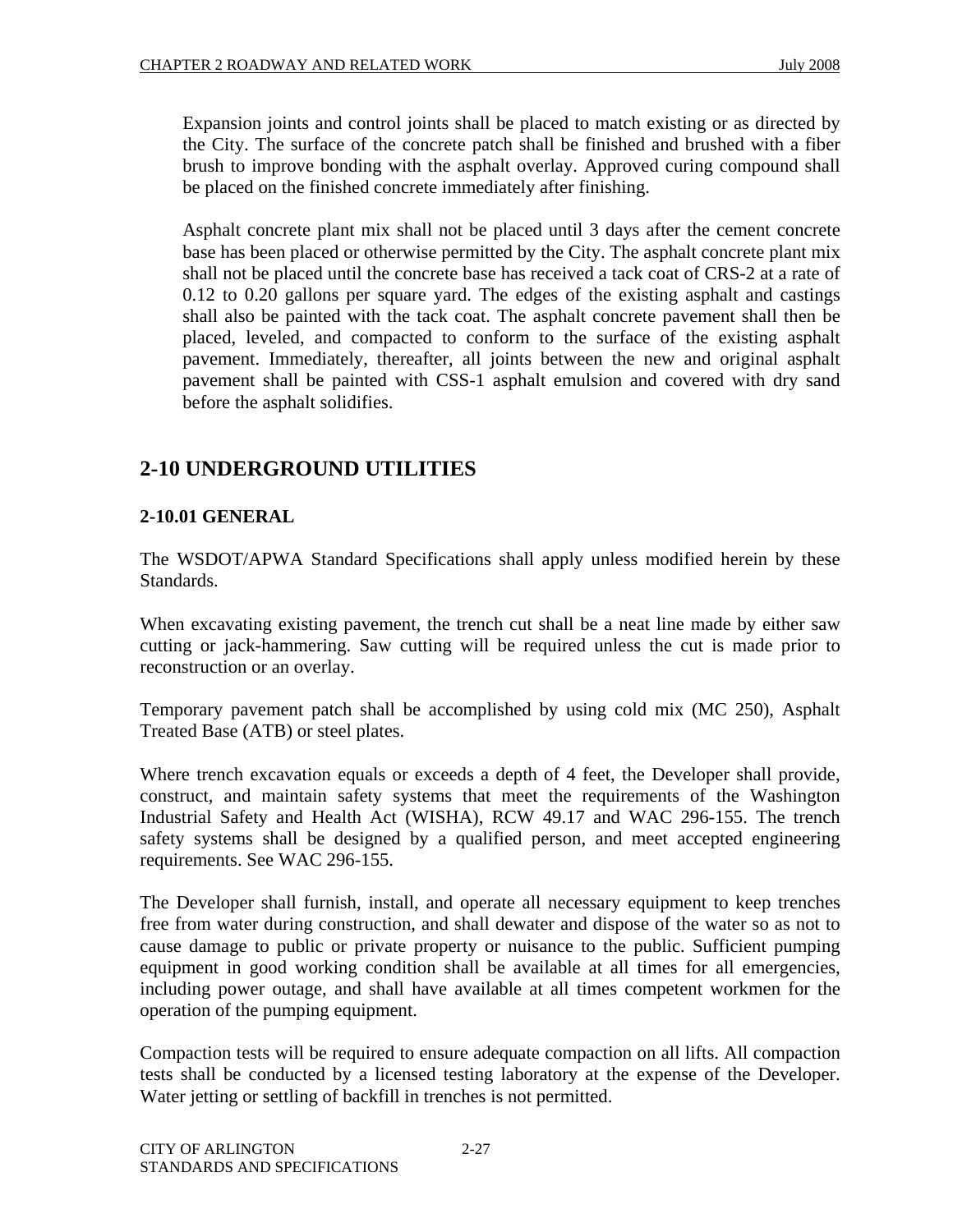## **2-10.02 TRENCH EXCAVATION**

#### *Dimensions*

The length of trench excavation in advance of pipe laying shall be kept to a minimum and in no case shall exceed 150 feet unless specifically authorized by the City Inspector. The maximum permissible trench width between the foundation level and the top of the pipe shall be 40 inches for pipe 15 inches or smaller; or 1½ times the pipe diameter, plus 18 inches for pipe 18 inches or larger. See Standard Details W-270 and SS-120. If the maximum trench width is exceeded without written authorization of the City Engineer, the Developer will be required to provide pipe of higher pressure class or to provide a higher class of bedding, as required by the City Engineer.

#### *Interferences*

The Developer shall not interfere with any existing utility without the written consent of the City Engineer and the utility owner. If it becomes necessary to remove or relocate an existing utility, this shall be completed by its owner. If a utility owned by the City has to be removed or relocated to accommodate the Developer, it shall be approved by the City Engineer and at the Developer's cost. The cost of modifying other public or private utilities shall be similarly paid by the Developer unless other arrangements have been made with the utility owner(s). The Developer shall support and protect by timbers or otherwise all pipes, conduits, poles, wire or other apparatus which may be in any way affected by the excavation work, and do everything necessary to support, sustain and protect them under, over, along or across the work. If any of the pipes, conduits, poles, wires or apparatus are damaged, they shall be repaired by the utility owner and the expense of such repairs shall be charged to the Developer, and their bond shall be liable.

# *Protection of Adjoining Property*

The Developer shall at all times and at their expense preserve and protect from injury any adjoining property. Where in the protection of such property it is necessary to enter upon private property for the purpose of taking appropriate protective measures, the Developer shall obtain permission from the owner of such private property for such purpose. If they cannot obtain permission from such owner, the City Engineer may authorize him to enter the private premises solely for the purpose of making the property safe. The Developer shall at their expense, shore up and protect all buildings, walls, fences or other property likely to be impacted during the progress of the excavation work and shall be responsible for all damage to public or private property or highways resulting from the Developer's failure to properly protect and carry out the work. Whenever it may be necessary for the developers to trench through any lawn area, the sod shall be carefully cut and rolled and replaced after ditches have been backfilled as required in this chapter. All construction and maintenance work shall be completed in a manner to leave the lawn area clean of earth and debris and in a condition as nearly as possible which existed before such work began. The Developer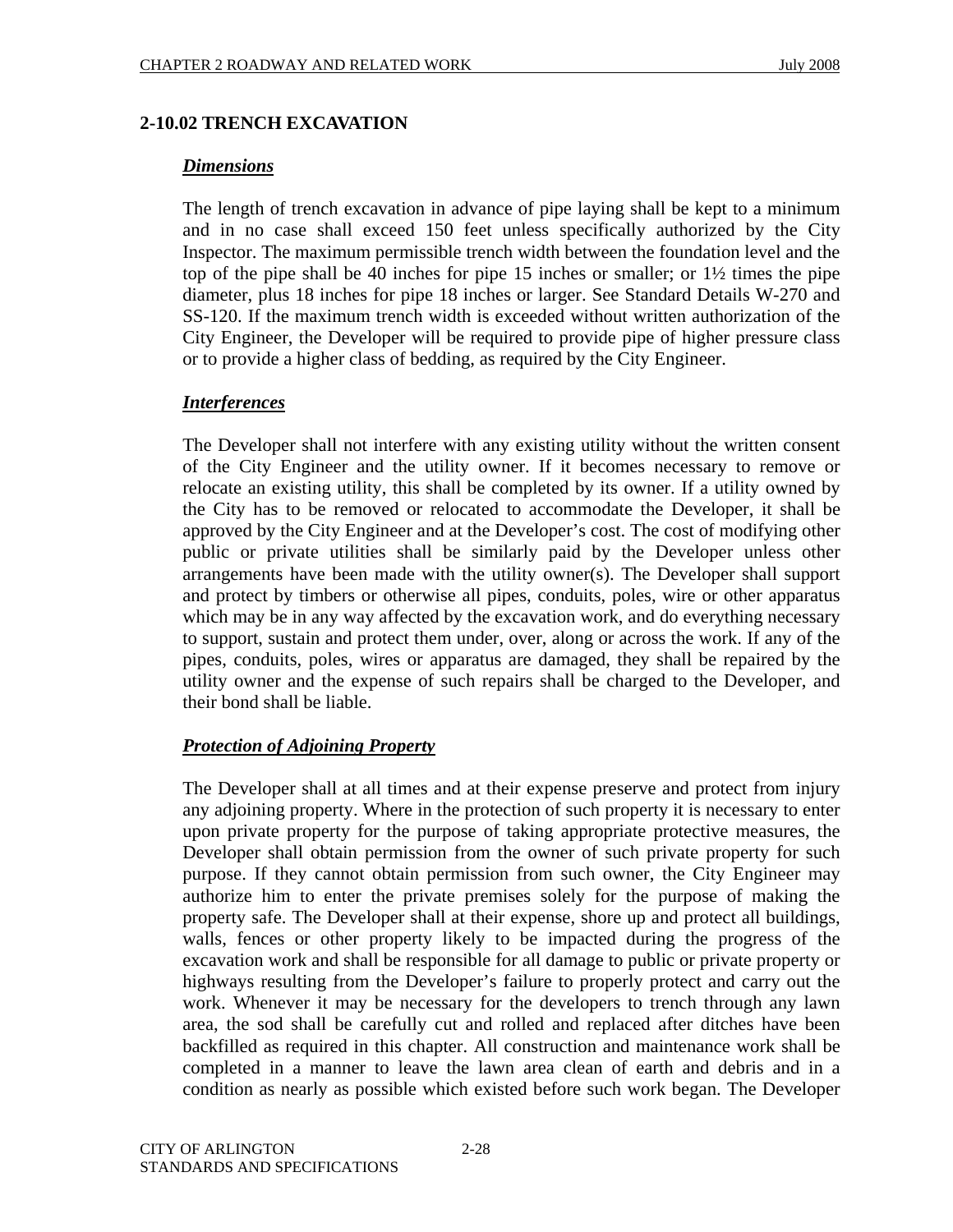shall not remove any trees or shrubs which exist in parking strip areas or easements across private property without first having notified and obtained the consent of the property owner, or in the case of public property, the appropriate City Department or City Official having control of such property.

## *Fences and Barriers*

The Developer shall erect the fence, railing or barriers at the project site to prevent danger to pedestrians using the City street or sidewalks, and the protective barriers shall be maintained until the work is completed or the danger removed.

A half hour prior to sunset lights shall be placed on any excavation materials, structures or other obstructions in the streets. These lights shall be maintained throughout the night and must be placed on the street every night until the obstructions are removed. It is unlawful to remove the fence, railing, other protective barriers or any lights provided for the protection of the public.

#### *Removal of Attractive Nuisance*

It is unlawful for the Developer to suffer or permit to remain unguarded, at the place of excavation or opening, any machinery, equipment or other device having the characteristics of an attractive nuisance likely to attract children and be hazardous to their safety or health.

#### **2-10.03 TRENCH BACKFILL**

Trench backfill shall conform to City Standard Details W-270 and SS-120.

Unsuitable backfill material shall be removed from the site and hauled to an approved disposal site. The Contractor shall provide the City Engineer with the location of all disposal sites to be used and also copies of the permits and approvals for such disposal sites.

Imported material shall meet the requirements of Gravel Borrow, as specified in Section 9- 03.14 of the WSDOT/APWA Standard Specifications, or Crushed Surfacing Top Course, as specified in Section 9-03.9(3) of the WSDOT/APWA Standard Specifications.

#### **2-10.04 COMPACTION**

Trench backfill shall be spread in layers and compacted by mechanical tampers of the impact type approved by the City Engineer. The backfill material shall be placed in successive layers with the first layer not to exceed 2 feet above the pipe, and the following layers not exceeding 12 inches in loose thickness, with each layer being compacted to the density specified below: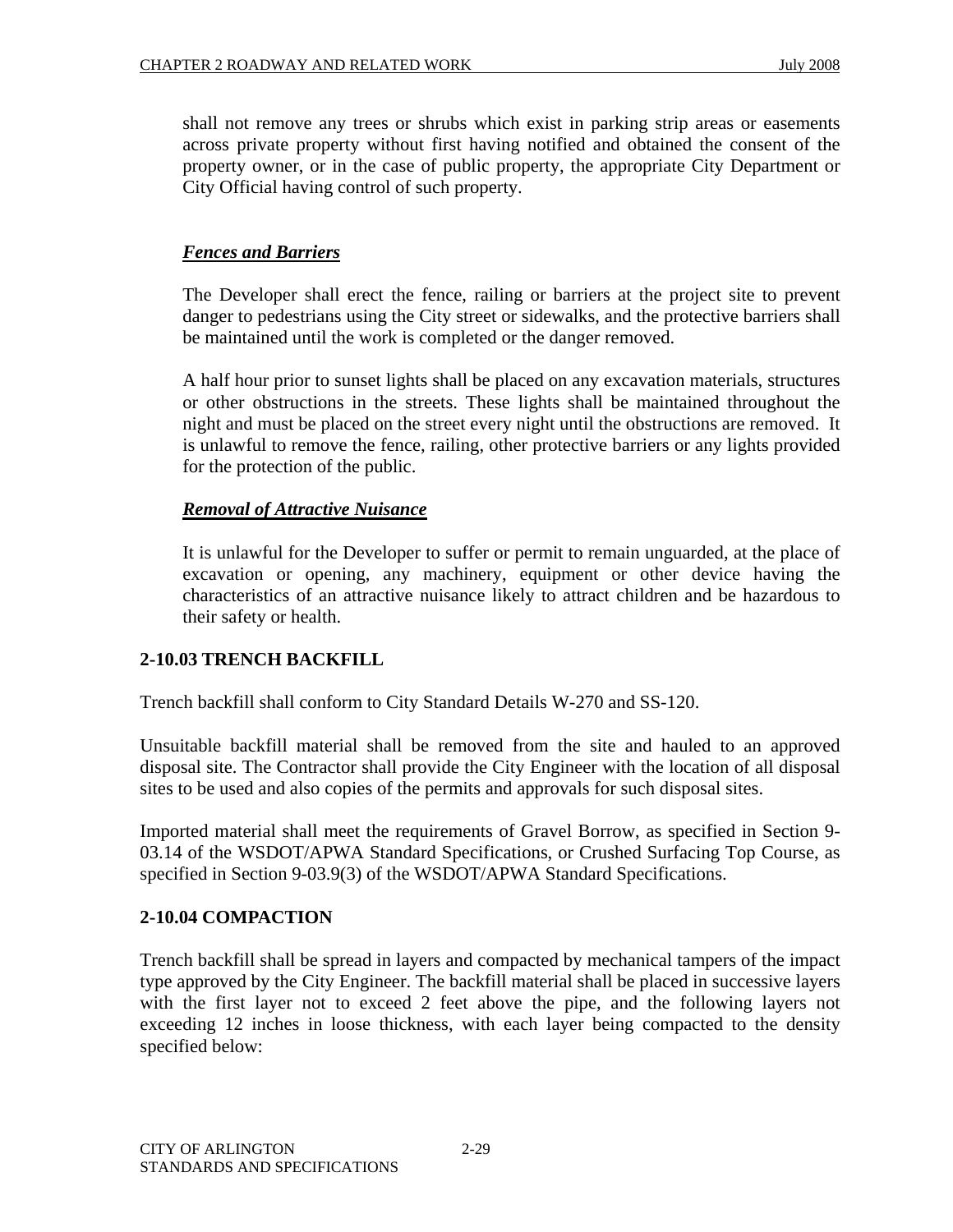Improved areas such as street and sidewalks shall be compacted to at least 90% of maximum dry density to within 4 feet of sub-grade. The last 4 feet shall be compacted to at least 95% of maximum dry density. Unimproved area or landscape areas shall be compacted to at least 90% of maximum dry density.

# **2-10.05 TRENCHING LONGITUDINAL TO ROADWAY**

All utilities, including but not limited to: sewer, water, drainage, gas, telephone, power, and cable TV, that are within the roadway section and longitudinal to the roadway, shall be backfilled according to the requirements listed in City Standard Details W-270 and SS-120 to the pavement patch level or sub-grade, whichever applies. CDF backfill will be required as directed by the City Engineer.

Pavement restoration of longitudinal trenching for all underground utilities including water, sewer, power, gas, etc. shall be completed according to City Standard Details W-270, SS-120, or R-140. The limits of paving shall be as determined by the City Engineer on a project specific basis, and may require street grinding and overlays.

#### **2-10.06 TRENCHING TRANSVERSE TO ROADWAY**

Utility trenching that crosses transversely to the roadway alignment will not be permitted unless it can be shown that alternatives such as jacking, auguring or tunneling are not feasible or unless the utility can be installed just prior to reconstruction or an overlay of the road. Should an open cut be approved, the trench shall be backfilled according to the requirements listed in City Standard Details W-270 and SS-120. One lane shall remain accessible to emergency vehicles at all times unless previous arrangements with the Police, Fire, and Public Works Departments have been approved.

Pavement restoration of transverse trenching for all underground utilities including water, sewer, power, gas, etc., shall be completed according to Standard Details W-270, SS-120, or R-140. The limits of paving shall be as determined by the City Engineer on a case-by-case basis.

#### **2-10.07 JACKING, AUGERING, OR TUNNELING**

Tunneling may be required as a condition of permit approval, in certain situations, by the City Engineer, under pavements, buildings, railroad tracks, etc. The Developer shall install the pipe by jacking, auguring or tunneling, or installing the pipe in a casing pipe by a combination of these methods. The Developer shall be liable for damage to any existing facilities as a result of the jacking, auguring, or tunneling installation work. Approvals from other agencies or companies may be required for the proposed work.

The Developer shall obtain all necessary permits, approvals and easements as may be necessary and shall provide copies to the City during the permit review process.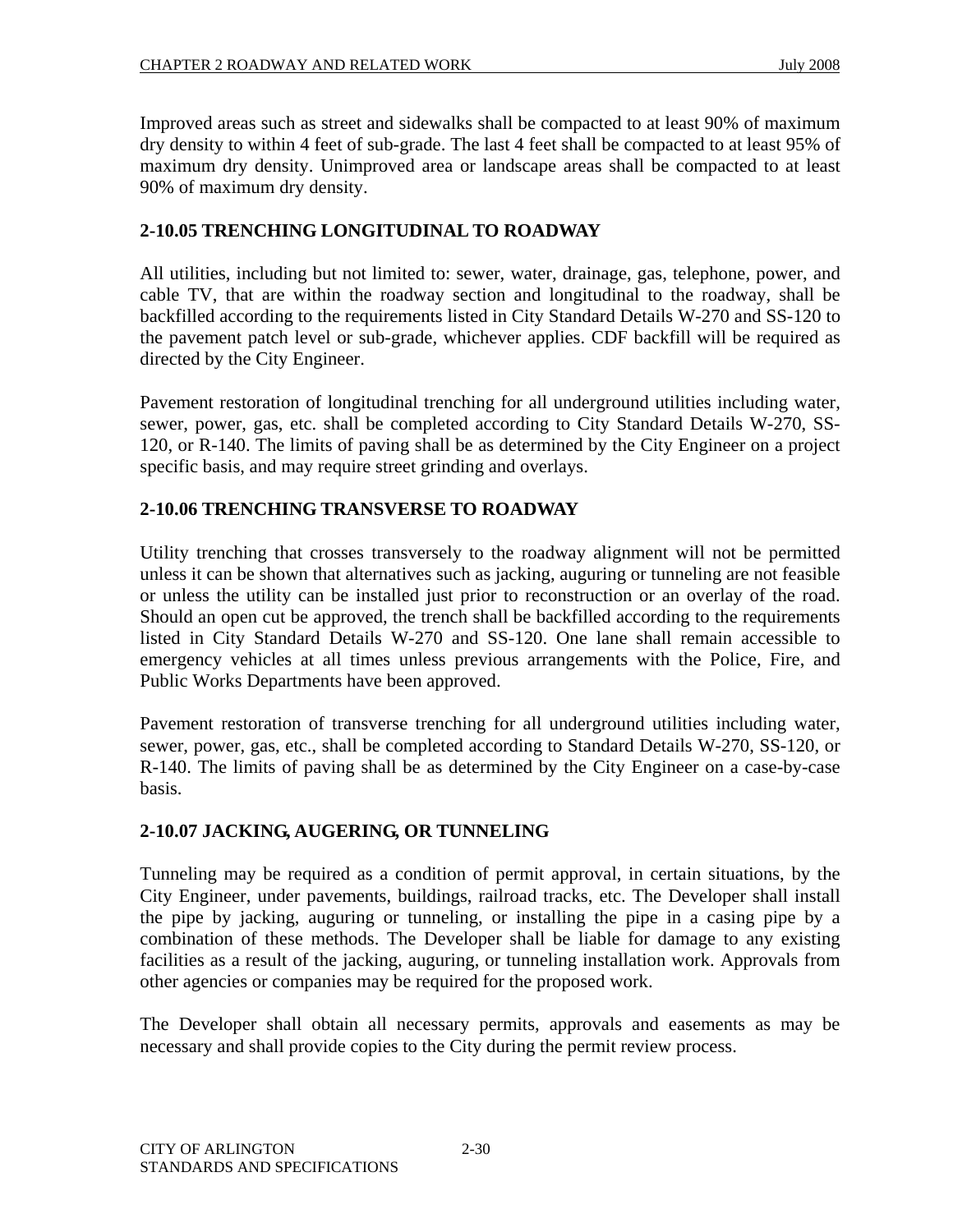When use of a casing pipe is required, the Developer shall be responsible to select the gauge and size required, unless otherwise indicated on the drawings, and consistent with their jacking or auguring operation, and shall be set to line and grade. During jacking or auguring operations, particular care shall be exercised to prevent caving ahead of the pipe which will cause voids outside the pipe. When the carrier pipe is installed within a casing pipe, the carrier pipe shall be skidded into position in an acceptable manner and to the line and grade as designated. The annular space between the casing and the pipe shall be filled with sand or as otherwise approved.

Prior to jacking or auguring activities, shop drawings describing these activities, including dimensioning of pit length and size of underground borings and complete description of shoring, shall be submitted to the City Engineer for approval.

# **2-11 SIDE SLOPES**

Side slopes along arterial and collector roads shall be constructed no steeper than 3:1 for fill and 2:1 for cut slopes. Along local access and residential roads, fill slopes shall not be steeper than 2:1 and cut slopes shall not be steeper than 1.5:1. Steeper slopes may be approved by the City Engineer upon showing that the steeper slopes, based on geotechnical and hydraulic analysis, will be stable.

Guardrails shall be installed where appropriate pursuant to the WSDOT *Design Manual* and Roadside Safety Manual.

Side slopes shall be stabilized by grass sod, seeding or by other planting or surfacing materials acceptable to the City Engineer.

Slope easements adjacent to the right-of-way may be required for maintenance of cut or fill slopes.

# **2-12 GUARDRAILS**

Beam guardrails shall be designed and installed per WSDOT Standards.

# **2-13 MAILBOXES**

#### **2-13.01 US POSTAL SERVICE (USPS)**

Mailbox type, number and location require approval of the Arlington Postmaster. Coordination with the Postmaster early in the project design process is important.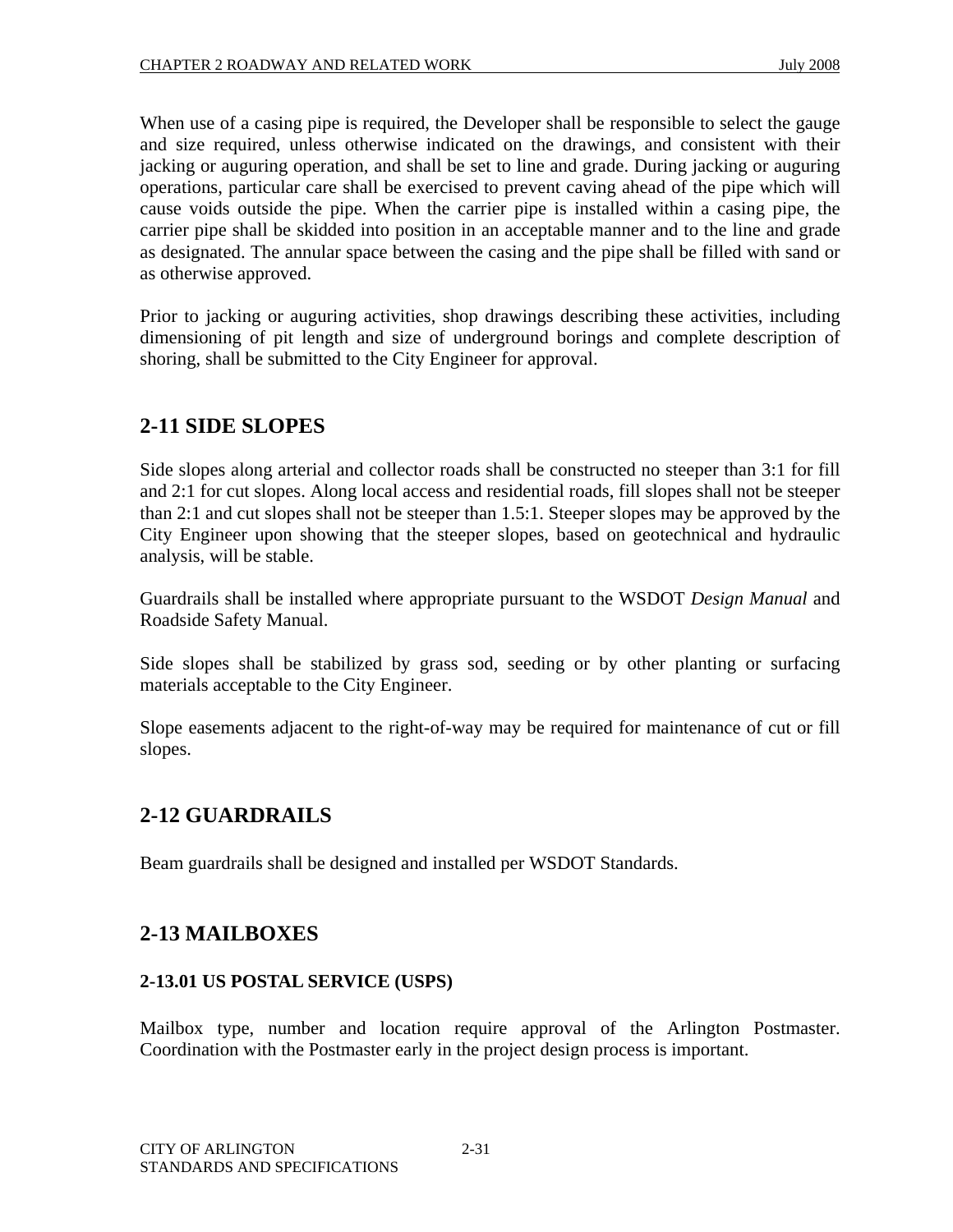USPS requires installation of cluster box units (CBU) to serve four or more addresses. Specific requirements can be obtained from the Arlington Postmaster.

#### **2-13.02 CONSTRUCTION PLAN**

Construction plans shall clearly show the proposed location or relocation of mailboxes, whether single or cluster boxes.

The Developer shall provide the Postmaster with 2 copies of the preliminary project site plans for use in establishing locations, types and numbering of the mailboxes. The Postmaster will retain one copy and return the other redlined set to the Developer for use in preparing the final plan.

Postmaster approval of the proposed mailbox type(s) and location(s) shall be documented as part of the construction plan approval process. Any change of mailbox type(s) or location(s) shall be re-approved by the Postmaster.

#### **2-13.03 LOCATION AND INSTALLATION**

Where a choice of roadway location exists, mailbox shall be located on the lower volume roadway unless otherwise approved by the City Engineer and the Postmaster.

Mailboxes shall be located so as not to impede access or sight distance visibility.

Mailboxes located within a roadway clear zone shall have breakaway features in accordance with WSDOT Standard Plans.

If it becomes necessary to remove or otherwise disturb existing mailboxes within the limits of any project, the Developer shall coordinate through the Arlington Postmaster for acceptable box locations and to ensure uninterrupted mail service. Approved locations for mailboxes shall be shown on street construction plans. The mailboxes shall be temporarily placed in such a position that their function will not be impaired. The boxes shall be reinstalled in accordance with the approved construction plans. Any damage caused by the relocation of mailboxes shall be repaired at the expense of the responsible party. If mailboxes are installed within a sidewalk where the sidewalk is next to a curb, the sidewalk shall be widened to provide a minimum horizontal clearance of 48 inches from back of mailbox structure to back of sidewalk.

#### **2-13.04 ROAD IMPROVEMENTS**

Turnouts for mail delivery vehicles shall be installed to serve cluster mailbox units located along arterial or collector roads, or any road with a posted speed of 35 MPH or above.

A turnaround shall be provided at the end of any non-through road along which mailboxes are located.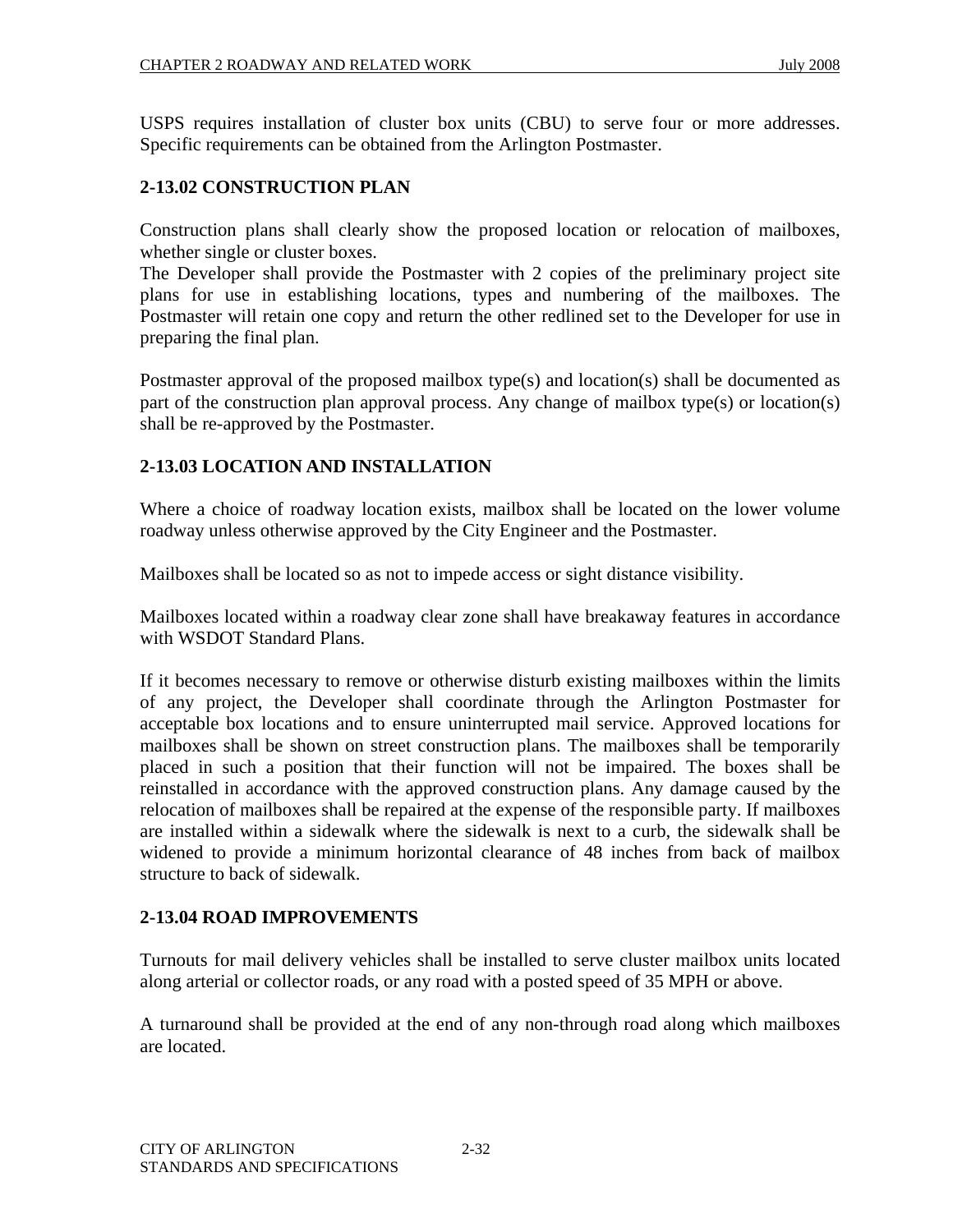# **2-14 BOLLARDS**

Bollards may be installed at the City Engineer's discretion to deny motor vehicle access to an easement, tract, or trail. This may include one or more fixed bollards on each side of the traveled way and removable, locking bollards across the traveled way to allow maintenance and emergency vehicle access.

Spacing intervals shall not exceed 50 inches on center.

Bollard design shall be in accordance with WSDOT Standard Plan H-13 and H-13a.

Fire apparatus access roads shall not be blocked in this manner without the concurrence of the Fire Chief.

# **2-15 ROADWAY BARRICADES**

Temporary or permanent barricades shall conform to the MUTCD and these Standards.

- 1) Type I and Type II barricades are intended for use where traffic is maintained through an area under construction. They may be used singly or in groups to mark a specific hazard or in a series for channeling traffic.
- 2) When a road section is closed to traffic, Type III barricades shall be erected at the points of closure. Type III barricades may extend completely across a roadway and its shoulders or from curb to curb. Where provision must be made for authorized access, Type III barricades may be provided with movable sections that can be closed when work is not in progress, or with indirect openings that will discourage public entry. Where job site access is provided through a Type III barricade, the Developer or Contractor shall ensure proper closure at the end of each working day.
- 3) Type III permanent barricades shall be installed to close arterial roadway or other through roads when hazardous to traffic. They shall also be used on lanes where tapers are not sufficiently delineated.
- 4) Road signs may be erected on fixed barricades. The Road Closed, Detour Arrow, and Large Arrow warning signs can be mounted effectively on or above a barricade on a closed road.
- 5) For night use, it is desirable to add flashing warning lights when barricades are used singly and steady-burn lights when barricades are used in a series for channelization.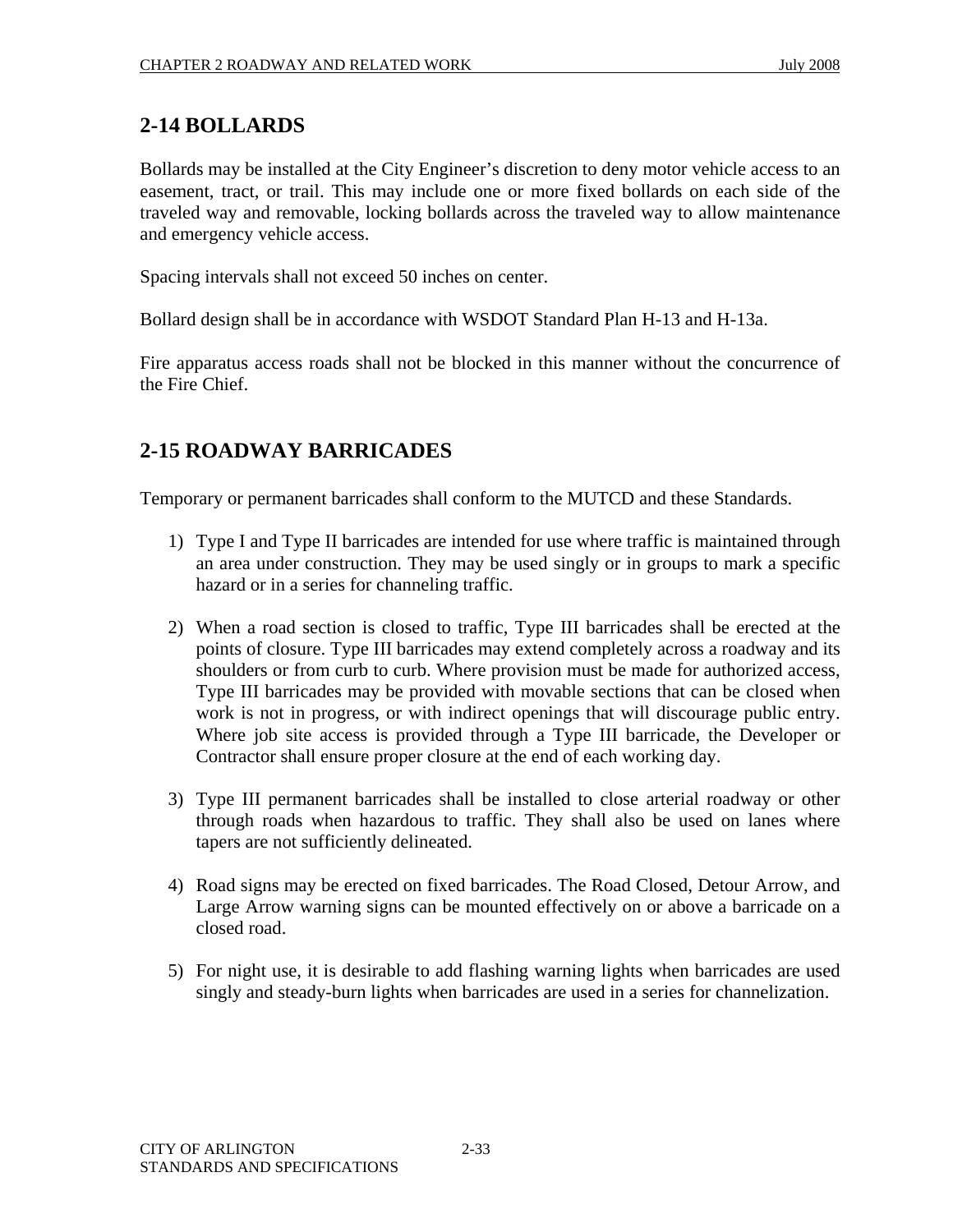# **2-16 ROCKERIES AND ROCKWALLS**

#### **2-16.01 GENERAL**

- 1) Rockeries shall be designed by a Geotechnical Engineer if the height will exceed 6 feet in a stable cut section or 4 feet in a fill section. Construction of rockeries requiring an engineering design shall be carried out under the periodic or full-time observation of a Geotechnical Professional. A typical rockery is shown in Standard Detail R-150.
- 2) Terracing of rockeries is subject to approval by the Engineer.
- 3) Where a rockery or retaining wall is proposed, all warrants for a guardrail or pedestrian safety rail shall apply.

# **2-16.02 MATERIALS**

- 1) Rock material shall be as rectangular as possible. No stone shall be used which does not extend through the wall. The quarried rock shall be hard, sound, durable and free from weathered portions, seams, cracks and other defects. The rock density shall be a minimum of 160 pounds per cubic foot, measured according to WSDOT Test Method 107 (Bulk Specific Gravity - S.S.D. basis). Additionally, rock subjected to the U.S. Army Corps of Engineers Test Method CRD-C-148 (Method of Testing Stone for Expansive Breakdown on Soaking in Ethylene Glycol") must have less than 15% break down.
- 2) Size requirements shall conform to the Table 2-7:

| <b>MATERIAL SIZE REQUIREMENTS</b> |                        |                             |  |
|-----------------------------------|------------------------|-----------------------------|--|
| <b>SIZE</b>                       | <b>WEIGHT</b><br>(LBS) | <b>DIAMETER</b><br>(INCHES) |  |
| $2-MAN$                           | 200-700                | 18-28                       |  |
| $3-MAN$                           | 700-2000               | 28-38                       |  |
| 4-MAN                             | 2000-4000              | 36-48                       |  |
| 5-MAN                             | 4000-6000              | 48-54                       |  |
| 6-MAN                             | 6000-8000              | 54-60                       |  |

# *Table 2-7 Material Size Requirements*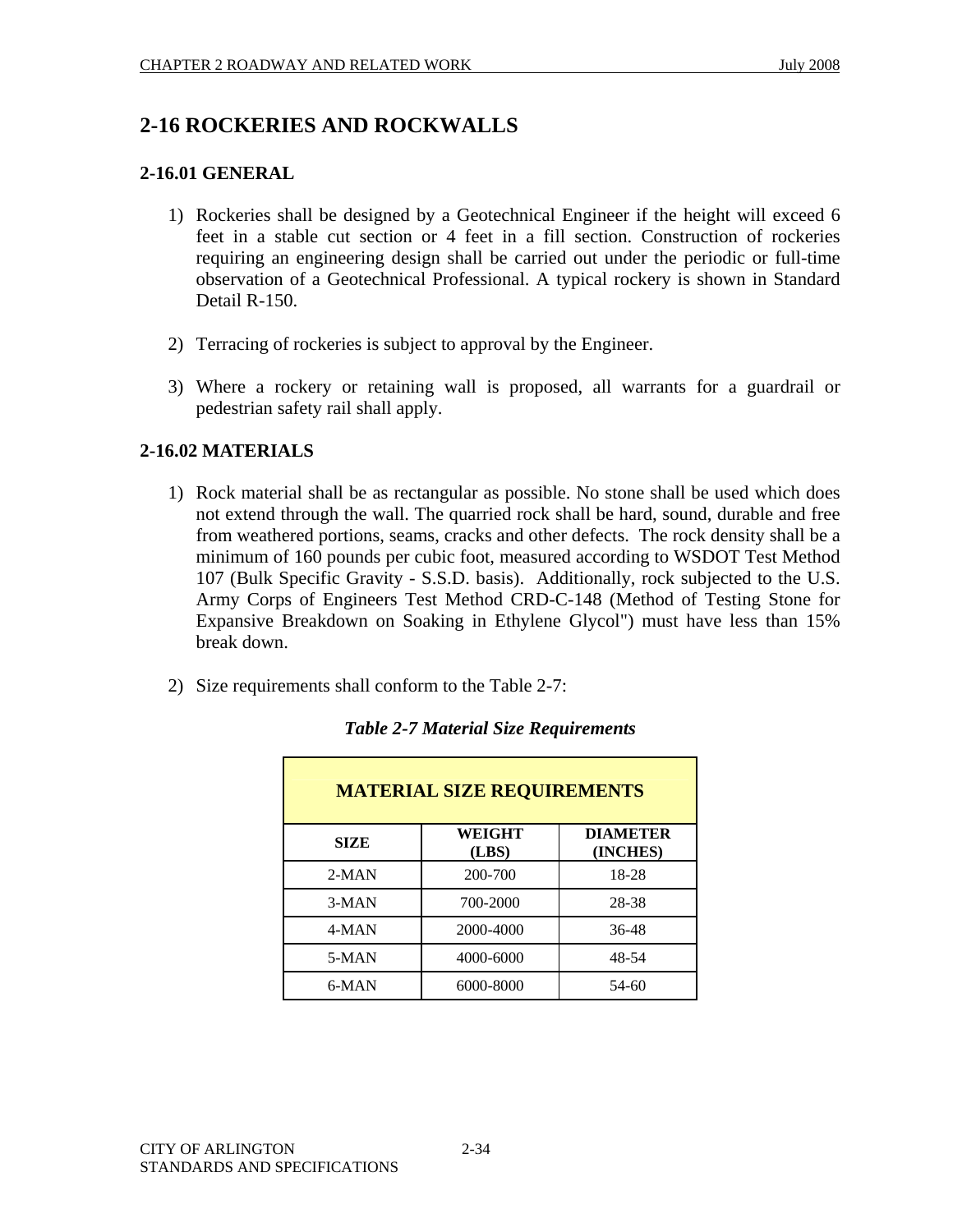#### **2-16.03 KEYWAY**

A keyway, consisting of a shallow trench of minimum 12-inch depth, shall be constructed the full rockery length, and slightly inclined downward toward the face being protected. It shall be excavated the full rockery width and its subgrade shall be firm and acceptable to the City Engineer.

## **2-16.04 UNDERDRAINS**

A minimum of 4 inch perforated drain pipe shall be placed in a shallow excavated trench located along the inside edge of the keyway. The pipe shall be bedded on and surrounded by "Gravel Backfill for Drains", WSDOT/APWA 9-3.12(4) to a minimum height of 18 inches above bottom of pipe. The perforated pipe shall be connected to the storm drain system or to an acceptable outfall. No drain shall discharge onto the face of a slope.

#### **2-16.05 ROCK SELECTION AND PLACEMENT**

Rock selection and placement shall be such that there will be minimum voids and, in the exposed face, no open voids over 6 inches across in any direction. The final course shall have a continuous appearance and be placed to minimize erosion of the backfill material. The larger rocks shall be placed at the base of the facing so that it will be stable and have a stable appearance. The longitudinal axis of each rock shall be at right angles to the face. Inclined rock faces shall slope to the back of the rockery. Each course of rocks shall be seated tightly and as evenly as possible on the course beneath. The rocks shall be placed so that no continuous joint planes are created, either horizontally or vertically. After setting each course of rock, all voids between the rocks shall be placed on the back with quarry spalls to eliminate any void sufficient to pass a 2 inch square probe.

#### **2-16.06 ROCK FILTER LAYERS**

The rock filter layer shall consist of a layer of quarry spalls, with a maximum size of 4 inches and a minimum size of 2 inches, placed on the back of the rock facing and a minimum 12 inch thick layer of drain rock between the quarry spalls and the cut or fill slope. The drain rock shall meet WSDOT/APWA Standard Specification 9-03.12(4). The backfill material shall be placed in lifts to an elevation approximately 6 inches below the top of each course of rocks as they are placed, until the uppermost course is placed. Any backfill material on the bearing surface of one rock course shall be removed before setting the next course.

# **2-16.07 EMBANKMENTS**

Embankments behind rockeries, in fill sections exceeding four feet in height above the keyway, shall be reinforced with a geosynthetic fabric or geogrid specifically manufactured for soil reinforcement and designed on a project specific basis by a Professional Engineer licensed in the State of Washington.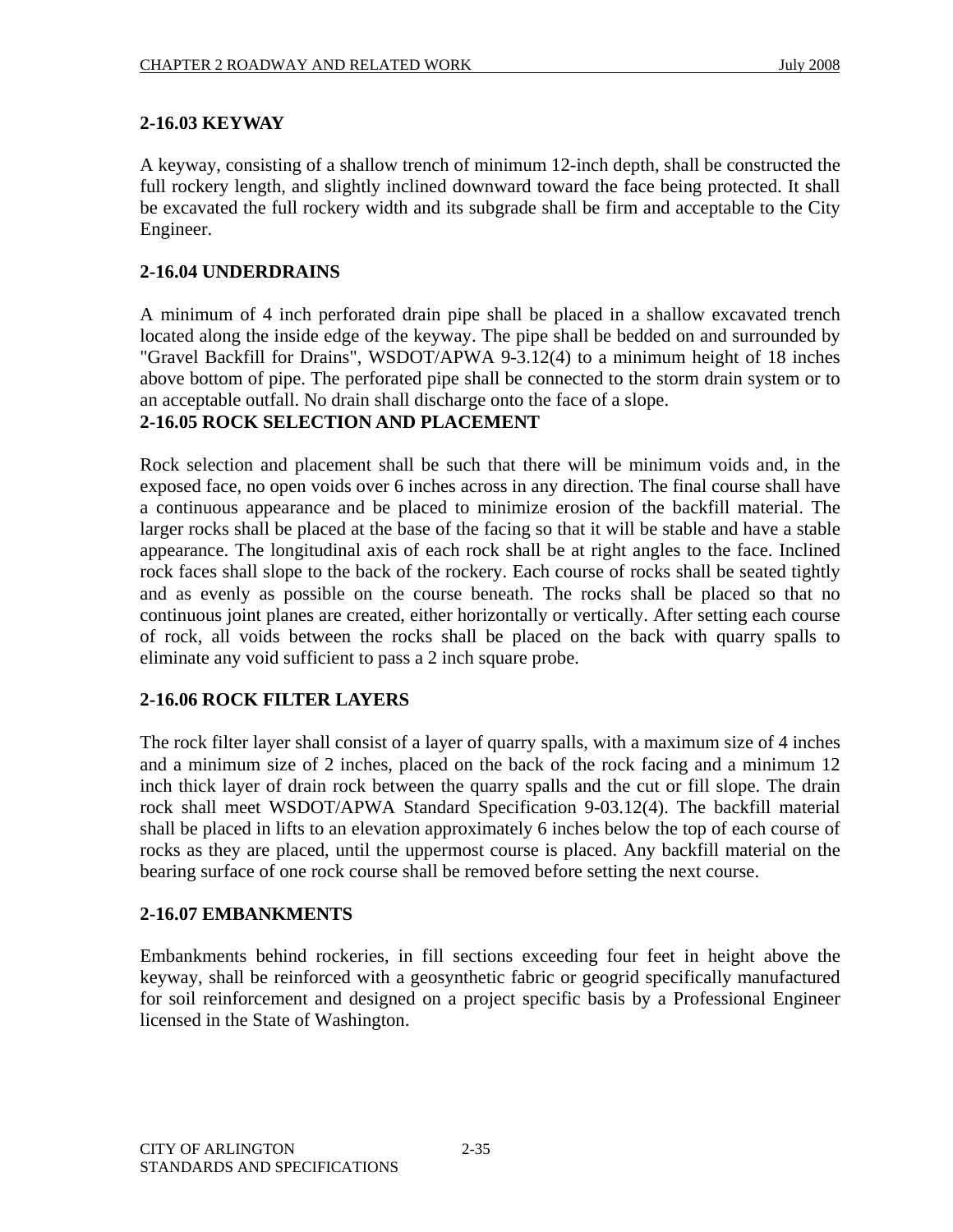## **2-16.08 SIDEWALKS ABOVE ROCKERY FACINGS**

When a sidewalk is to be built over a rock facing, the top of the facing shall be sealed and leveled with a cap constructed of cement concrete Class 3000 in accordance with the applicable provisions of Section 6-02 of the WSDOT/APWA Standard Specifications. Water content shall be reduced so that slump does not exceed 2 inches.

#### **2-16.09 FENCES AND HANDRAILS**

A chain link fence or metal handrail shall be installed when a rockery is 30 inches or greater in height.

# **2-17 PEDESTRIAN HAND RAILINGS AND GUARDRAILS**

Safety railings may be required for pedestrians and/or bicyclists along roadways, bridges or pedestrian facilities. See Standard Detail R-160. Reference standards for design and installation, depending on the type of facility may be constructed, include the following:

- AASHTO Standard Specifications for Highway Bridges
- International Building Code
- WSDOT *Design Manual*

# **2-18 CEMENT CONCRETE SIDEWALKS**

This work shall consist of constructing cement concrete sidewalks, thickened edge for sidewalks, curb ramps, and bus shelter pads, including excavation for the depth of the sidewalk and sub-grade preparation, in accordance with these Standards, the WSDOT/APWA Standard Specifications and City Standard Detail R-170.

#### **2-18.01 SIDEWALKS**

- 1) Sidewalk cross slopes shall not exceed 2 percent.
- 2) Sidewalk located along a road shall follow the road grade in most cases. Where a sidewalk is separated from a road, its grade may or may not be controlled by the road grade. If not, the sidewalk grade shall not exceed 8.33% (1 foot vertical in 12 feet horizontal).
- 3) In single-family residential zoned areas, the minimum width of sidewalk is 5 feet. In commercial/industrial and multi-family residential zoned areas, sidewalks of 6 or 7 feet may be required by the City Engineer. Where a sidewalk is located adjacent to a curb, the width of sidewalk is measured from the back of the curb to the back of the sidewalk.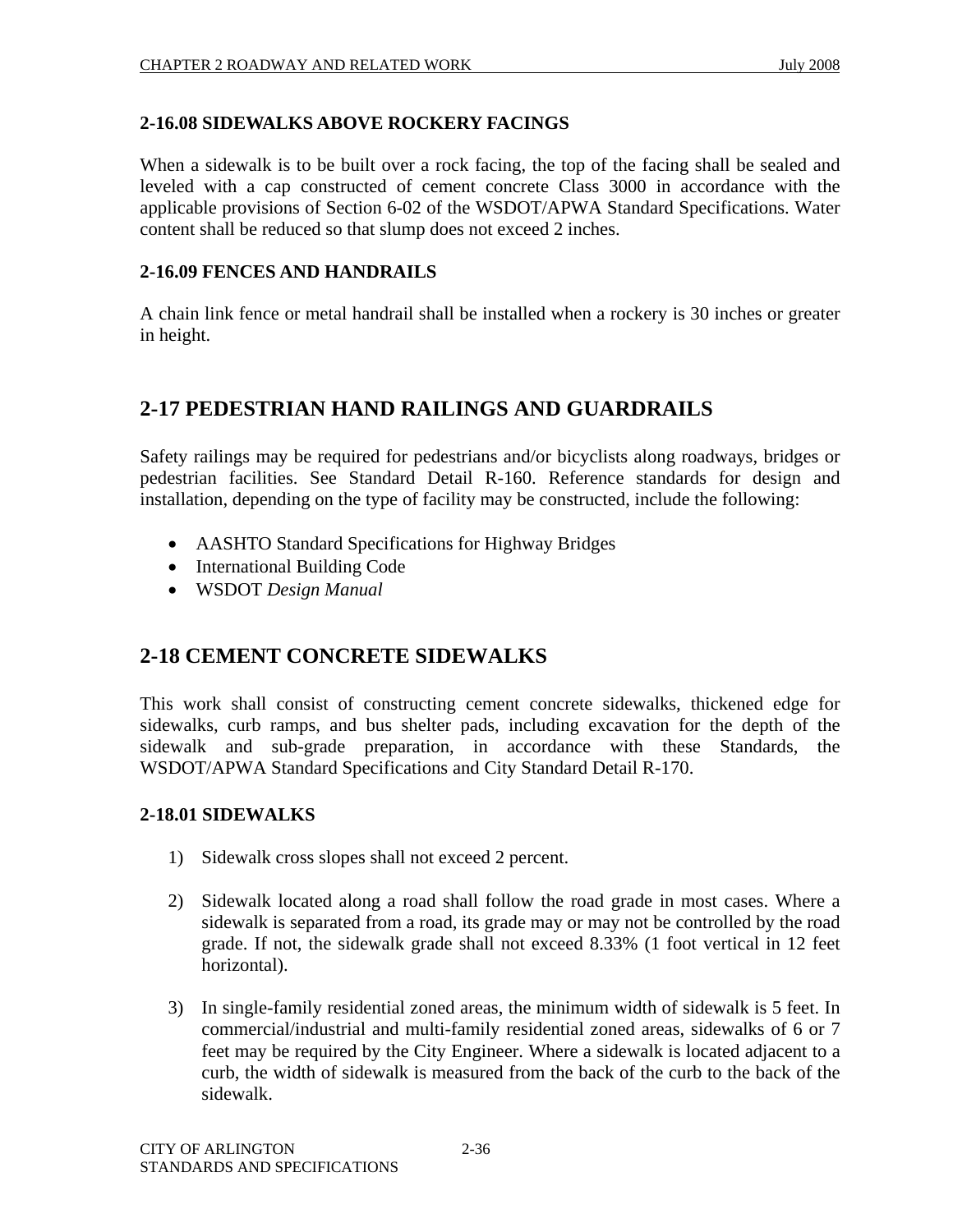- 4) If it is necessary to install facilities, such as mailboxes, fire hydrants, sign posts, poles, pedestals, etc. within a sidewalk, then the sidewalk shall be widened to provide a minimum horizontal clearance of 48 inches around any part of the obstruction.
- 5) Meandering sidewalks, where approved by the City, shall be constructed to maintain a full 5-foot width plus 1 foot of clearance around obstructions, including mailbox mountings that cannot be relocated. Additional right-of-way may be required to accommodate a meandering sidewalk or to relocate the obstruction behind the sidewalk.
- 6) Sidewalk concrete thickness depends on the type of curb section, sidewalk location and whether the sidewalk is part of the driveway.
	- 4 inches in vertical curb section.
	- 5 inches in rolled curb section if the sidewalk next to curb (cul-de-sac only),
	- 6 inches in driveway approaches.
- 7) Subgrade compaction requirements shall comply with the WSDOT Standard Specifications and shall be as shown in Standard Detail RR-170.
- 8) In cut areas, a drainage collection system shall be installed behind the sidewalk.

#### **2-18.02 CURB RAMPS**

In accordance with State law, curb ramps shall be provided at all pedestrian crossings with curb sections. It is required that when a ramp is constructed giving handicap access to the roadway area, the corresponding ramp at the opposite side of the roadway will also be required. Exact locations at each curb return will be determined in the field during construction.

Curb ramps shall be constructed in accordance with the WSDOT Standard Plan F-40.10-00. Curb ramps shall be constructed where shown on the plans or as directed by the City Engineer. This work shall include curb ramps installed in new sidewalks and curb ramps to be installed in existing sidewalks. Existing sidewalks shall be neatly saw cut full depth prior to construction of curb ramps.

Curb ramps shall fall within crosswalks, marked or unmarked. Ramps may be as wide as the approaching sidewalk or walkway, but shall have a minimum width of 3 feet.

A diagonal curb ramp, located at the midpoint of a curb radius, is not permitted in a new construction sidewalk. It may be allowed only when required in the modification of an existing curb/sidewalk.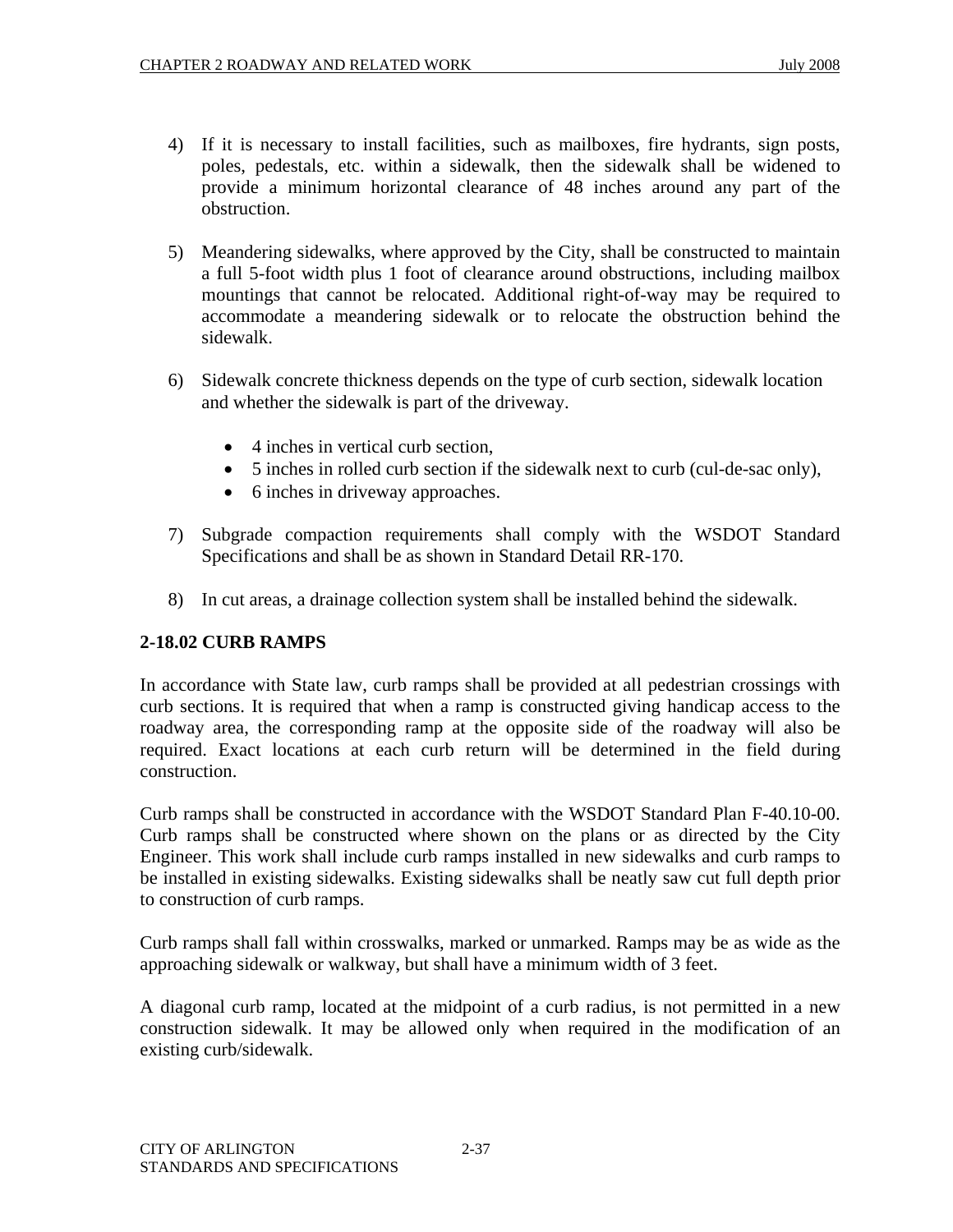A curb ramp shall not be located outside a curb radius unless approved by the City Engineer. Such a location places pedestrians where they are not readily seen by right turning vehicles.

Curb ramps shall not be obstructed by fire hydrants, sign posts, poles, pedestals or other utilities, or any other obstruction. A drainage low point and a catch basin or inlet within a curb ramp or crosswalk shall be avoided.

Curb ramps shall include detectable warnings, using a raised truncate dome design, in accordance with the ADA Accessibility Guidelines for Buildings and Facilities. A design is provided in WSDOT Standard Plan F-3a.

Ramp texturing is to be done with an expanded metal grate placed and removed from wet concrete to leave a diamond pattern as shown in WSDOT Standard Plan F-40.10-00.

Curb ramps shall not be poured integral with sidewalk. Curb and gutter shall be isolated from curb ramps by expansion joint material on all sides.

#### **2-18.03 MATERIALS**

Materials shall meet the requirements of the following section of the WSDOT/APWA Standard Specifications:

| <b>Portland Cement</b>             | $ 9-01$  |
|------------------------------------|----------|
| Concrete Aggregate                 | $9 - 03$ |
| Pre-molded Joint Filler            | $9 - 04$ |
| Curing Compounds & Mixtures   9-23 |          |

Slump of the concrete mix shall not exceed 2½ inches. Lamp black coloring agent for matching the color of newly constructed cement concrete sidewalks to the color of adjacent existing cement concrete sidewalks shall be added to the concrete during mixing in an amount not to exceed 1½ pounds per cubic yard of concrete. No lamp black shall be used in curb ramps. The use of calcium chloride as an admixture is prohibited.

#### **2-18.04 CONSTRUCTION REQUIREMENTS**

#### *General*

The sidewalk section shall be placed after the placement of the curb and gutter section unless otherwise directed by the City Engineer.

The sub-grade shall be approved by the City Inspector prior to concrete being placed. Expansion joints shall be one-half inch by full depth and placed to match those placed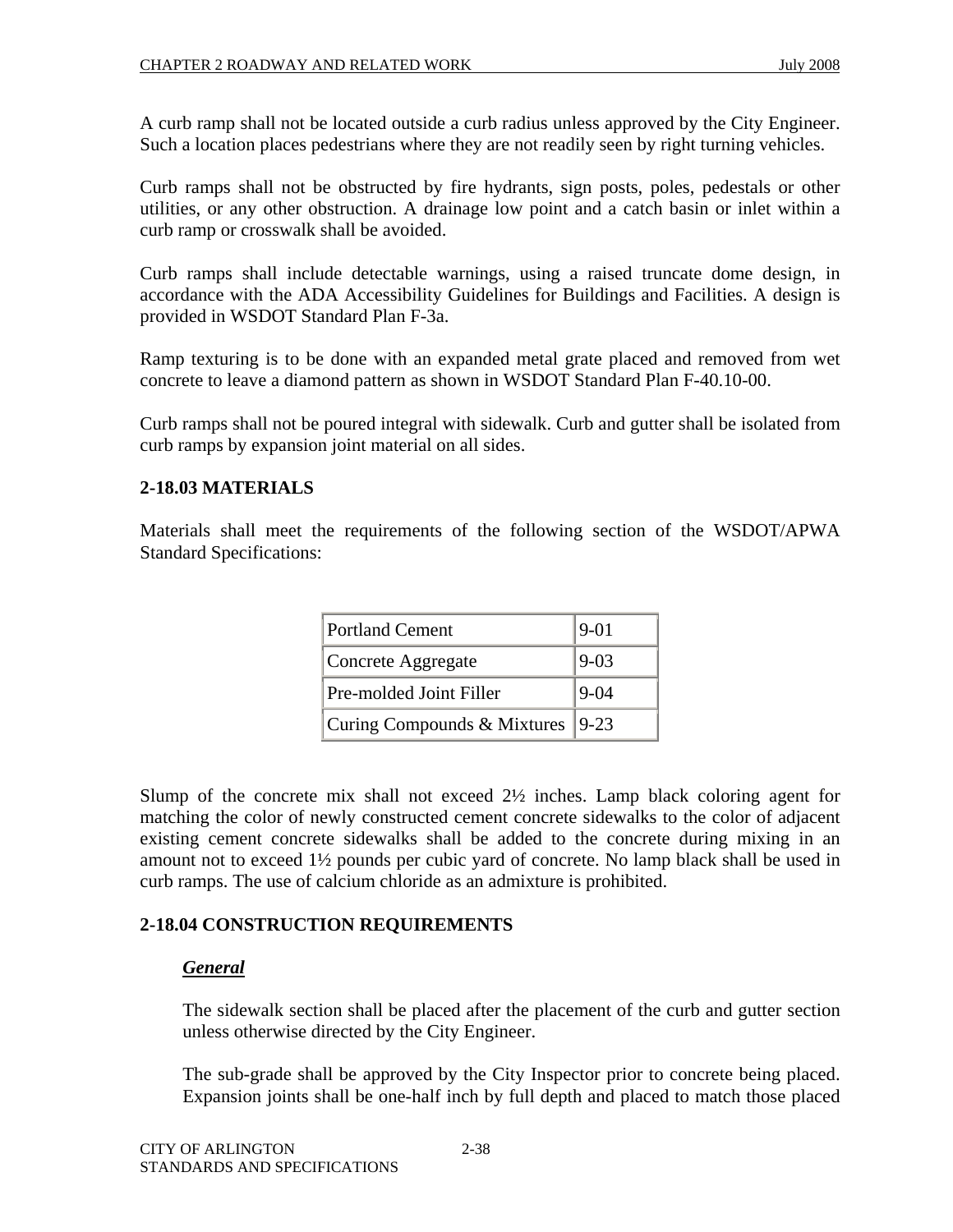in curbs if new sidewalk is poured adjacent a curb and gutter, in all other cases the maximum spacing on expansion joints shall be 10 feet on center. Control joints shall be ¼ the thickness of the concrete on 5 foot centers.

A minimum distance of 5 feet is required from the face of curb to any obstruction on or within the sidewalk unless otherwise noted. Mailboxes shall be set at locations approved by the Postmaster and may be adjacent to the curb in residential areas.

Where there is insufficient suitable native material on the project site, the Contractor shall furnish, place and compact Gravel Borrow. All sidewalks shall be constructed over a minimum 2 inches of Crushed Surfacing Top Course meeting the requirements of Section 9-03.9(3) of the WSDOT/APWA Standard Specifications compacted to 95% of maximum dry density.

# *Form and Fine Grading*

Wood forms shall be 2 inch x 4 inch (nominal) in lengths of not less than 10 feet. Steel forms may also be used. Forms shall be staked to a true line and grade. A sub-grade template shall then be set upon the forms and the fine grading completed so that the sub-grade will be a minimum of 4 inches below the top of the forms. Forms shall be provided around all street name sign posts and traffic sign posts that are placed in concrete areas. Forms used for this purpose shall be 1 foot square or 1 foot minimum diameter cutout, as approved by the City.

# *Placing and Finishing Concrete*

The concrete shall be spread uniformly between the forms and thoroughly compacted with a steel shod strikeboard. Expansion joints and control joints shall be located and constructed in accordance with the Standard Details. In construction of expansion joints, the pre-molded joint filler shall be adequately supported until the concrete is placed on both sides of the joint.

Whenever castings are located in the sidewalk area, joints shall be installed at the casting location to control cracking of the sidewalk. If spacing of joints or scoring is such that installation of joint material would be unsuitable, the contractor shall install rebar to strengthen the sidewalk section.

Control joints shall be formed by first cutting a groove in the concrete with a tee bar of a depth equal to, but not greater than the joint filler material, and then working the premolded joint filler into the groove. Pre-molded joint filler for both expansion and control joints shall be positioned in true alignment at right angles to the line of the sidewalk and normal to and flush with the surface.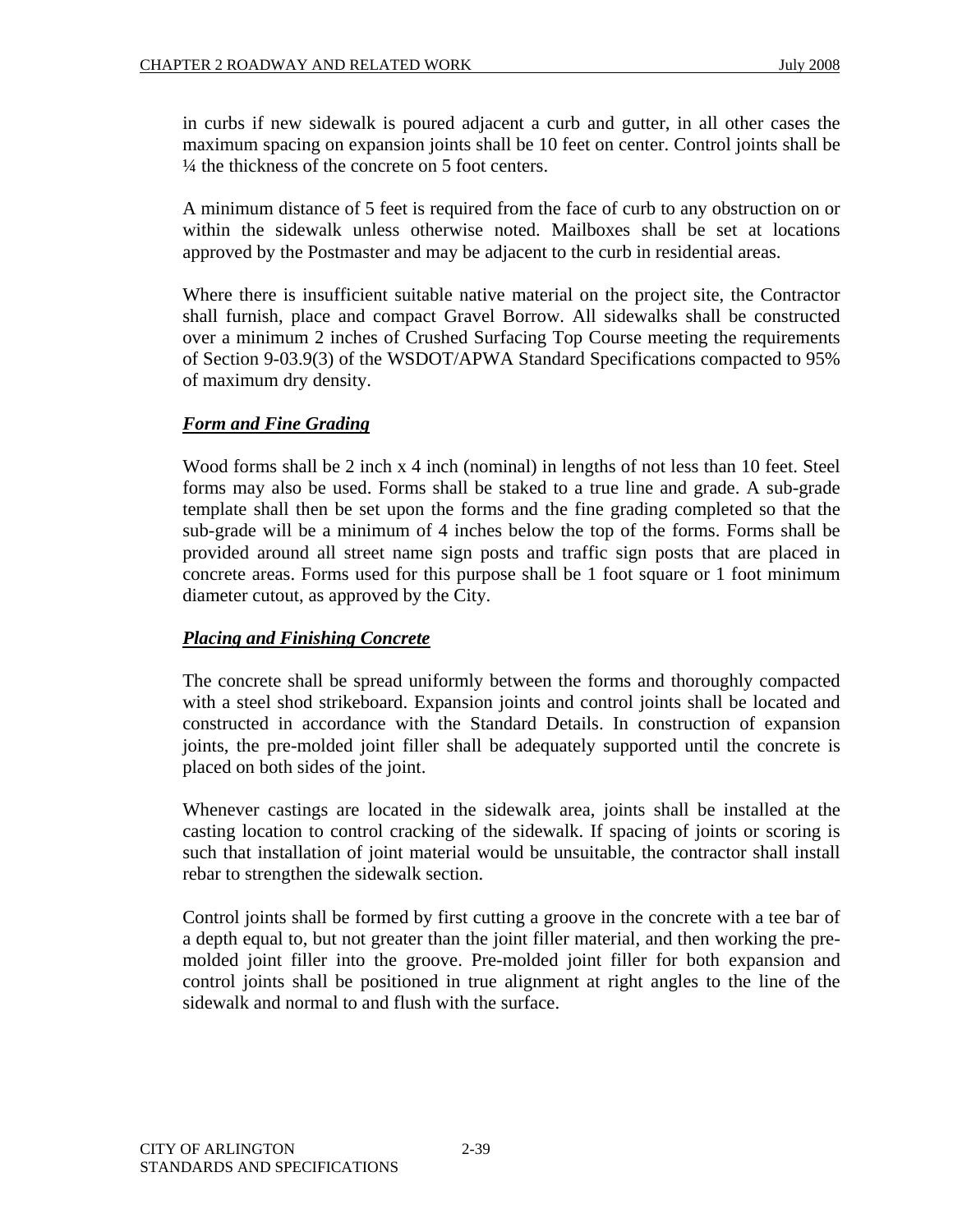After the concrete has been thoroughly compacted and leveled, it shall be floated with wood floats and finished at the proper time with a metal float. Joints shall be edged with a  $\frac{1}{4}$  inch radius edger and the sidewalk edges shall be tooled with a  $\frac{1}{2}$  inch radius edger.

The surface shall be brushed with a fiber hair brush of an approved type in a transverse direction except that at driveway and alley crossings it shall be brushed longitudinally. The placing and finishing of all sidewalks shall be performed under the control of the City Engineer, and the tools used shall meet with his/her approval. After brush finish, the edges of the sidewalk and all joints shall be lightly edged again with an edging tool to give it a finished appearance.

# *Curing and Protection*

The curing materials and procedures specified in Section 5-05.3(13) of the WSDOT/APWA Standard Specifications shall prevail, except that white pigment curing compounds shall not be used on sidewalks.

The Contractor shall have readily available sufficient protective covering, such as waterproof paper or plastic membrane, to cover the pour of an entire day in event of rain or other unsuitable weather.

The sidewalk shall be protected against damage or defacement of any kind until it has been accepted by the City. Sidewalk which is not acceptable to the City because of damage or defacement shall be removed and replaced by the Developer at their expense.

# *Curing and Hot Weather*

In periods of low humidity, drying winds, or high temperatures, a fog spray shall be applied to concrete as soon after placement as conditions warrant in preventing the formation of shrinkage cracks. The spray shall be continued until conditions permit the application of a liquid curing membrane or other curing media. The City Engineer shall make the decision when the use of a fog spray is necessary.

#### *Cold Weather Work*

When the air temperature is expected to reach the freezing point during the day or night, the concrete shall be protected from freezing. The Contractor shall provide a sufficient supply of blankets or other suitable blanketing material and spread it over the pavement to a sufficient depth to prevent freezing of the concrete. The Contractor shall be responsible for the quality and strength of the cured concrete. Any concrete damaged by frost action or freezing shall be removed and replaced at the Developer's expense.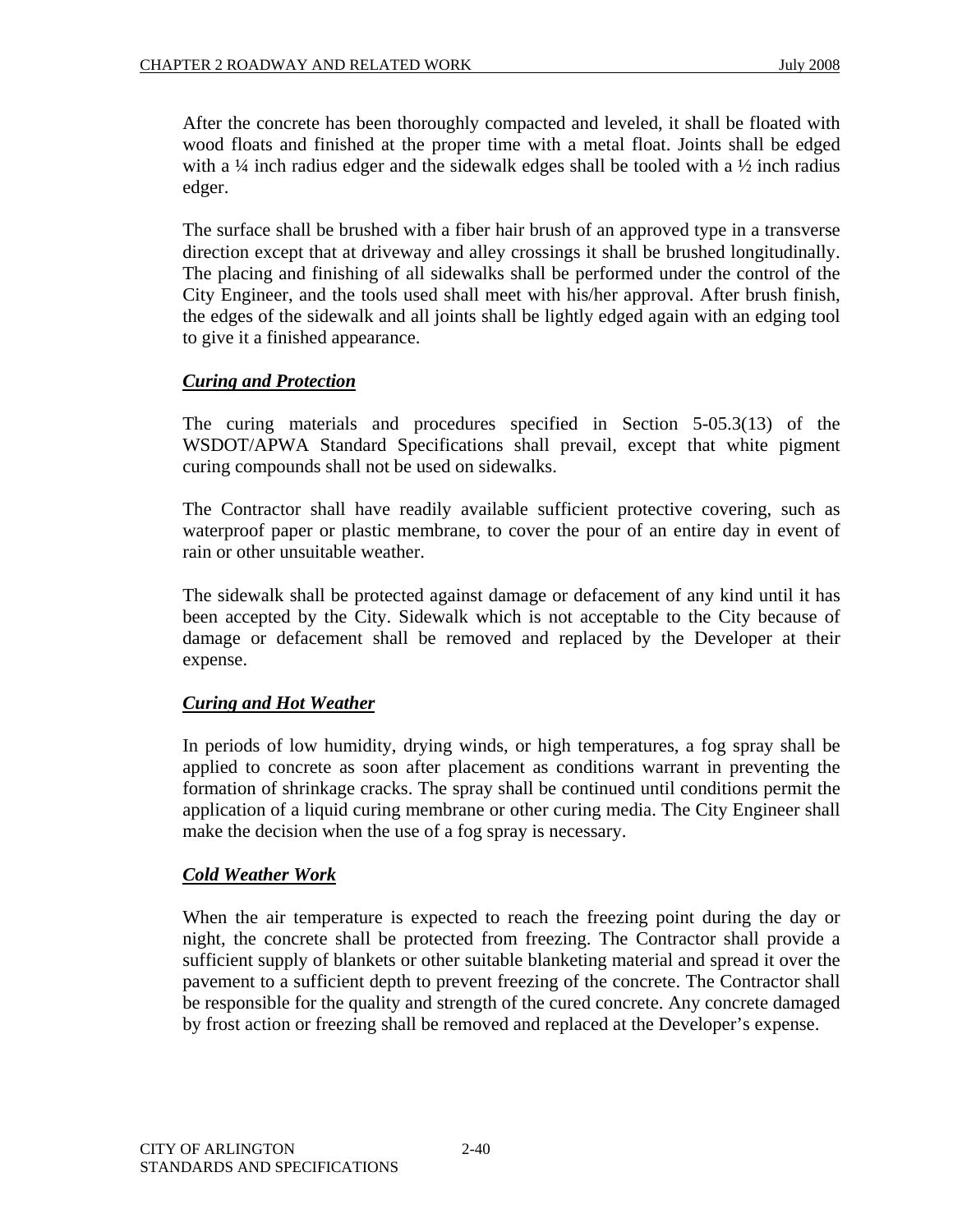# **2-19 CURB AND GUTTER SECTIONS**

#### **2-19.01 DESCRIPTION**

The standard curb and gutter section shall be Type 1, per Standard Detail R-180. Type 1 standard curb and gutter shall be used on both public and private roadways.

Curb sections conforming to City Standard Details R-190 through R-210 are intended for use in parking lot areas, temporary road sections and other locations subject to the review and approval of the City Engineer.

#### **2-19.02 MATERIALS**

Materials shall meet the requirements of the following Sections of the WSDOT/APWA Standard Specifications:

| <b>Portland Cement</b>      | $9 - 01$ |
|-----------------------------|----------|
| Concrete Aggregate          | $9 - 03$ |
| <b>Reinforcing Steel</b>    | $9 - 07$ |
| Pre-molded Joint Filler     | $9 - 04$ |
| Curing Compounds & Mixtures | $9 - 23$ |

The Portland Cement Concrete shall meet the requirements of Section 5-05 of the WSDOT/APWA Standard Specifications. Concrete mix for curbs shall be Class 3000. Slump of the concrete shall not exceed 3½ inches.

All new curb and gutter shall be placed over Crushed Surfacing Top Course not less than 4 inches and compacted to 95% maximum dry density.

Forms may be of wood or metal at the option of the contractor, provided that the forms as set will result in a curb, or curb and gutter of the specified thickness, cross section, grade and alignment shown on the construction plans.

# **2-19.03 PLACING CONCRETE**

The sub-grade shall be properly compacted and brought to specified grade before placing concrete. The sub-grade shall be thoroughly dampened immediately prior to the placement of concrete. No new curb and gutter is to be placed until forms have been checked and approved for line, grade and compaction by the City Inspector. Concrete shall be spaded and tamped thoroughly into the forms to provide a dense, compacted concrete free of rock pockets. The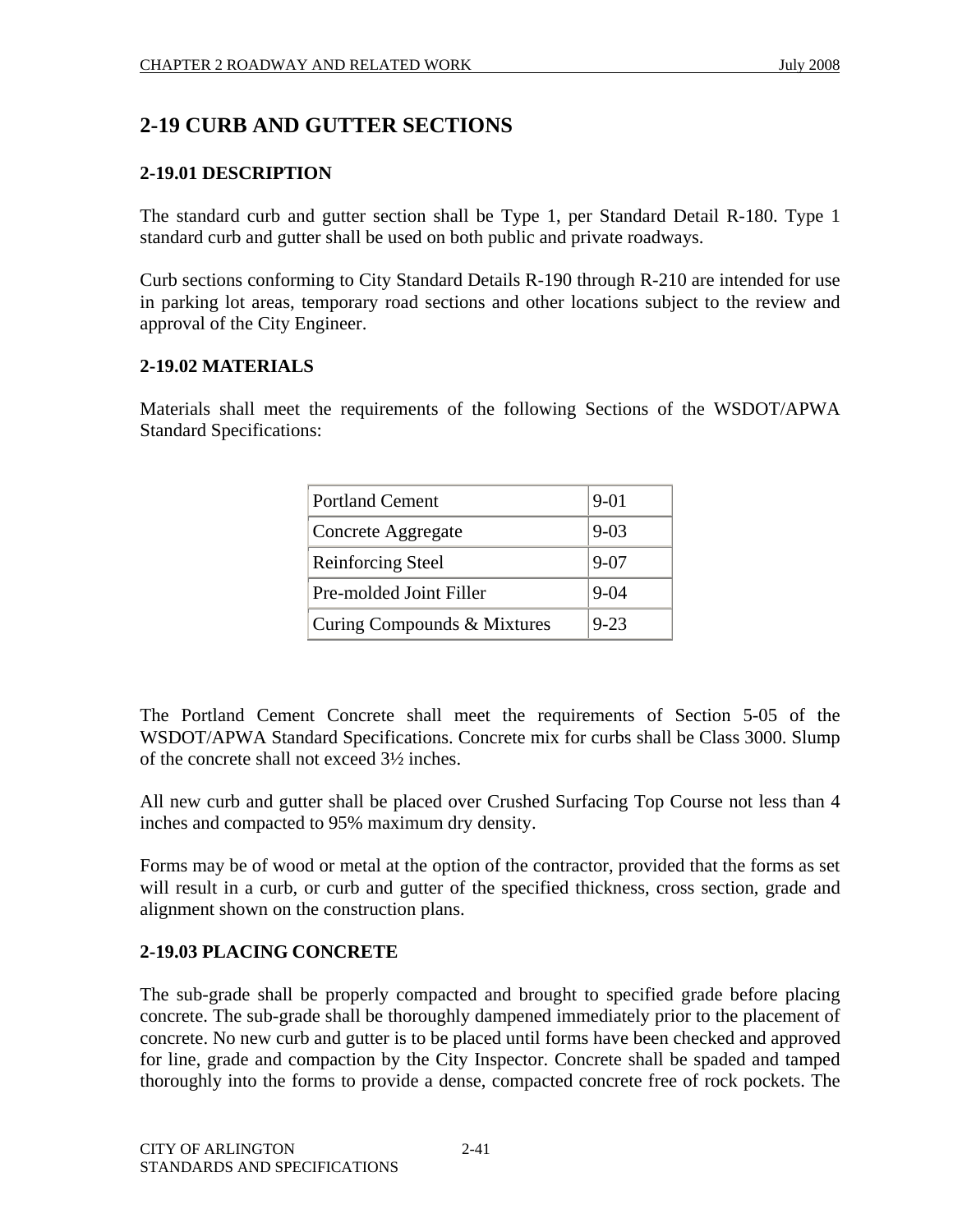exposed surfaces shall be floated, finished and brushed longitudinally with a fiber hair brush approved by the City Inspector.

The rate of concrete placement shall not exceed the rate at which the various placing and finishing operations can be performed in accordance with these Standards.

If concrete is to be placed by the extruded method, the Contractor shall demonstrate to the satisfaction of the City Engineer that the machine is capable of placing a dense, uniformly compacted concrete to exact section, line and grade.

#### **2-19.04 CURING AND PROTECTION**

Transparent curing compounds shall be applied to all exposed surfaces immediately after finishing. Transparent curing compounds shall contain a color dye of sufficient strength to render the film distinctly visible on the concrete for a minimum period of 4 hours after application.

The Contractor shall have readily available sufficient protective covering, such as waterproof paper or plastic membrane, to cover the pour of an entire day in event of rain or other unsuitable weather.

Additional requirements for curing in hot weather shall be as specified in these Standards. Additional requirements for curing in cold weather may be found in of these Standards.

The curb shall be protected against damage or defacement of any kind until it has been accepted by the City. Sidewalk which is not acceptable to the City Engineer because of damage or defacement shall be removed and replaced by the Developer at their expense.

The curing materials and procedures specified in Section 5-05.3(13) of the WSDOT /APWA Standard Specifications shall prevail, except that white pigment curing compounds shall not be used on curb and gutter.

# **2-20 CEMENT CONCRETE DRIVEWAYS**

#### **2-20.01 DESCRIPTION**

This work shall consist of cement concrete driveway and alley returns constructed at the locations shown on the construction plans and where directed by the City, and shall be in accordance with these Standards, the WSDOT/APWA Standard Specifications and City Standard Details R-220 and R-230.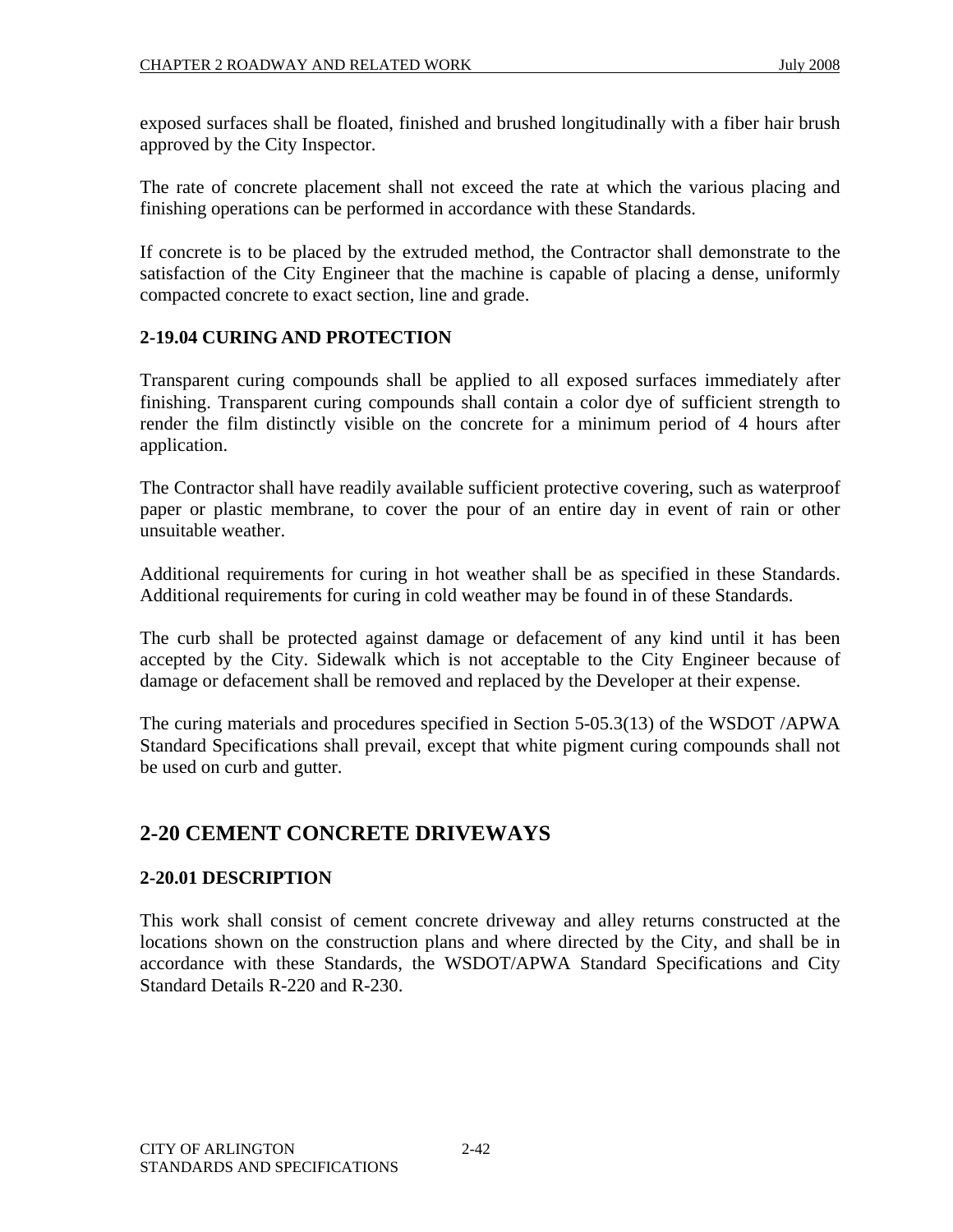#### **2-20.02 MATERIALS**

Materials shall meet the requirements of the following sections of WSDOT/APWA Standard Specifications:

| <b>Portland Cement</b>         | $9 - 01$ |
|--------------------------------|----------|
| Fine Aggregate                 | $9 - 03$ |
| Coarse Aggregate               | $9 - 03$ |
| Joint Materials                | $9 - 04$ |
| Curing Compounds and Admixture | $9 - 23$ |

The concrete mix shall be as specified for Class 3000 and the slump of the concrete shall not exceed 3 inches.

#### **2-20.03 CONSTRUCTION REQUIREMENTS**

#### *General*

No driveway approach shall project beyond the extension of the side property line to the curb, unless the owner of the adjacent property is a co-signer of the driveway permit.

There must be at least 20 feet of full height curb between driveways serving any one property frontage.

There must be at least 6 feet of full height curb between driveways on adjacent lots. Driveway aprons shall be constructed per City Standard Details R-090 and R-100 as applicable. The minimum thickness of the driveway apron shall be 6 inches, placed over a minimum of 4 inches of Crushed Surfacing Top Course compacted to 95% maximum dry density over a compacted sub-grade. In all cases, sub-grade and rock grade shall be approved by the City Inspector prior to concrete being placed. Driveway aprons over 15 feet wide shall have an expansion joint placed in the center of the apron. In locations where a new driveway is to be constructed and the sidewalk/curb/gutter is in existence, it must be totally removed and replaced to driveway standards. It is not permissible to "knock-off" existing curb and install driveway apron, the total curb and gutter section must be removed, either by sawcutting or to the nearest expansion joint, and replaced to driveway standards.

New driveways installed in areas where curb and gutter improvements are not existing, and not required to be installed, shall be paved from the existing edge of pavement to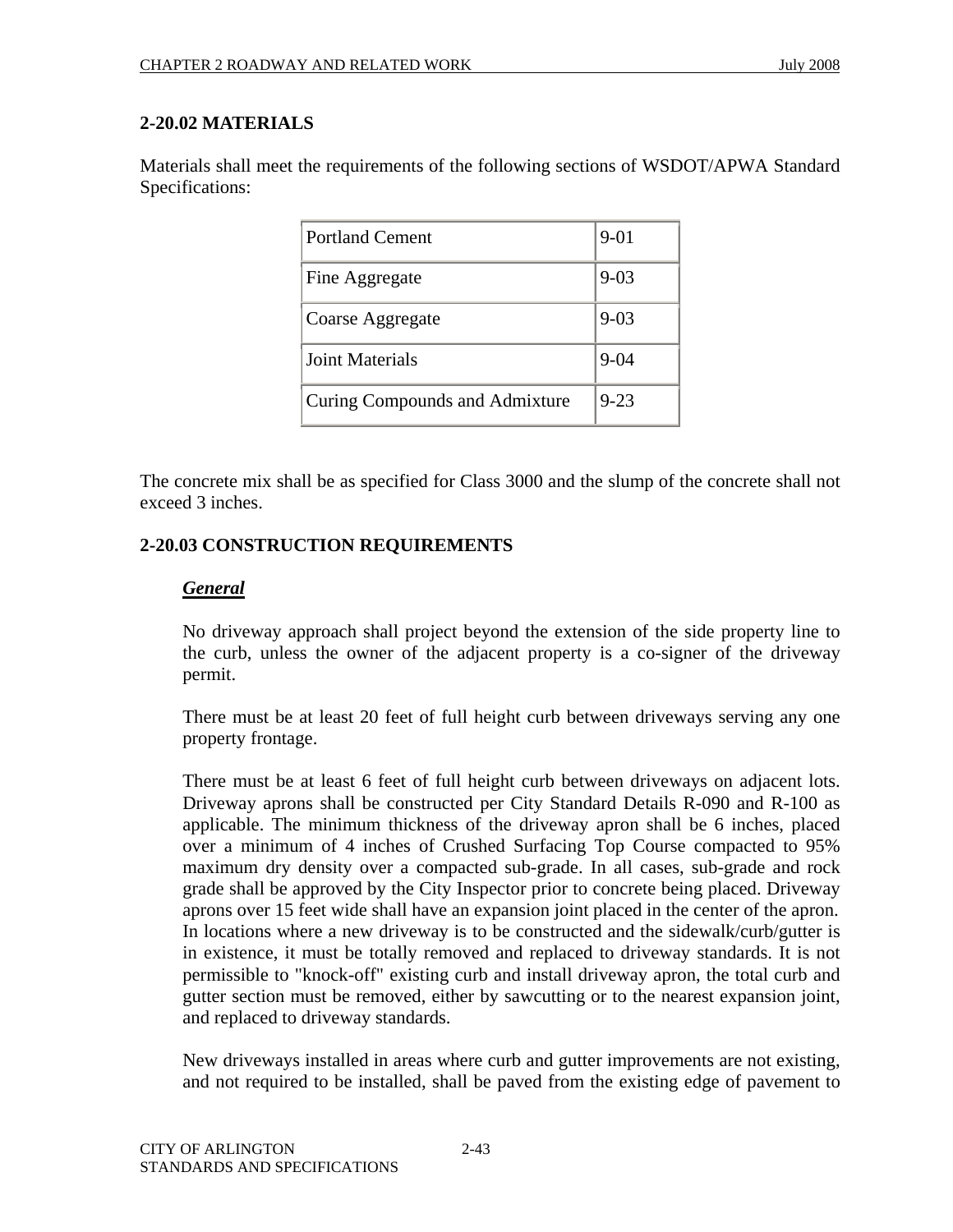the property line regardless of whether the remainder of the driveway on the private property is paved.

In areas not fully improved with curbs and sidewalks, the elevation of the driveway at the point where it crosses the property line shall not be more than 3 inches higher than the elevation of the centerline of the existing paved street if the driveway is rising on the private property side, and no lower than level with the elevation of the centerline of the existing street if the driveway is going down on the private property side.

# *Excavation and Sub-grade*

Where directed by the City Engineer, unsuitable material in the subgrade shall be removed to a specific depth and backfilled with select material such as Gravel Borrow conforming to the requirements of Section 9-03.14(1) of WSDOT/APWA Standard Specifications.

Before any concrete is placed, the Contractor shall bring the subgrade to the required line, grade and cross-section. The Contractor shall maintain the subgrade in the required condition until the concrete is placed. Compaction shall be to 95% standard density.

# *Forms and Fine Grading*

Forms for the straight sections of the driveway or alley return shall have a minimum thickness of 2 inches and be equal to the nominal depth of the concrete. Plywood or 1 inch lumber may be used on radii. All forms shall be securely staked and blocked to true line and grade.

A template shall be set upon the forms and the subgrade shall be fine graded to conform to the required section. The subgrade shall then be compacted to the approval of the City Inspector. Prior to placement of the concrete, the subgrade shall be thoroughly dampened.

# *Placing and Finishing*

The concrete shall be spread uniformly between the forms and thoroughly compacted with an approved type of strikeboard. Expansion joints and control joints shall be located and constructed in accordance with the City Standard Details. In the construction of expansion joints, the pre-molded joint filler shall be adequately supported until the concrete is placed on both sides of the joint.

Control joints shall be formed with a tee bar by first cutting a groove in the concrete to a depth equal to, but not greater than the joint filler material and then working the premolded joint filler into the groove. Pre-molded joint filler for both expansion and control joints shall be positioned in true alignment and at right angles to the center line of the driveway or alley return.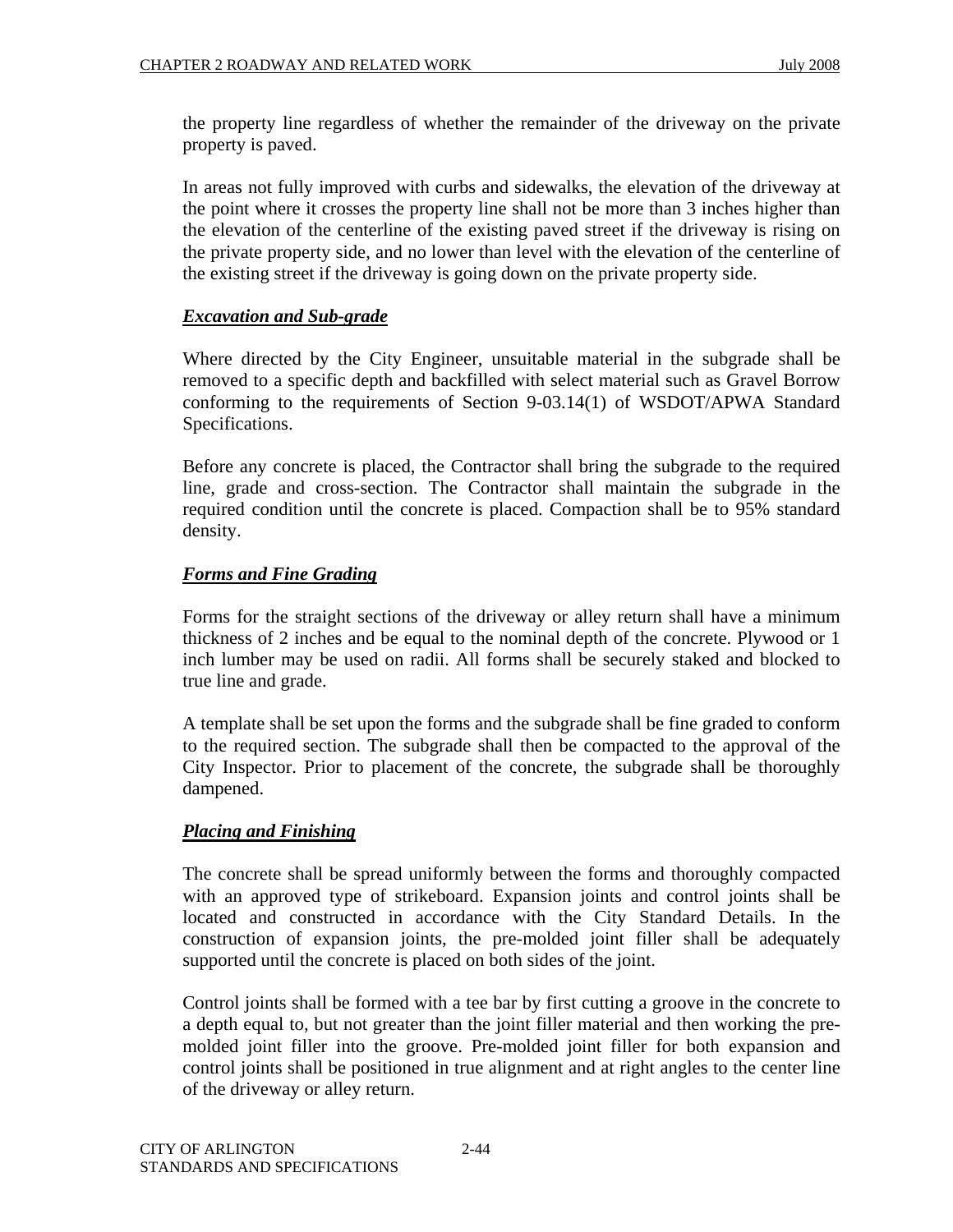After the concrete has been thoroughly compacted and leveled, it shall be floated with wood floats and finished at the proper time with a metal float. Joints shall be edged with  $\frac{1}{4}$  inch radius edger and the driveway or alley return edges shall be tooled with  $\frac{1}{2}$ inch radius edger.

The surface shall be brushed in a transverse direction in relation to the center line of the driveway or alley return with a fiber hair brush of approved type.

# *Curing and Protection*

The curing materials and procedures specified in Sections 5-05 and 9-23 of the WSDOT/APWA Standard Specifications and these Standards shall be used. The driveway and the alley return shall be protected against damage or defacement of any kind until acceptance by the City. Any driveway or alley return not acceptable, in the opinion of the City Engineer because of damage or defacement, shall be removed and be replaced by the Developer at their expense.

Before placing any concrete, the Contractor shall have on the job site enough protective paper to cover the pour of an entire day, in event of rain or other unsuitable weather conditions.

# **2-21 PROPORTIONING OF MATERIALS**

# **2-21.01 CONTROLLED DENSITY FILL**

Controlled Density Fill (CDF) shall conform to the requirements of Section 2-09.3(1) E of the WSDOT/APWA Standard Specifications.

#### **2-21.02 GRAVEL BORROW**

The gradation for Gravel Borrow shall conform to the requirements of Section 9-03.14(1) of the WSDOT/APWA Standard Specifications.

#### **2-21.03 QUARRY ROCK**

Quarry Rock shall meet the requirements of Section 9-13.6 of the WSDOT/APWA Standard Specifications.

All percentages are by weight.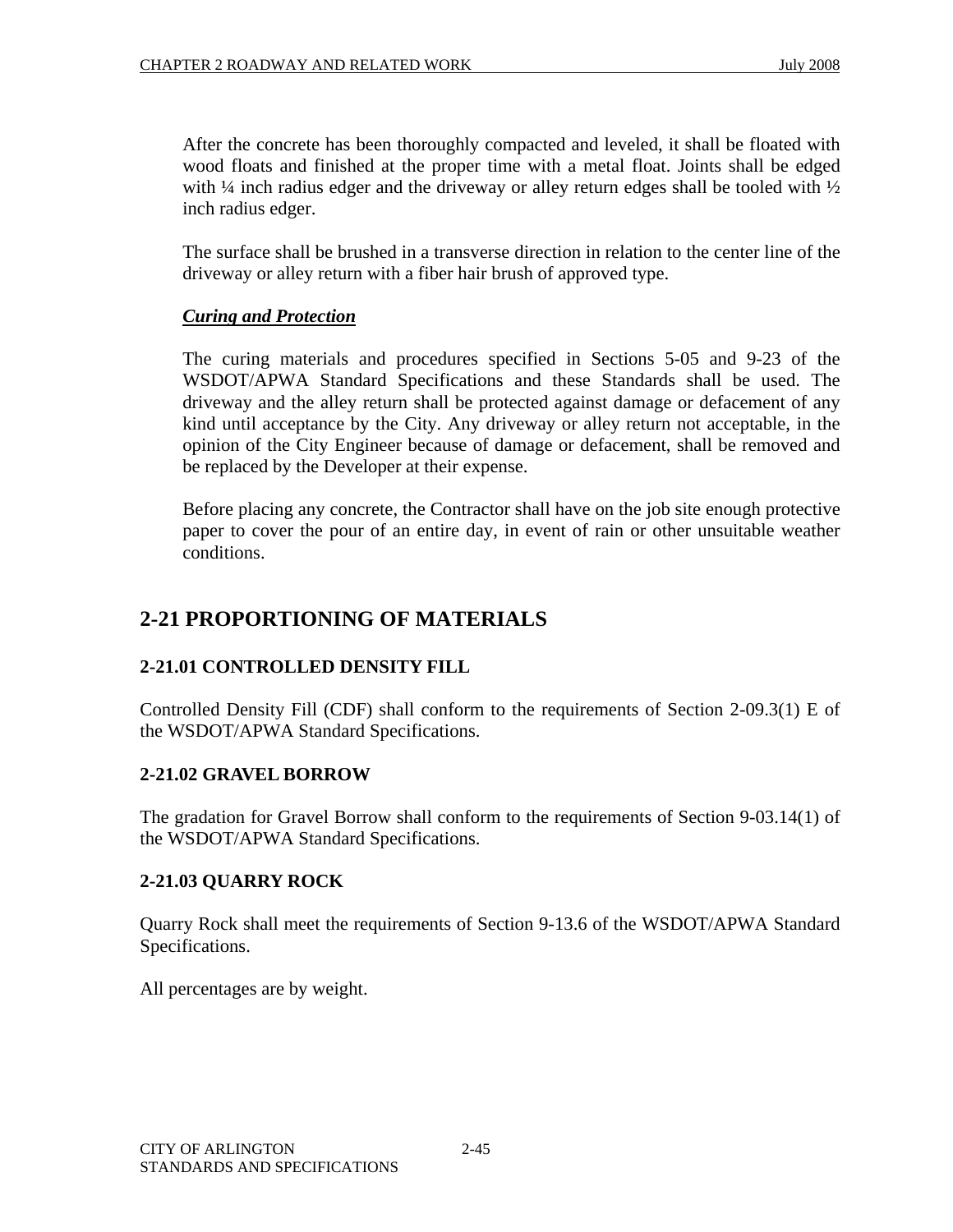#### **2-21.04 NON-SHRINK CEMENT SAND GROUT**

Non-shrink cement sand grout shall be proportioned as follows:

- 1) One part high early strength (HES) cement.
- 2) Two parts clean fine-grained sand by weight and well-mixed with sufficient water to obtain a stiff consistency.

Unpolished aluminum powder shall be added to the dry cement in the proportion of one heaping teaspoonful per sack of cement no more than 30 minutes before the grout mixture reaches its final in-place position.

The required strength of the non-shrink concrete or grout shall be fc=4,000 psi and be verified by the cube strength test. The strength shall be confirmed by Schmidt hammering of the pads.

Prior to placing the grout, the contact surface shall be thoroughly cleaned, roughened and wetted with water. The grout shall be covered with burlap sacks after the initial concrete set and wetted at regular intervals until the required strength is obtained.

# **2-22 PARKING**

# **2-22.01 NUMBERS OF PARKING SPACES**

Except as exempted by AMC 20.72.010(b), all developments shall provide a sufficient number of parking spaces to accommodate the number of vehicles that are ordinarily and likely to be attracted to the development in question.

Number of parking spaces required for different developments is included in AMC 20.72 and Table 20.72-6. If a type of development is not listed in AMC Table 20.72-6, the Director of Community Development will determine the parking requirements using this table as a guide.

The City may require that bicycle parking facilities be provided for commercial and multifamily residential development projects per AMC 20.72.110.

# **2-22.02 PARKING SPACE DIMENSIONS**

Each parking space shall contain a rectangular area at least 19 feet long and 9 feet wide.

In parking areas containing 10 or more parking spaces, up to 20% of the parking spaces need only contain a rectangular area of 8 feet in width and 15 feet in length. If such spaces are provided, they shall be conspicuously designed as reserved for small or compact cars only.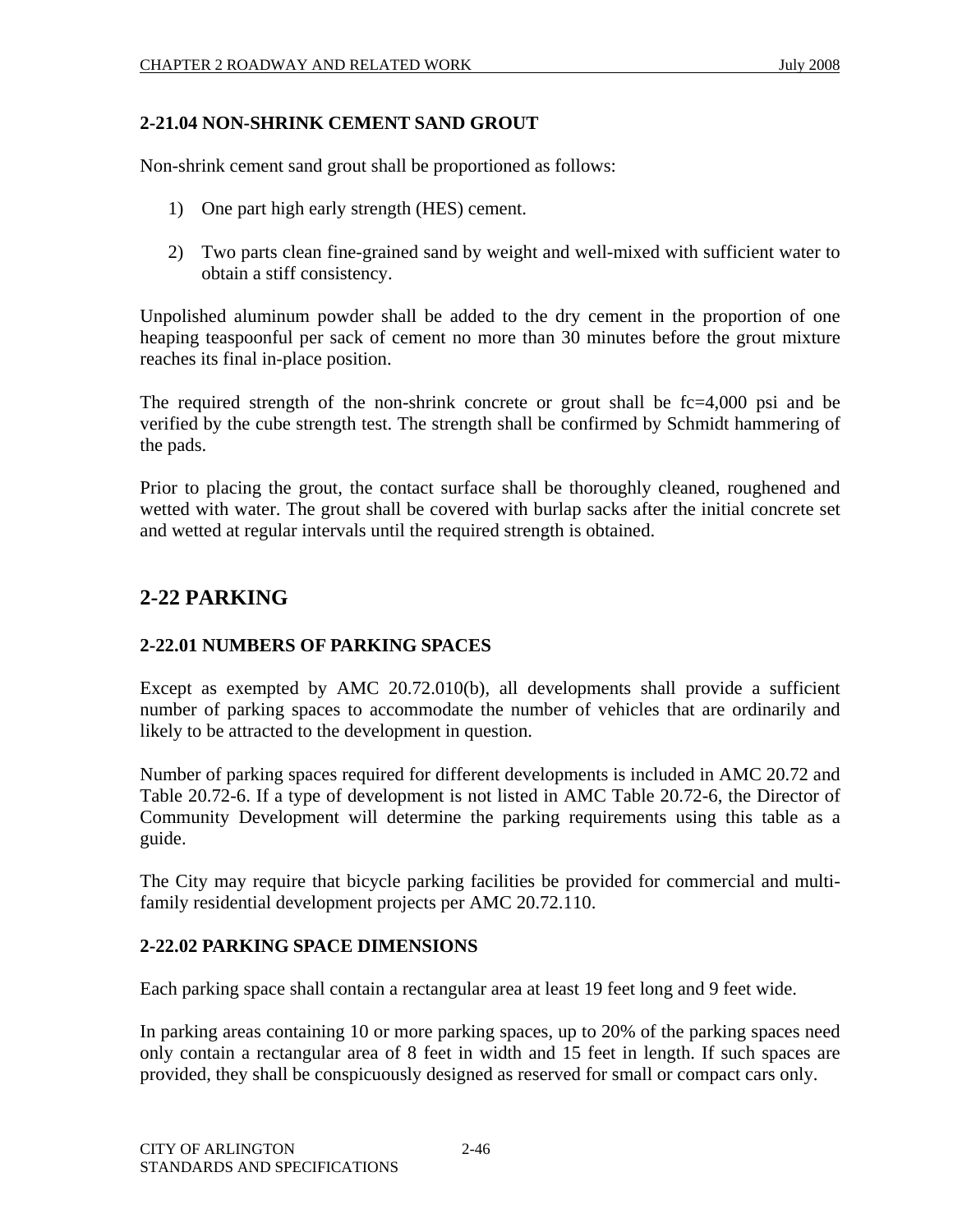Where parallel parking is provided, the dimensions of such parking spaces shall not be less than 26 feet by 8 feet.

Aisle widths for parking lots are shown in Standard Detail R-240 and R-250. Aisle widths may be required to be widened if multiple utility lines are located within the aisle corridor.

#### **2-22.03 GENERAL DESIGN REQUIREMENTS**

Whenever possible, parking areas shall be designed so that, without resorting to extraordinary movements, vehicles may exit such areas without backing onto a public street. This requirement does not apply to parking areas consist of driveways that serve 1 or 2 dwelling units, although backing onto arterial streets is discouraged.

Parking areas of all developments shall be deigned so that sanitation, emergency, and other public service vehicles can serve such developments without the necessity of backing unreasonable distances or making other dangerous or hazardous turning movements.

Every parking area shall be designed so that vehicles cannot extend beyond the perimeter of such area onto adjacent properties or public right-of-way. Such areas shall also be designed so that vehicles do not extend over sidewalks or tend to bump against or damage any wall, vegetation, or other obstruction.

Circulation areas shall be designed so that vehicles can proceed safely without posing a danger to pedestrians or other vehicles and without interfering with parking areas.

#### **2-22.04 CONSTRUCTION**

In accordance with AMC 20.76.060, all parking areas shall be graded and surfaced with asphalt, concrete, or other material that will provide equivalent protection against potholes, erosion, and dust.

All parking lot construction shall be inspected by the City for conformance with the approved plans for size, layout, drainage control and structural section.

The minimum acceptable structural section for parking lots shall be 2 inches of Class "B" asphalt placed over 4 inches of Crushed Surfacing Top Course, unless otherwise approved by the City Engineer. Heavier pavement sections may be required for truck traffic, vehicle storage or as determined by the Developer's Geotechnical Engineer due to soil conditions. Prior to placing any surfacing material on the parking area, it will be the responsibility of the Developer to provide density test reports certified by a Professional Engineer licensed in the State of Washington or an approved testing laboratory.

Crushed Surfacing Top Course shall be compacted to 95% maximum density. Density testing for asphalt pavement including the necessity and frequency of core samples will be determined by the City Engineer on a case by case basis.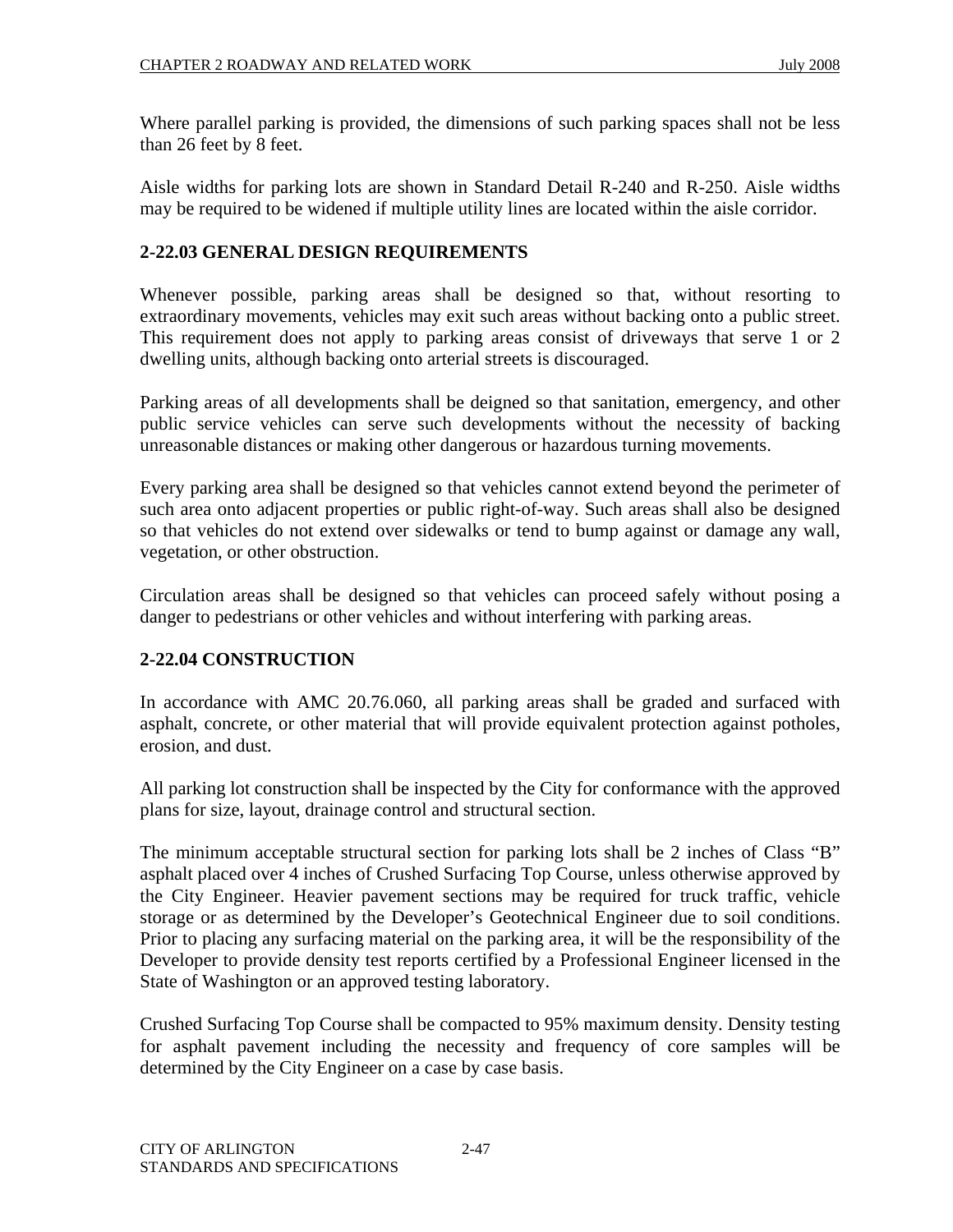#### **2-22.05 HANDICAP REQUIREMENTS**

Handicap parking stalls shall meet the requirements of Washington State Regulations for Barrier Free Facilities (WAC 51-10), RCW 19.27, International Building Code and RCW 70.92, Public Buildings - Provisions for Aged and Handicapped. Safe, convenient handicap access is required from the street to all buildings on site. This is in addition to safe, convenient handicap access between buildings. Sidewalks constructed adjacent to City streets/roadways shall provide handicap access, including ramps, landings and handrails as necessary.

#### **2-22.06 ILLUMINATION**

Parking lot illumination shall be provided for all parking lots containing more than ten (10) parking spaces, and shall be designed and constructed to meet the following requirements:

Provide adequate illumination for security and safety to all parking spaces, pedestrian walkways and sidewalks. Driveway entries and exits should receive special illumination and signage, where necessary. Pedestrian scale lighting may be required to illuminate pedestrian trails/paths and walkways on site if required by the City.

Be shielded in a manner that does not disturb residential uses, airport operations, or public rights-of-way adjacent to the parking facility.

## **2-22.07 PEDESTRIAN CONCERNS**

Pedestrian walkways and sidewalks shall conform to requirements of Title 12 of the AMC.

Internal vehicle and pedestrian circulation for parking lots shall be approved by the City Engineer. Parking lot circulation shall allow pedestrians and wheelchairs to easily gain access from public sidewalks and bus stops to building entrances through the use of pedestrian paths which are physically separated from vehicle traffic and maneuvering areas. In shopping center parking lots containing more than 100 spaces, such pedestrian/wheelchair paths shall be a minimum of 5 feet wide and constructed in a manner that they cannot be used as a holding area for shopping carts.

Access driveways for parking areas shall be located to avoid conflict with vehicular and pedestrian traffic on public rights-of-way.

The City may require joint use of driveways by more than one property.

#### **2-22.08 THROAT LENGTH REQUIREMENTS**

The throat length is the unobstructed storage length requirement measured from the inside face of curb to the first driveway or parking stall. Distances may be reduced for multiple driveways as approved by the City. The minimum throat length shall be at least 25 feet for all land uses unless it is determined by the City that greater throat length is required, based upon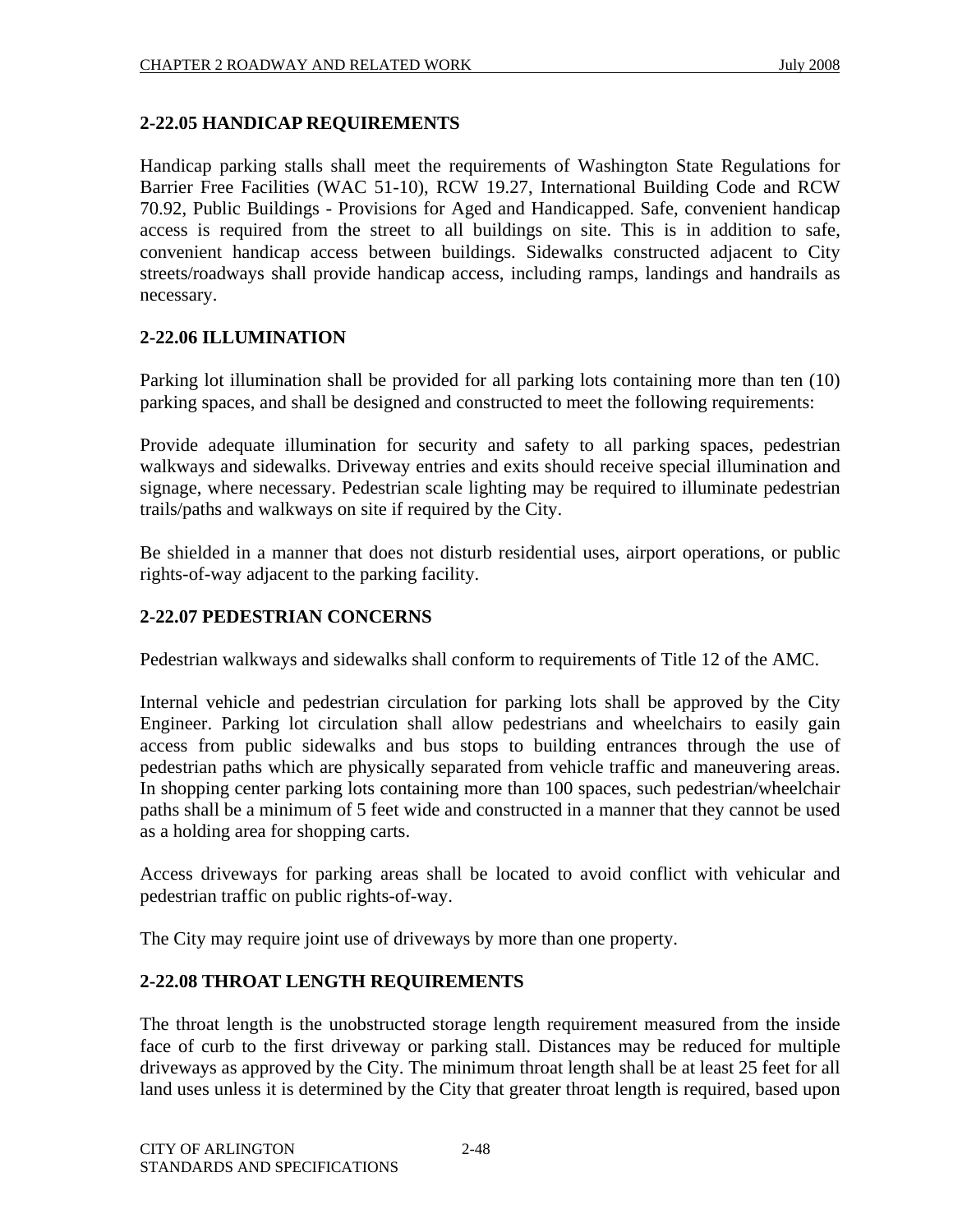project specific traffic volumes and site conditions. Throat lengths for collectors and arterials will generally be larger to accommodate higher driving speeds and traffic site distance requirements.

# **2-23 LANDSCAPING**

Landscaping in the City right-of-way provides numerous aesthetic, environmental and safety benefits. The following specifications provide information for the landscaping of City streets and stormwater facilities.

#### **2-23.01 PLANTER STRIPS**

A planter strip is the portion of the right-of-way between the curb and the sidewalk or between the sidewalk and the right-of-way line used for the planting of trees, shrubs, groundcover or grass. Planter strips are required, as shown in Standard Details R-260 through R-280, along arterial or non-arterial City roads. Planter strips may be installed, but are not required, around permanent or temporary road ends. The design of planter strips must be approved by the City Engineer through a landscaping plan in which plant maintenance, utilities and traffic safety requirements are addressed.

The preferred planter strip location is between the vertical curb and sidewalk to enhance the urban road appearance. However, planter strips may be located behind sidewalks or on both sides of sidewalks if approved by the City Engineer.

# **2-23.02 MEDIANS**

A median is the portion of the right-of-way separating the traveled ways of traffic in opposite directions.

- 1) Medians and planting shall be designed so that neither sight distance nor vehicle turning radii are limited.
- 2) Medians may be covered with grass, landscape plantings, aggregate, asphalt or concrete.
- 3) Medians design shall be reviewed for pedestrian accessibility based on the WSDOT *Design Manual* and ADA criteria.
- 4) Medians shall be illuminated as determined by the City.

# **2-23.03 PLANTING TYPES**

Landscape plantings, approved for use in public right-of-way, are grouped into 4 categories described below. Height, spacing, and plant root development have been evaluated to prevent interference with overhead and underground utilities.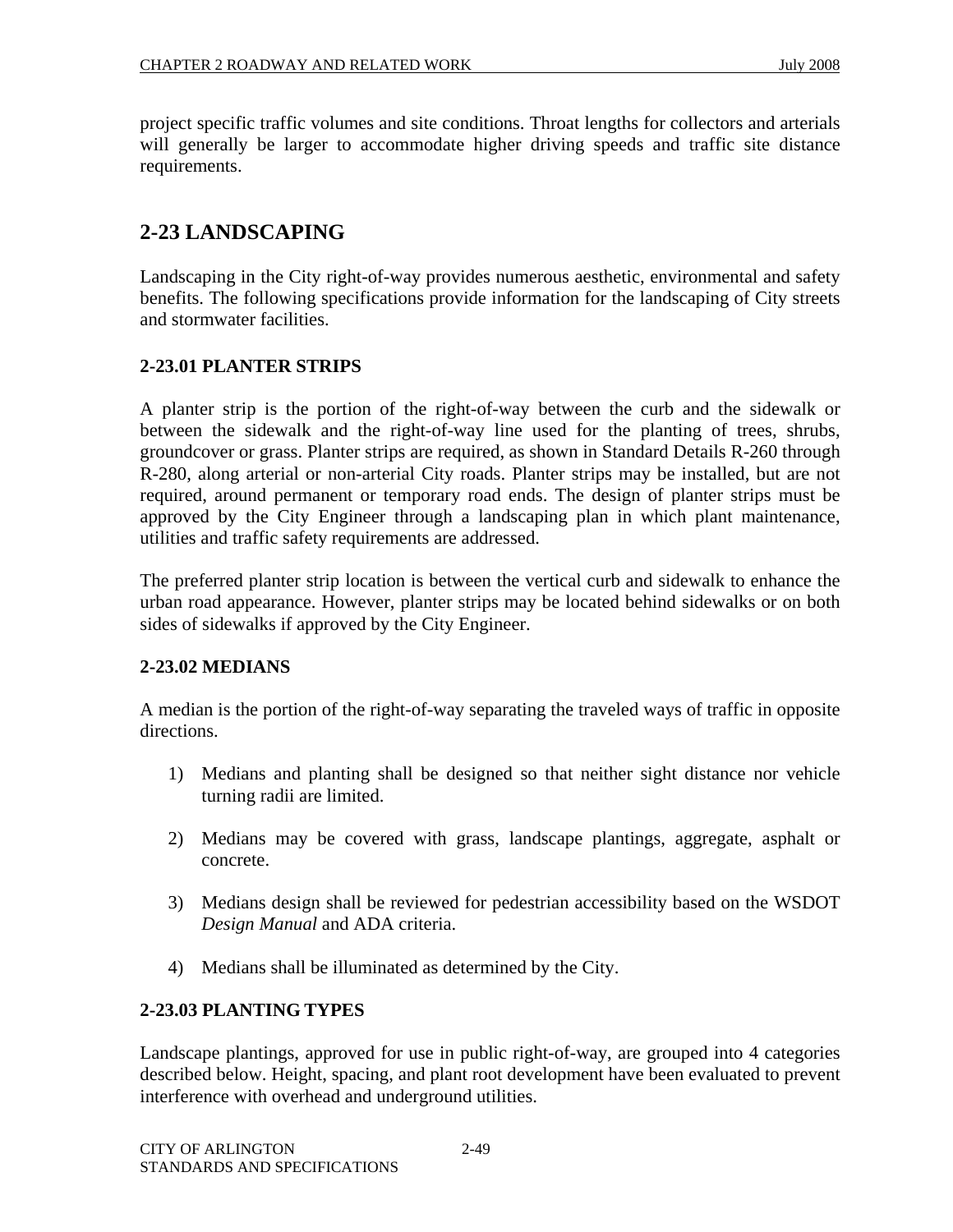- 1) Small Trees  $(25 \text{ to } 35 \text{ feet high} +/-)$ Suitable for use under overhead utility wires, may be used in planter strips in front of or behind sidewalks. Average tree spacing shall be 25 feet to 30 feet on center.
- 2) Medium Trees (35 to 50 feet high  $+/-$ ) Not for use under overhead utility wires. May be used in planter strips in front of sidewalks where utilities are located underground. Average tree spacing shall be 35 feet to 40 feet on center.
- 3) Large Trees (51 feet high or larger) Not for use under overhead utility wires. Use only behind sidewalks or where large planter strips, 8 to 10 feet wide, are planned. Conifers may be placed only behind sidewalks. Average tree spacing shall be 35 feet to 40 feet on center.
- 4) Shrubs and Groundcover

Suitable for use in narrow planter (2 to 5 feet wide) in front of a sidewalk, where trees are planted behind the sidewalk, or interspersed between trees in planters either in front of or behind sidewalk.

As stated in Chapter 5, no willows, poplars, cottonwoods, birches, soft maple, gum or any other tree or shrub whose roots are likely to obstruct public sewers are allowed within 30 feet of any public sewer. Any of these trees found to be located within 30 feet of a proposed sewer main shall be removed at the Developer's expense.

Due to the sensitive nature of critical areas, no non-native species may be planted for landscaping in a public right-of-way that borders a critical area.

# **2-23.04 TREE PLANTING AND MAINTENANCE**

- 1) Trees shall be planted so that the center of each trunk is 3 feet from the back of curb or, if planted behind a sidewalk, 3 feet from the back of sidewalk.
- 2) Where trees are to be planted adjacent to a sidewalk, a root barrier shall be installed on the sidewalk side of each tree, parallel to and 6 inches from the sidewalk. The barrier shall be 15 feet long, centered horizontally on the tree trunk and extend from the ground surface to a depth of 18 inches.
- 3) Trees shall be trimmed so that no branches extend below 14 feet above a traffic lane, or 7 feet above a bicycle lane or pedestrian facility.